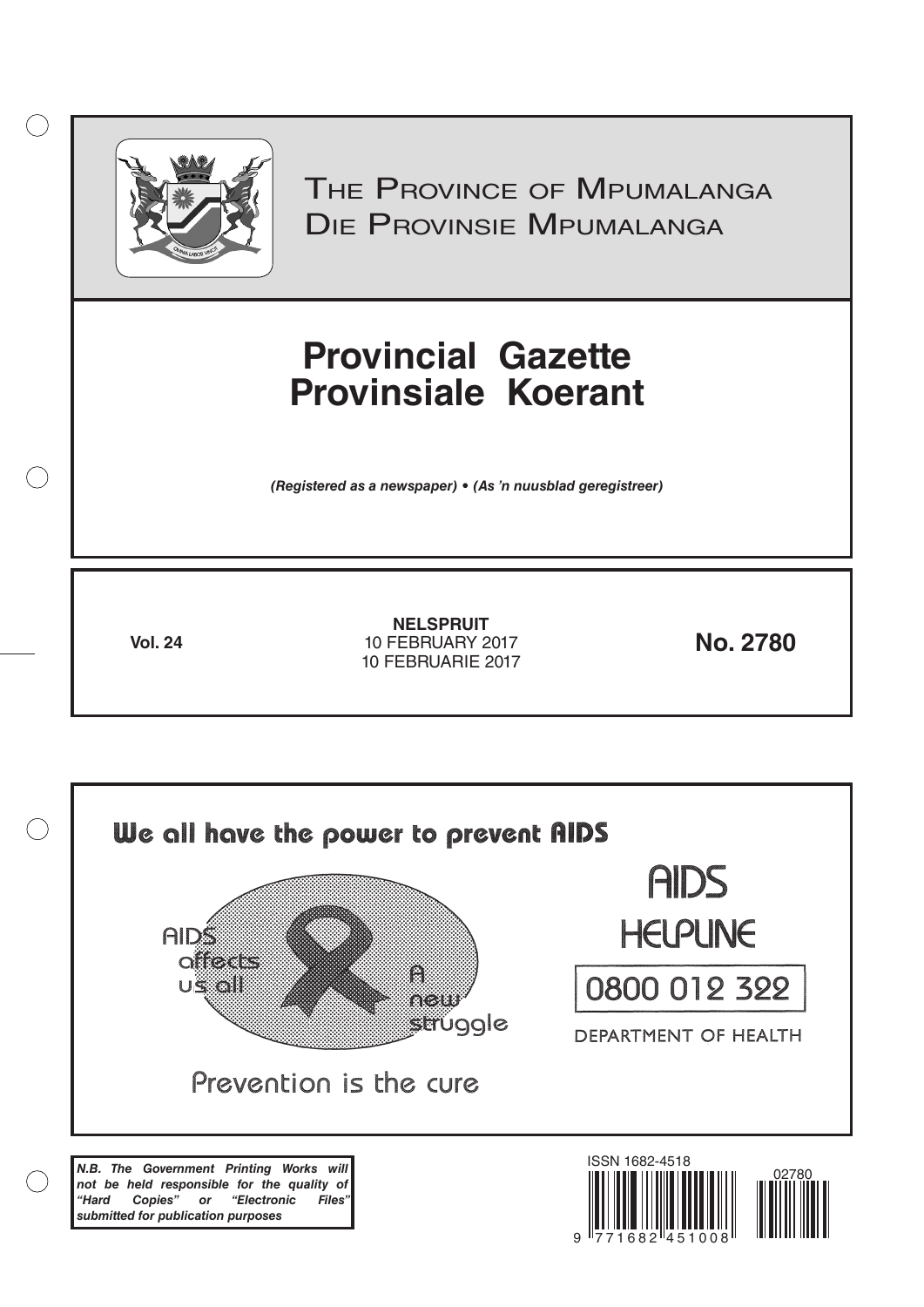# **IMPORTANT NOTICE:**

**The GovernmenT PrinTinG Works Will noT be held resPonsible for any errors ThaT miGhT occur due To The submission of incomPleTe / incorrecT / illeGible coPy.**

**no fuTure queries Will be handled in connecTion WiTh The above.**

# **CONTENTS**

|                 |                                                                                                                | Gazette | Page |
|-----------------|----------------------------------------------------------------------------------------------------------------|---------|------|
|                 |                                                                                                                | No.     | No.  |
|                 | <b>GENERAL NOTICES • ALGEMENE KENNISGEWINGS</b>                                                                |         |      |
| 10 <sup>1</sup> | Town-Planning and Townships Ordinance (15/1986): Emalahleni Amendment Schemes 2173 and 2165                    | 2780    | 11   |
| 10              | Ordonnansie op Dorpsbeplanning en Dorp (15/1986): Emalahleni-wysigingskemas 2173 en 2165                       | 2780    | 11   |
| 11              | Town-planning and Townships Ordinance (15/1986): Erf 2266, Witbank Extension 10 Township                       | 2780    | 12   |
| 11              | Ordonnansie op Dorpsbeplanning en Dorpe (15/1986): Erf 2266, Witbank-uitbreiding 10-dorpsgebied                | 2780    | 12   |
| 12              | Town-Planning and Townships Ordinance (15/1986): Emalahleni Amendment Schemes 2149 and 2168                    | 2780    | 13   |
| 12              | Ordonnansie op Dorpsbeplanning en Dorpe (15/1986): Emalahleni Wysigingskemas 2149 en 2168                      | 2780    | 13   |
| 13              | Town-Planning and Townships Ordinance (15/1986): Erf 130, Die Heuwel Township                                  | 2780    | 14   |
| 13              | Ordonnansie op Dorpsbeplanning en Dorpe (15/1986): Erf 130, Die Heuwel Dorpsgebeid                             | 2780    | 14   |
|                 | <b>PROCLAMATION • PROKLAMASIE</b>                                                                              |         |      |
| 2               | Local Government: Municipal Systems Act (32/2000): Gert Sibande District Municipality Waste By-Laws            | 2780    | 15   |
|                 | LOCAL AUTHORITY NOTICES • PLAASLIKE OWERHEIDS KENNISGEWINGS                                                    |         |      |
| 13              | Local Government: Municipal Property Rates Act, 2004: Resolution on levying property rates in terms of section | 2780    | 55   |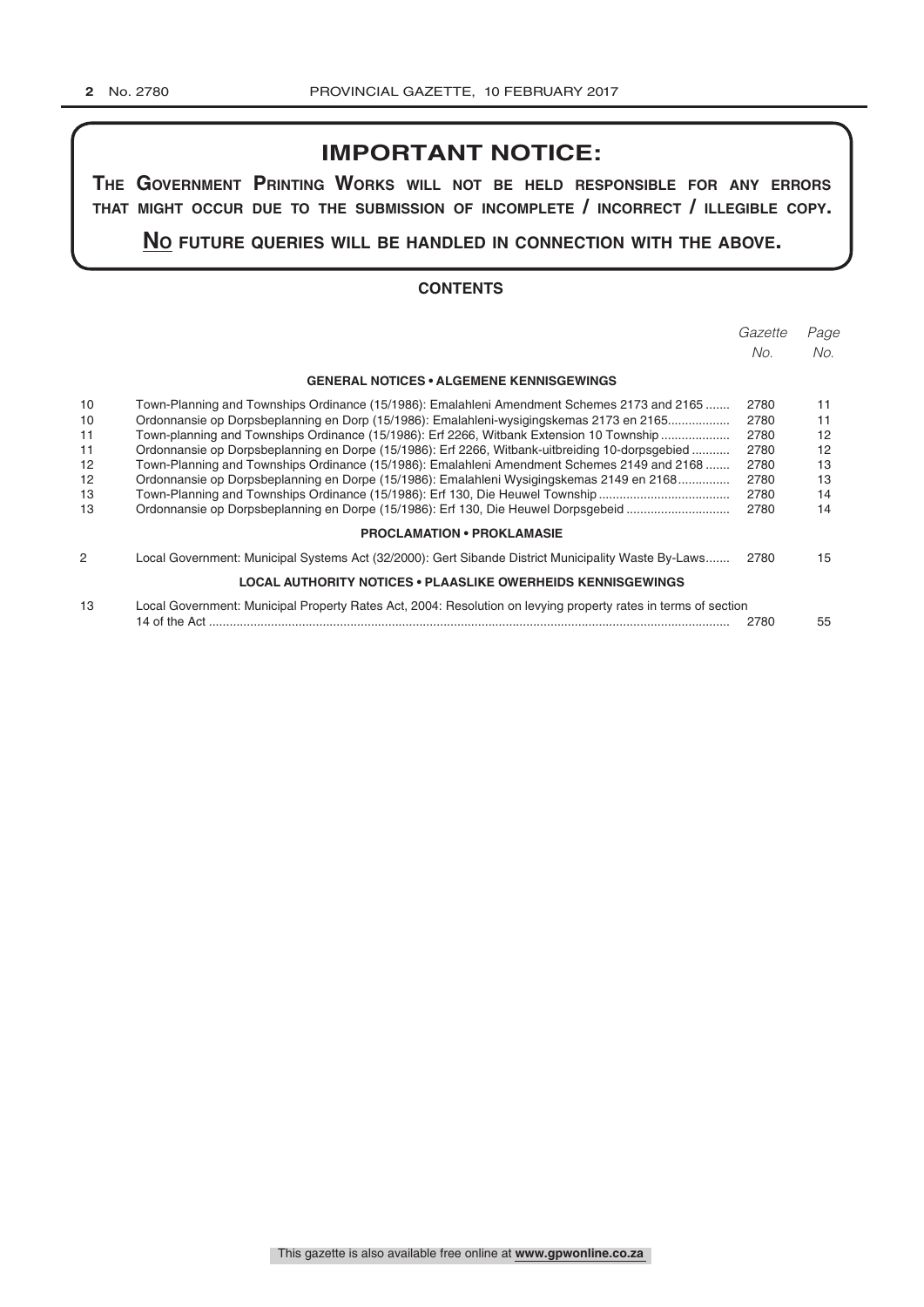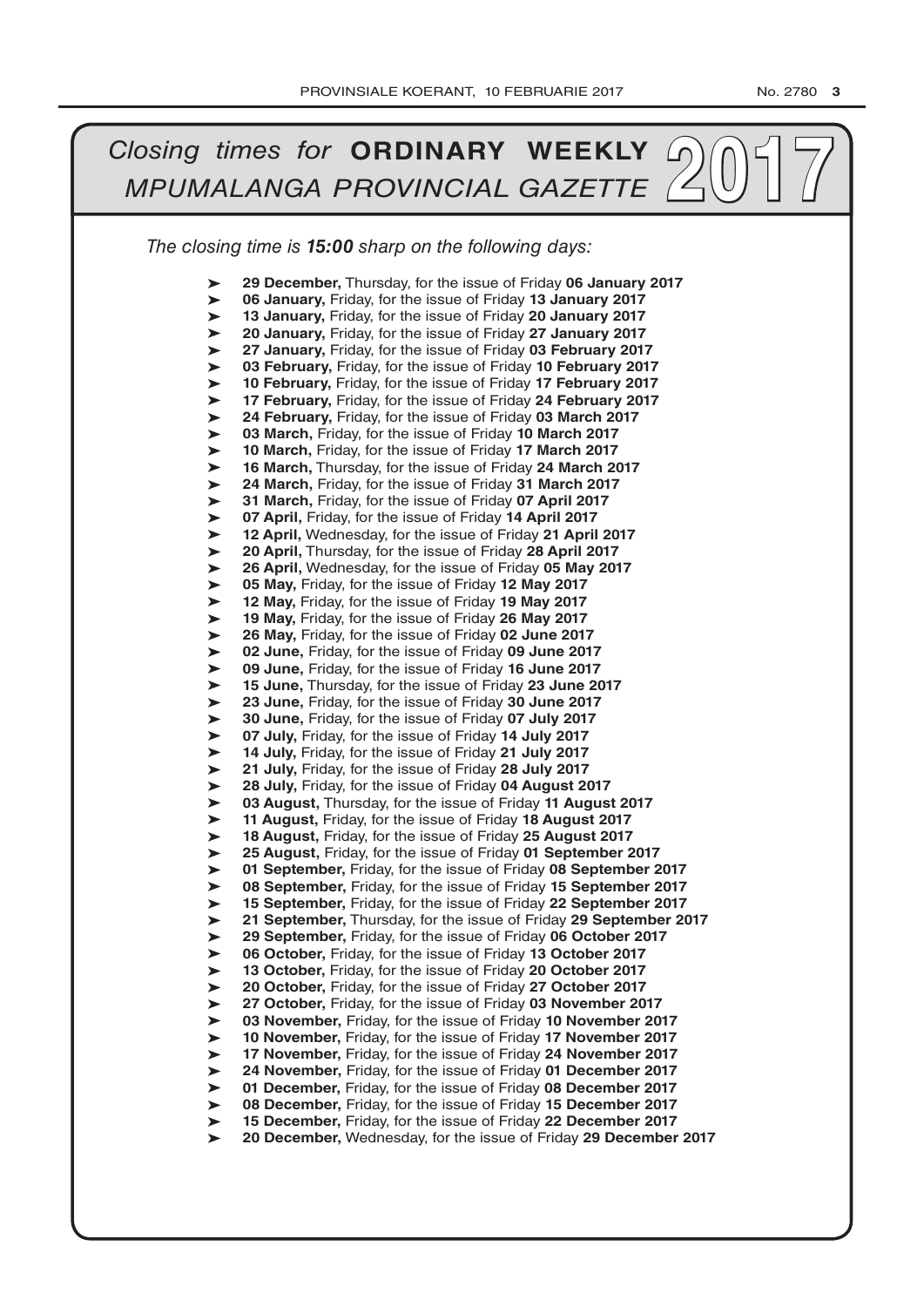# **LIST OF TARIFF RATES** FOR PUBLICATION OF NOTICES **COMMENCEMENT: 1 APRIL 2016**

# **NATIONAL AND PROVINCIAL**

Notice sizes for National, Provincial & Tender gazettes 1/4, 2/4, 3/4, 4/4 per page. Notices submitted will be charged at R1000 per full page, pro-rated based on the above categories.

| <b>Pricing for National, Provincial - Variable Priced Notices</b> |                          |                      |  |
|-------------------------------------------------------------------|--------------------------|----------------------|--|
| Notice Type                                                       | <b>Page Space</b>        | <b>New Price (R)</b> |  |
| Ordinary National, Provincial                                     | 1/4 - Quarter Page       | 250.00               |  |
| Ordinary National, Provincial                                     | 2/4 - Half Page          | 500.00               |  |
| Ordinary National, Provincial                                     | 3/4 - Three Quarter Page | 750.00               |  |
| Ordinary National, Provincial                                     | 4/4 - Full Page          | 1000.00              |  |

# **EXTRA-ORDINARY**

All Extra-ordinary National and Provincial gazette notices are non-standard notices and attract a variable price based on the number of pages submitted.

The pricing structure for National and Provincial notices which are submitted as **Extra ordinary submissions** will be charged at **R3000** per page.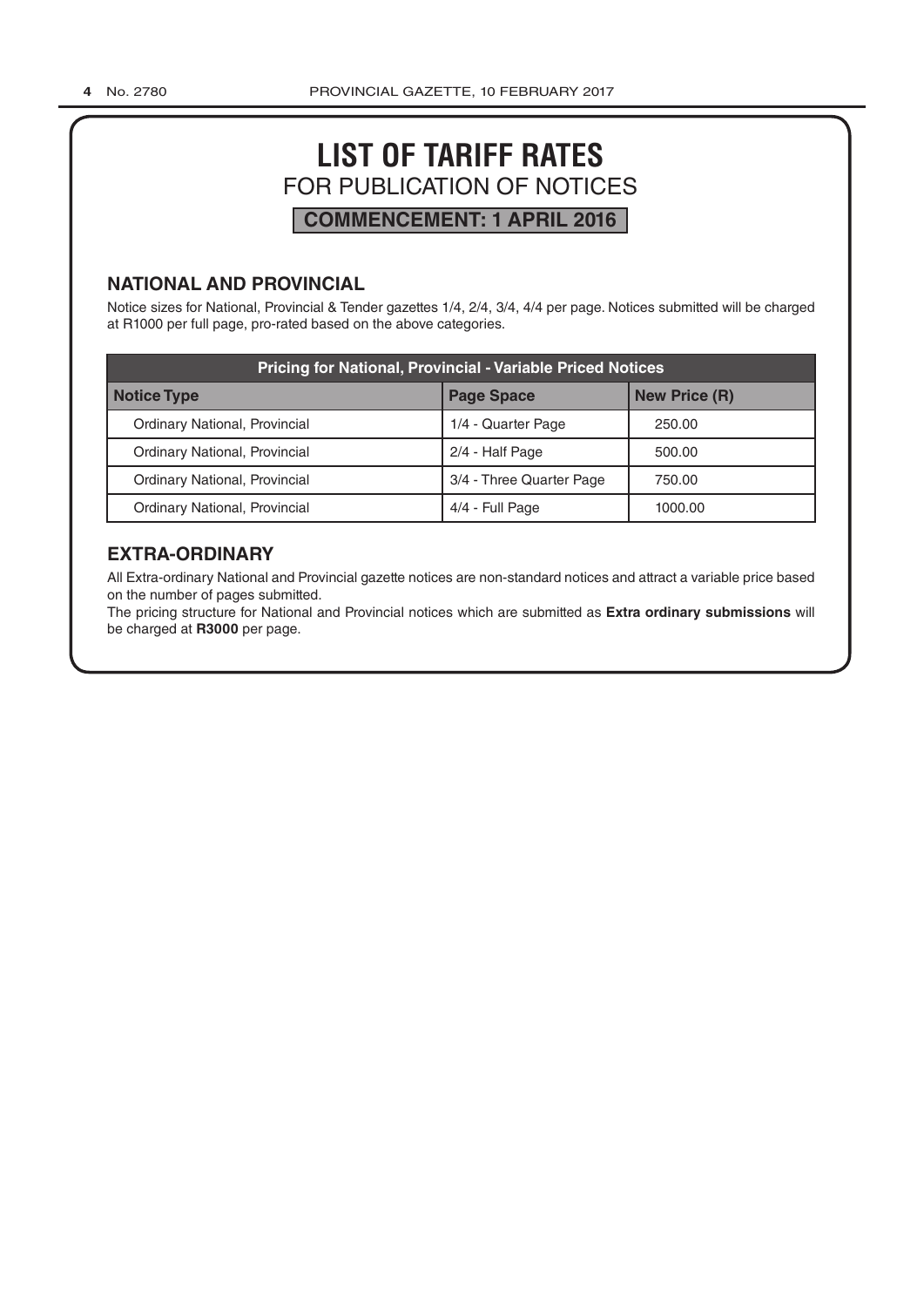The **Government Printing Works** (**GPW**) has established rules for submitting notices in line with its electronic notice processing system, which requires the use of electronic *Adobe* Forms. Please ensure that you adhere to these guidelines when completing and submitting your notice submission.

# **Closing Times for ACCepTAnCe of noTiCes**

- 1. The *Government Gazette* and *Government Tender Bulletin* are weekly publications that are published on Fridays and the closing time for the acceptance of notices is strictly applied according to the scheduled time for each gazette.
- 2. Please refer to the Submission Notice Deadline schedule in the table below. This schedule is also published online on the Government Printing works website www.gpwonline.co.za

All re-submissions will be subject to the standard cut-off times. **All notices received after the closing time will be rejected**.

| <b>Government Gazette Type</b>                   | <b>Publication</b><br><b>Frequency</b> | <b>Publication Date</b>                              | <b>Submission Deadline</b>                              | <b>Cancellations Deadline</b>                   |
|--------------------------------------------------|----------------------------------------|------------------------------------------------------|---------------------------------------------------------|-------------------------------------------------|
| <b>National Gazette</b>                          | Weekly                                 | Friday                                               | Friday 15h00 for next Friday                            | Tuesday, 12h00 - 3 days<br>prior to publication |
| <b>Regulation Gazette</b>                        | Weekly                                 | Friday                                               | Friday 15h00, to be published<br>the following Friday   | Tuesday, 12h00 - 3 days<br>prior to publication |
| <b>Petrol Price Gazette</b>                      | As required                            | First Wednesday of<br>the month                      | One week before publication                             | 3 days prior to<br>publication                  |
| <b>Road Carrier Permits</b>                      | Weekly                                 | Friday                                               | Thursday 15h00, to be<br>published the following Friday | 3 days prior to<br>publication                  |
| Unclaimed Monies (justice,<br>labour or lawyers) | January / As<br>required<br>2 per year | Any                                                  | 15 January / As required                                | 3 days prior to<br>publication                  |
| Parliament (acts, white paper,<br>green paper)   | As required                            | Any                                                  |                                                         | 3 days prior to<br>publication                  |
| <b>Manuals</b>                                   | As required                            | Any                                                  | <b>None</b>                                             | <b>None</b>                                     |
| <b>State of Budget</b><br>(National Treasury)    | Monthly                                | Any                                                  | 7 days prior to publication                             | 3 days prior to<br>publication                  |
| Legal Gazettes A, B and C                        | Weekly                                 | Friday                                               | One week before publication                             | Tuesday, 12h00 - 3 days<br>prior to publication |
| <b>Tender Bulletin</b>                           | Weekly                                 | Friday                                               | Friday 15h00 for next Friday                            | Tuesday, 12h00 - 3 days<br>prior to publication |
| Gauteng                                          | Weekly                                 | Wednesday                                            | Two weeks before publication                            | 3 days after submission<br>deadline             |
| <b>Eastern Cape</b>                              | Weekly                                 | Monday                                               | One week before publication                             | 3 days prior to<br>publication                  |
| Northern Cape                                    | Weekly                                 | Monday                                               | One week before publication                             | 3 days prior to<br>publication                  |
| <b>North West</b>                                | Weekly                                 | Tuesday                                              | One week before publication                             | 3 days prior to<br>publication                  |
| KwaZulu-Natal                                    | Weekly                                 | Thursday                                             | One week before publication                             | 3 days prior to<br>publication                  |
| Limpopo                                          | Weekly                                 | Friday                                               | One week before publication                             | 3 days prior to<br>publication                  |
| Mpumalanga                                       | Weekly                                 | Friday                                               | One week before publication                             | 3 days prior to<br>publication                  |
| <b>Gauteng Liquor License</b><br>Gazette         | Monthly                                | Wednesday before<br>the First Friday of the<br>month | Two weeks before publication                            | 3 days after submission<br>deadline             |
| Northern Cape Liquor License<br>Gazette          | Monthly                                | First Friday of the<br>month                         | Two weeks before publication                            | 3 days after submission<br>deadline             |
| National Liquor License Gazette                  | Monthly                                | First Friday of the<br>month                         | Two weeks before publication                            | 3 days after submission<br>deadline             |
| Mpumalanga Liquor License<br>Gazette             | 2 per month                            | Second & Fourth<br>Friday                            | One week before                                         | 3 days prior to<br>publication                  |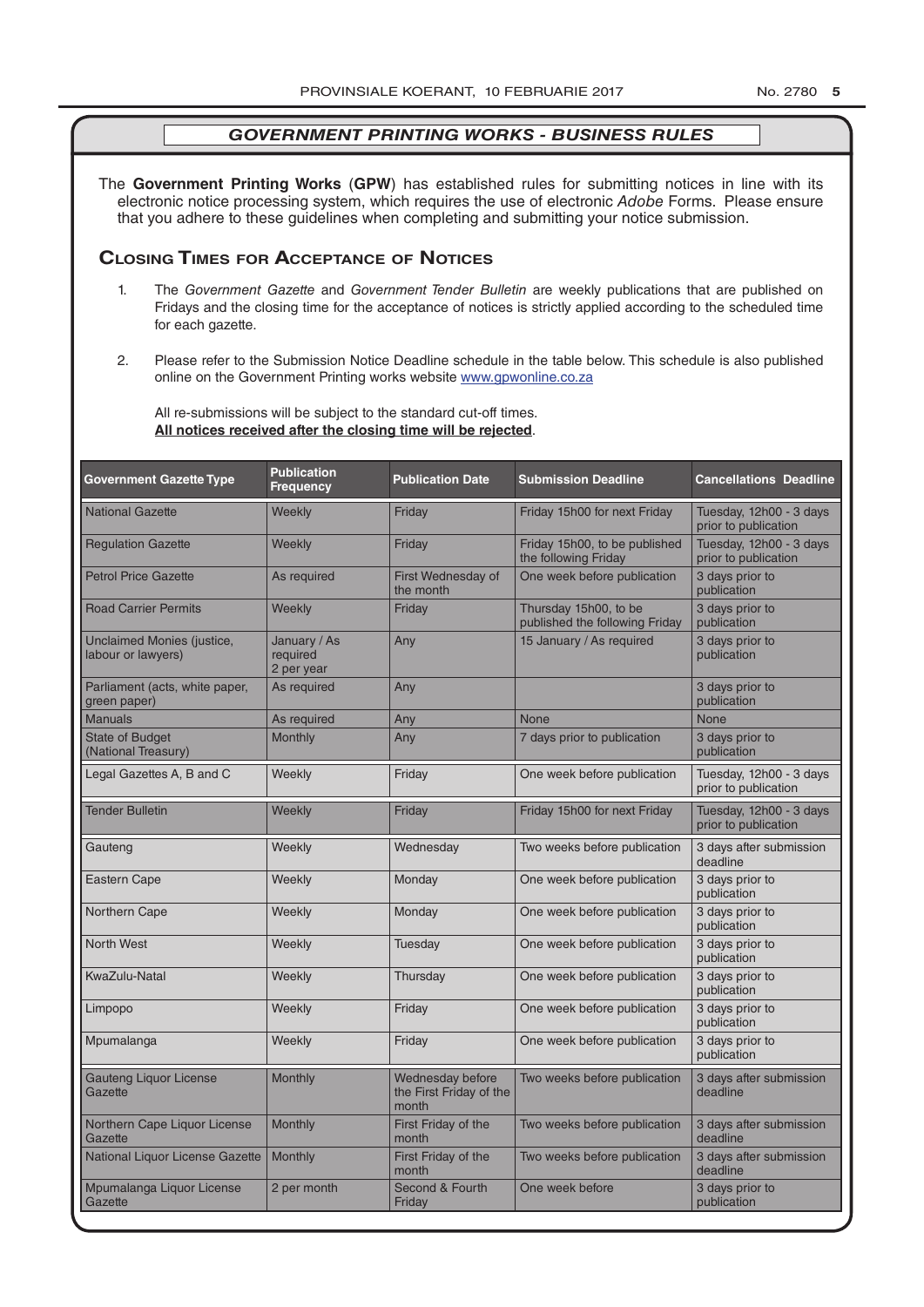#### **exTrAordinAry gAzeTTes**

3. *Extraordinary Gazettes* can have only one publication date. If multiple publications of an *Extraordinary Gazette* are required, a separate Z95/Z95Prov *Adobe* Forms for each publication date must be submitted.

# **NOTICE SUBMISSION PROCESS**

- 4. Download the latest *Adobe* form, for the relevant notice to be placed, from the **Government Printing Works** website www.gpwonline.co.za.
- 5. The *Adobe* form needs to be completed electronically using *Adobe Acrobat* / *Acrobat Reader*. Only electronically completed *Adobe* forms will be accepted. No printed, handwritten and/or scanned *Adobe* forms will be accepted.
- 6. The completed electronic *Adobe* form has to be submitted via email to submit.egazette@gpw.gov.za. The form needs to be submitted in its original electronic *Adobe* format to enable the system to extract the completed information from the form for placement in the publication.
- 7. Every notice submitted **must** be accompanied by an official **GPW** quotation. This must be obtained from the *eGazette* Contact Centre.
- 8. Each notice submission should be sent as a single email. The email **must** contain **all documentation relating to a particular notice submission**.
	- 8.1. Each of the following documents must be attached to the email as a separate attachment:
		- 8.1.1. An electronically completed *Adobe* form, specific to the type of notice that is to be placed.
			- 8.1.1.1. For National *Government Gazette* or *Provincial Gazette* notices, the notices must be accompanied by an electronic Z95 or Z95Prov *Adobe* form
			- 8.1.1.2. The notice content (body copy) **MUST** be a separate attachment.
		- 8.1.2. A copy of the official **Government Printing Works** quotation you received for your notice . *(Please see Quotation section below for further details)*
		- 8.1.3. A valid and legible Proof of Payment / Purchase Order: **Government Printing Works** account customer must include a copy of their Purchase Order*.* **Non**-**Government Printing Works** account customer needs to submit the proof of payment for the notice
		- 8.1.4. Where separate notice content is applicable (Z95, Z95 Prov and TForm 3, it should **also** be attached as a separate attachment. *(Please see the Copy Section below, for the specifications)*.
		- 8.1.5. Any additional notice information if applicable.
- 9. The electronic *Adobe* form will be taken as the primary source for the notice information to be published. Instructions that are on the email body or covering letter that contradicts the notice form content will not be considered. The information submitted on the electronic *Adobe* form will be published as-is.
- 10. To avoid duplicated publication of the same notice and double billing, Please submit your notice **ONLY ONCE.**
- 11. Notices brought to **GPW** by "walk-in" customers on electronic media can only be submitted in *Adobe* electronic form format. All "walk-in" customers with notices that are not on electronic *Adobe* forms will be routed to the Contact Centre where they will be assisted to complete the forms in the required format.
- 12. Should a customer submit a bulk submission of hard copy notices delivered by a messenger on behalf of any organisation e.g. newspaper publisher, the messenger will be referred back to the sender as the submission does not adhere to the submission rules.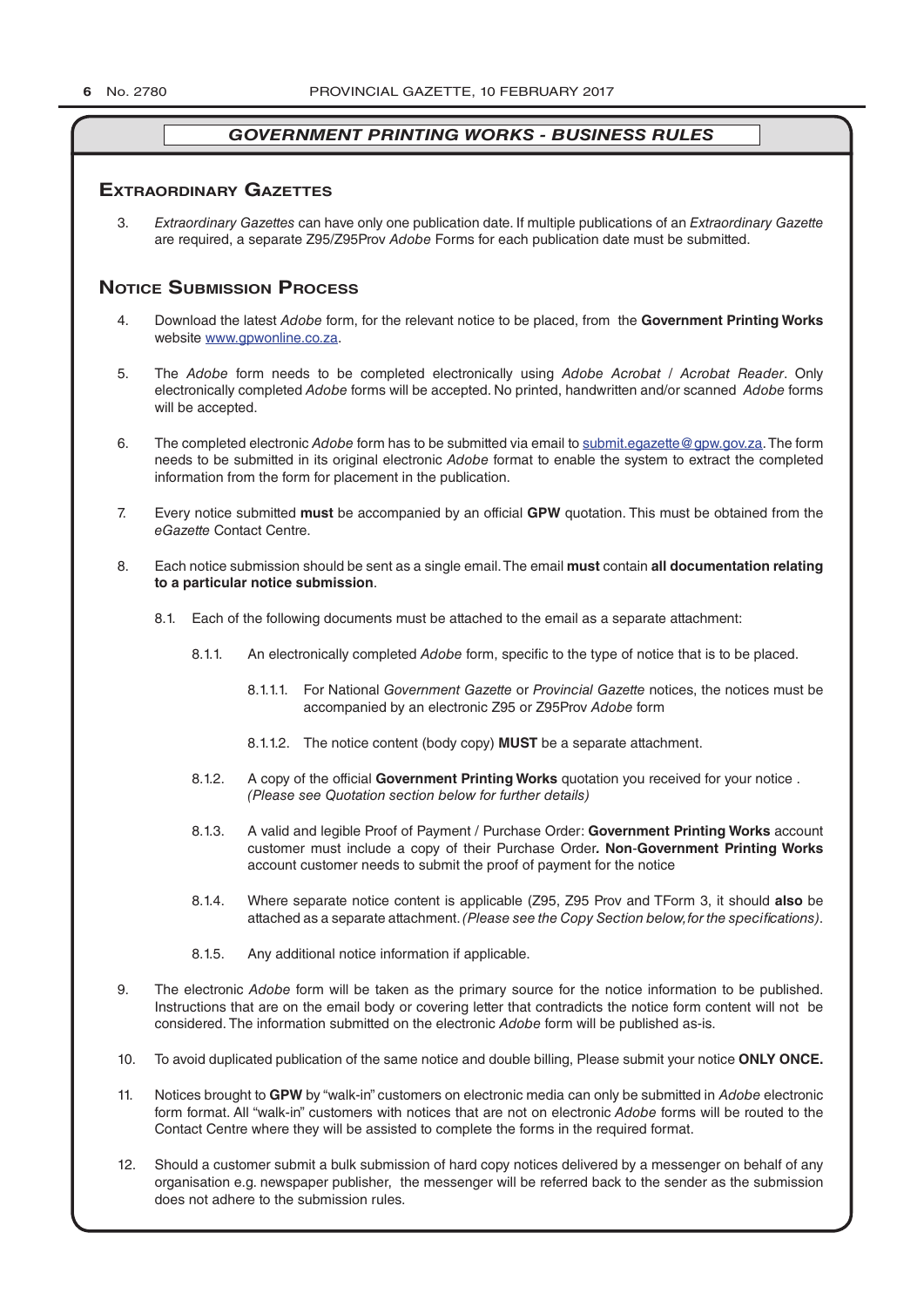#### **QuoTATions**

- 13. Quotations are valid until the next tariff change.
	- 13.1. *Take note:* **GPW**'s annual tariff increase takes place on *1 April* therefore any quotations issued, accepted and submitted for publication up to *31 March* will keep the old tariff. For notices to be published from 1 April, a quotation must be obtained from **GPW** with the new tariffs. Where a tariff increase is implemented during the year, **GPW** endeavours to provide customers with 30 days' notice of such changes.
- 14. Each quotation has a unique number.
- 15. Form Content notices must be emailed to the *eGazette* Contact Centre for a quotation.
	- 15.1. The *Adobe* form supplied is uploaded by the Contact Centre Agent and the system automatically calculates the cost of your notice based on the layout/format of the content supplied.
	- 15.2. It is critical that these *Adobe* Forms are completed correctly and adhere to the guidelines as stipulated by **GPW**.

#### 16. **APPLICABLE ONLY TO GPW ACCOUNT HOLDERS**:

- 16.1. **GPW** Account Customers must provide a valid **GPW** account number to obtain a quotation.
- 16.2. Accounts for **GPW** account customers **must** be active with sufficient credit to transact with **GPW** to submit notices.
	- 16.2.1. If you are unsure about or need to resolve the status of your account, please contact the **GPW** Finance Department prior to submitting your notices. (If the account status is not resolved prior to submission of your notice, the notice will be failed during the process).

#### 17. **APPLICABLE ONLY TO CASH CUSTOMERS:**

- 17.1. Cash customers doing **bulk payments** must use a **single email address** in order to use the **same proof of payment** for submitting multiple notices.
- 18. The responsibility lies with you, the customer, to ensure that the payment made for your notice(s) to be published is sufficient to cover the cost of the notice(s).
- 19. Each quotation will be associated with one proof of payment / purchase order / cash receipt.
	- 19.1. This means that **the quotation number can only be used once to make a payment.**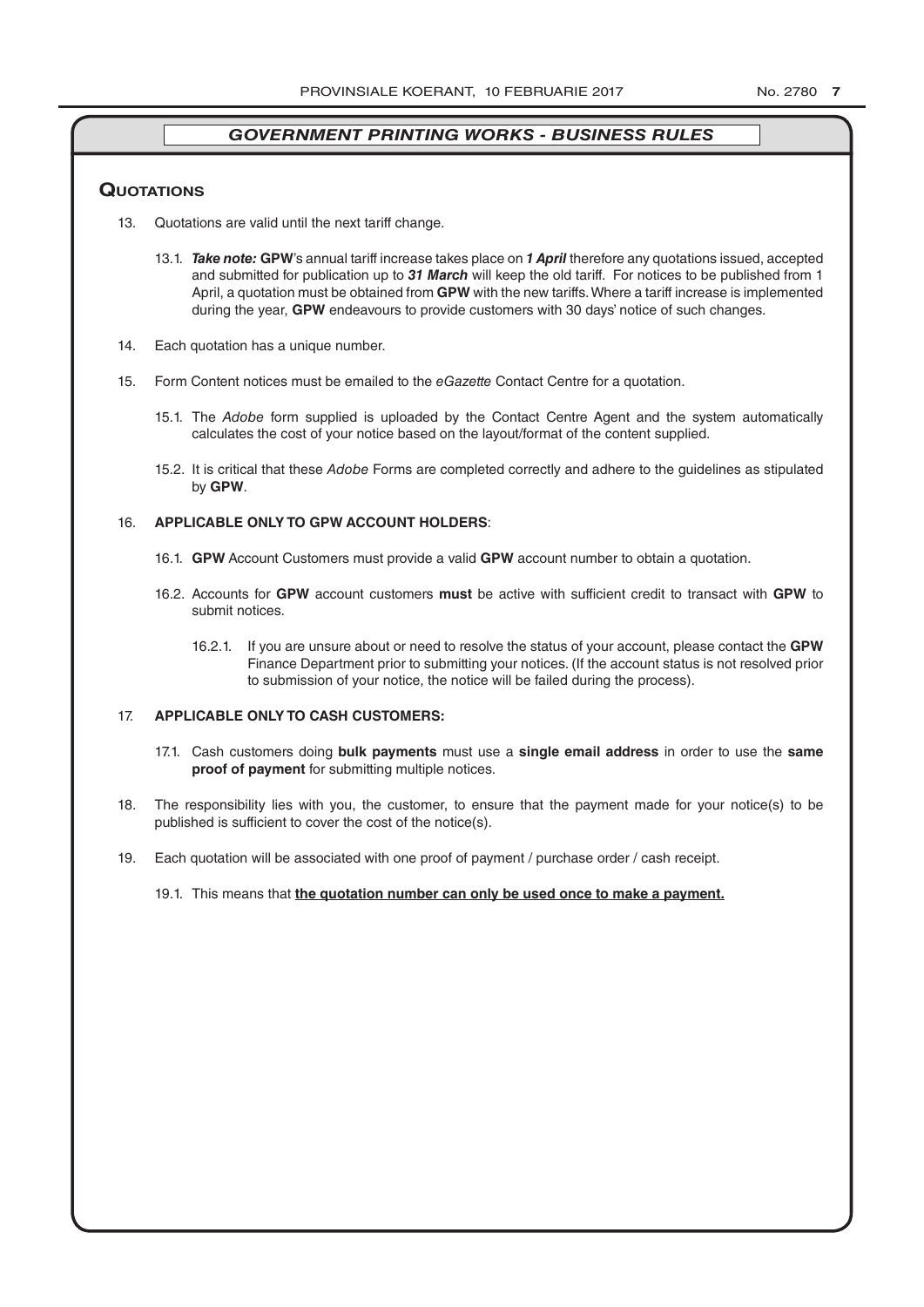# **COPY (SEPARATE NOTICE CONTENT DOCUMENT)**

- 20. Where the copy is part of a separate attachment document for Z95, Z95Prov and TForm03
	- 20.1. Copy of notices must be supplied in a separate document and may not constitute part of any covering letter, purchase order, proof of payment or other attached documents.

The content document should contain only one notice. (You may include the different translations of the same notice in the same document).

20.2. The notice should be set on an A4 page, with margins and fonts set as follows:

Page size  $=$  A4 Portrait with page margins: Top  $=$  40mm, LH/RH  $=$  16mm, Bottom  $=$  40mm; Use font size: Arial or Helvetica 10pt with 11pt line spacing;

Page size = A4 Landscape with page margins: Top = 16mm, LH/RH = 40mm, Bottom = 16mm; Use font size: Arial or Helvetica 10pt with 11pt line spacing;

# **CAnCellATions**

- 21. Cancellation of notice submissions are accepted by **GPW** according to the deadlines stated in the table above in point 2. Non-compliance to these deadlines will result in your request being failed. Please pay special attention to the different deadlines for each gazette. Please note that any notices cancelled after the cancellation deadline will be published and charged at full cost.
- 22. Requests for cancellation must be sent by the original sender of the notice and must accompanied by the relevant notice reference number (N-) in the email body.

# **AmendmenTs To noTiCes**

23. With effect from 01 October 2015, **GPW** will not longer accept amendments to notices. The cancellation process will need to be followed according to the deadline and a new notice submitted thereafter for the next available publication date.

# **REJECTIONS**

- 24. All notices not meeting the submission rules will be rejected to the customer to be corrected and resubmitted. Assistance will be available through the Contact Centre should help be required when completing the forms. (012-748 6200 or email info.egazette@gpw.gov.za). Reasons for rejections include the following:
	- 24.1. Incorrectly completed forms and notices submitted in the wrong format, will be rejected.
	- 24.2. Any notice submissions not on the correct *Adobe* electronic form, will be rejected.
	- 24.3. Any notice submissions not accompanied by the proof of payment / purchase order will be rejected and the notice will not be processed.
	- 24.4. Any submissions or re-submissions that miss the submission cut-off times will be rejected to the customer. The Notice needs to be re-submitted with a new publication date.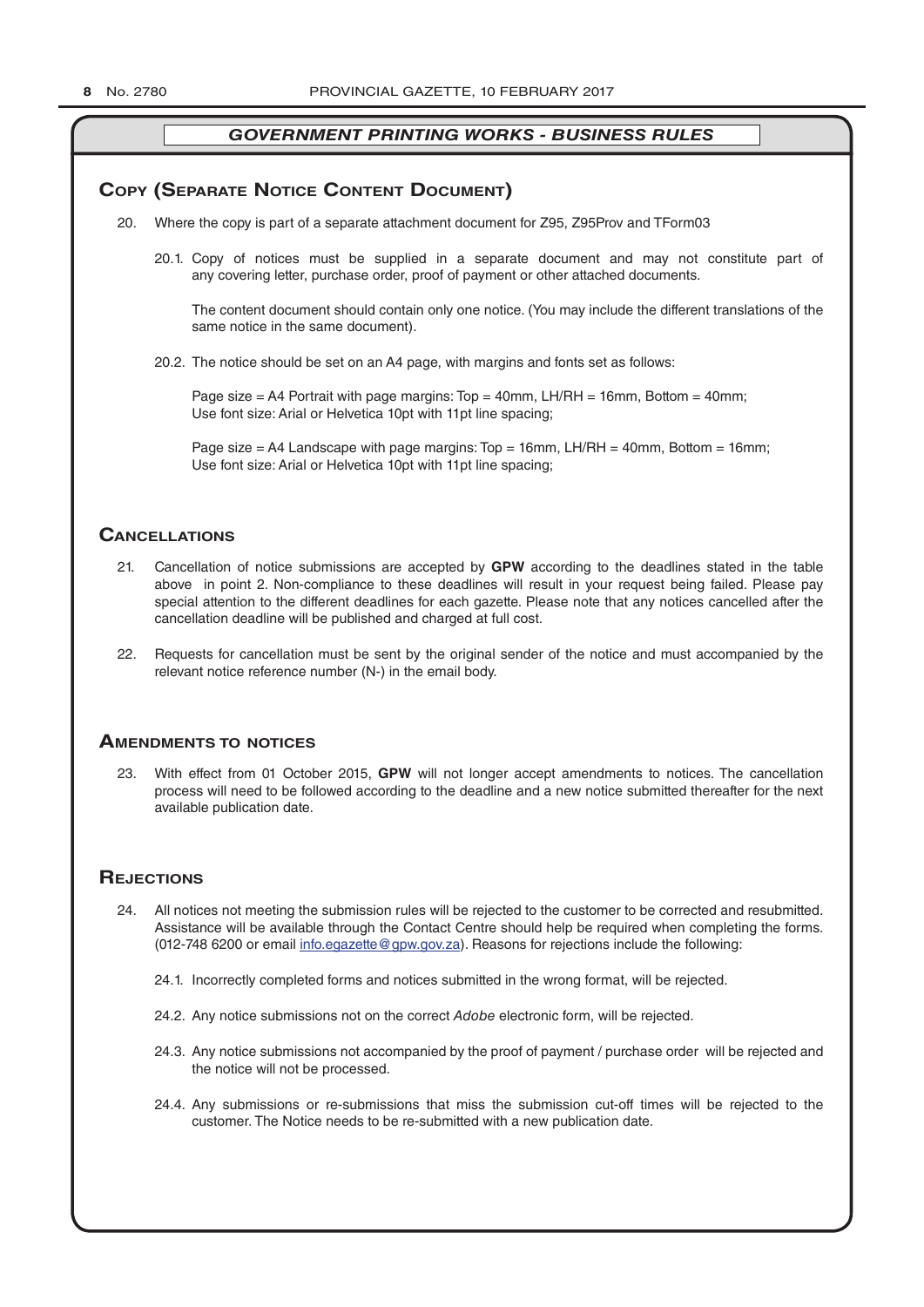#### **ApprovAl of noTiCes**

- 25. Any notices other than legal notices are subject to the approval of the Government Printer, who may refuse acceptance or further publication of any notice.
- 26. No amendments will be accepted in respect to separate notice content that was sent with a Z95 or Z95Prov notice submissions. The copy of notice in layout format (previously known as proof-out) is only provided where requested, for Advertiser to see the notice in final Gazette layout. Should they find that the information submitted was incorrect, they should request for a notice cancellation and resubmit the corrected notice, subject to standard submission deadlines. The cancellation is also subject to the stages in the publishing process, i.e. If cancellation is received when production (printing process) has commenced, then the notice cannot be cancelled.

# **governmenT prinTer indemnified AgAinsT liAbiliTy**

- 27. The Government Printer will assume no liability in respect of—
	- 27.1. any delay in the publication of a notice or publication of such notice on any date other than that stipulated by the advertiser;
	- 27.2. erroneous classification of a notice, or the placement of such notice in any section or under any heading other than the section or heading stipulated by the advertiser;
	- 27.3. any editing, revision, omission, typographical errors or errors resulting from faint or indistinct copy.

## **liAbiliTy of AdverTiser**

28. Advertisers will be held liable for any compensation and costs arising from any action which may be instituted against the Government Printer in consequence of the publication of any notice.

## **CusTomer inQuiries**

Many of our customers request immediate feedback/confirmation of notice placement in the gazette from our Contact Centre once they have submitted their notice – While **GPW** deems it one of their highest priorities and responsibilities to provide customers with this requested feedback and the best service at all times, we are only able to do so once we have started processing your notice submission.

**GPW** has a 2-working day turnaround time for processing notices received according to the business rules and deadline submissions.

Please keep this in mind when making inquiries about your notice submission at the Contact Centre.

- 29. Requests for information, quotations and inquiries must be sent to the Contact Centre ONLY.
- 30. Requests for Quotations (RFQs) should be received by the Contact Centre at least **2 working days** before the submission deadline for that specific publication.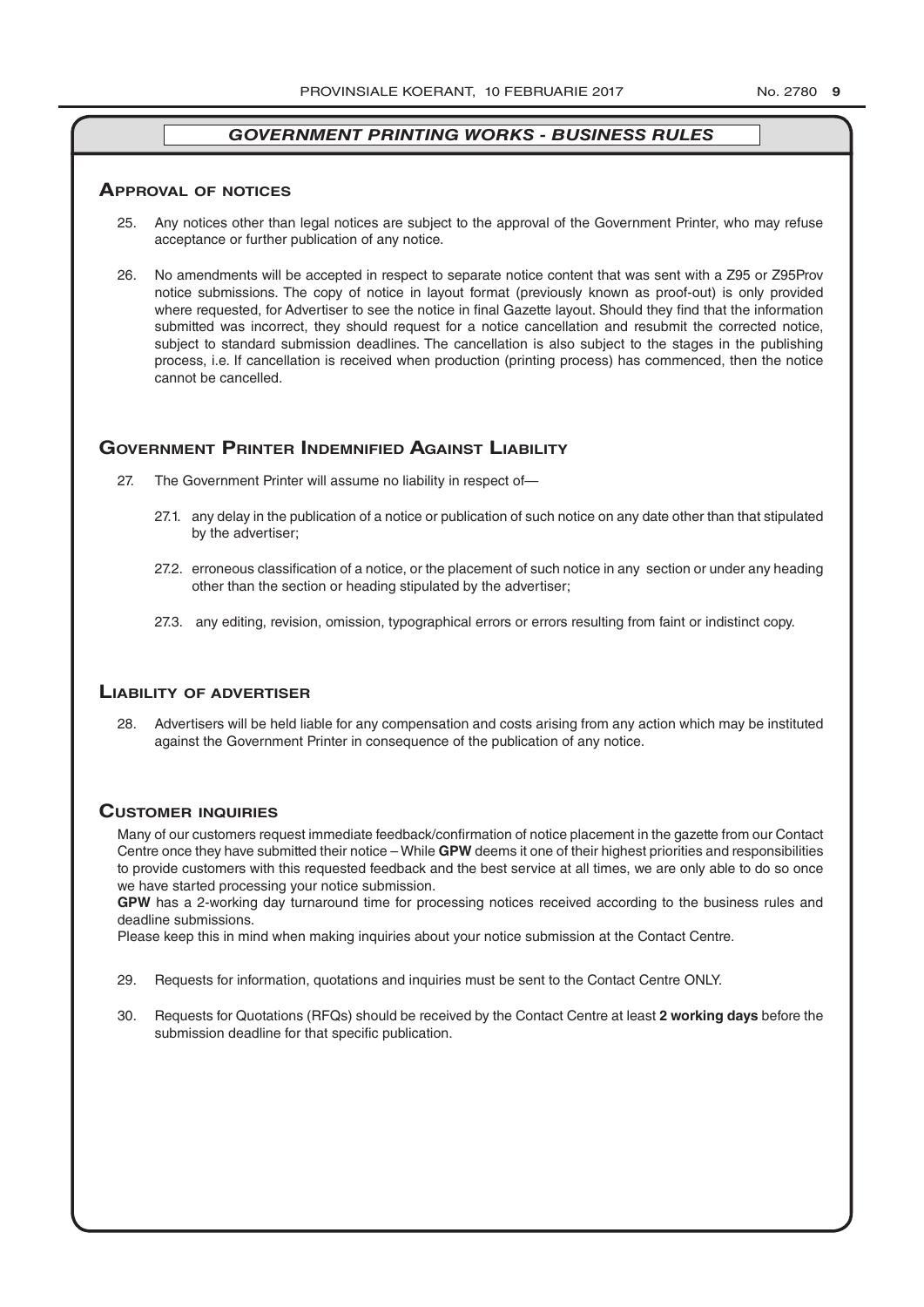#### **pAymenT of CosT**

- 31. The Request for Quotation for placement of the notice should be sent to the Gazette Contact Centre as indicated above, prior to submission of notice for advertising.
- 32. Payment should then be made, or Purchase Order prepared based on the received quotation, prior to the submission of the notice for advertising as these documents i.e. proof of payment or Purchase order will be required as part of the notice submission, as indicated earlier.
- 33. Every proof of payment must have a valid **GPW** quotation number as a reference on the proof of payment document.
- 34. Where there is any doubt about the cost of publication of a notice, and in the case of copy, an enquiry, accompanied by the relevant copy, should be addressed to the Gazette Contact Centre, **Government Printing Works**, Private Bag X85, Pretoria, 0001 email: info.egazette@gpw.gov.za before publication.
- 35. Overpayment resulting from miscalculation on the part of the advertiser of the cost of publication of a notice will not be refunded, unless the advertiser furnishes adequate reasons why such miscalculation occurred. In the event of underpayments, the difference will be recovered from the advertiser, and future notice(s) will not be published until such time as the full cost of such publication has been duly paid in cash or electronic funds transfer into the **Government Printing Works** banking account.
- 36. In the event of a notice being cancelled, a refund will be made only if no cost regarding the placing of the notice has been incurred by the **Government Printing Works**.
- 37. The **Government Printing Works** reserves the right to levy an additional charge in cases where notices, the cost of which has been calculated in accordance with the List of Fixed Tariff Rates, are subsequently found to be excessively lengthy or to contain overmuch or complicated tabulation.

## **proof of publiCATion**

- 38. Copies of any of the *Government Gazette* or *Provincial Gazette* can be downloaded from the **Government Printing Works** website www.gpwonline.co.za free of charge, should a proof of publication be required.
- 39. Printed copies may be ordered from the Publications department at the ruling price. The **Government Printing Works** will assume no liability for any failure to post or for any delay in despatching of such *Government Gazette*(s).

# *GOVERNMENT PRINTING WORKS CONTACT INFORMATION*

| <b>Physical Address:</b>                                            | <b>Postal Address:</b> | <b>GPW Banking Details:</b>                 |
|---------------------------------------------------------------------|------------------------|---------------------------------------------|
| <b>Government Printing Works</b>                                    | Private Bag X85        | <b>Bank: ABSA Bosman Street</b>             |
| 149 Bosman Street                                                   | Pretoria               | <b>Account No.: 405 7114 016</b>            |
| Pretoria                                                            | 0001                   | <b>Branch Code: 632-005</b>                 |
| For Gazette and Notice submissions: Gazette Submissions:            |                        | <b>E-mail:</b> submit.eqazette@gpw.gov.za   |
| <b>For queries and quotations, contact: Gazette Contact Centre:</b> |                        | E-mail: info.egazette@gpw.gov.za            |
|                                                                     |                        | <b>Tel: 012-748 6200</b>                    |
| <b>Contact person for subscribers: Mrs M. Toka:</b>                 |                        | <b>E-mail:</b> subscriptions $@$ gpw.gov.za |
|                                                                     |                        | <b>Tel: 012-748-6066 / 6060 / 6058</b>      |
|                                                                     |                        | <b>Fax: 012-323-9574</b>                    |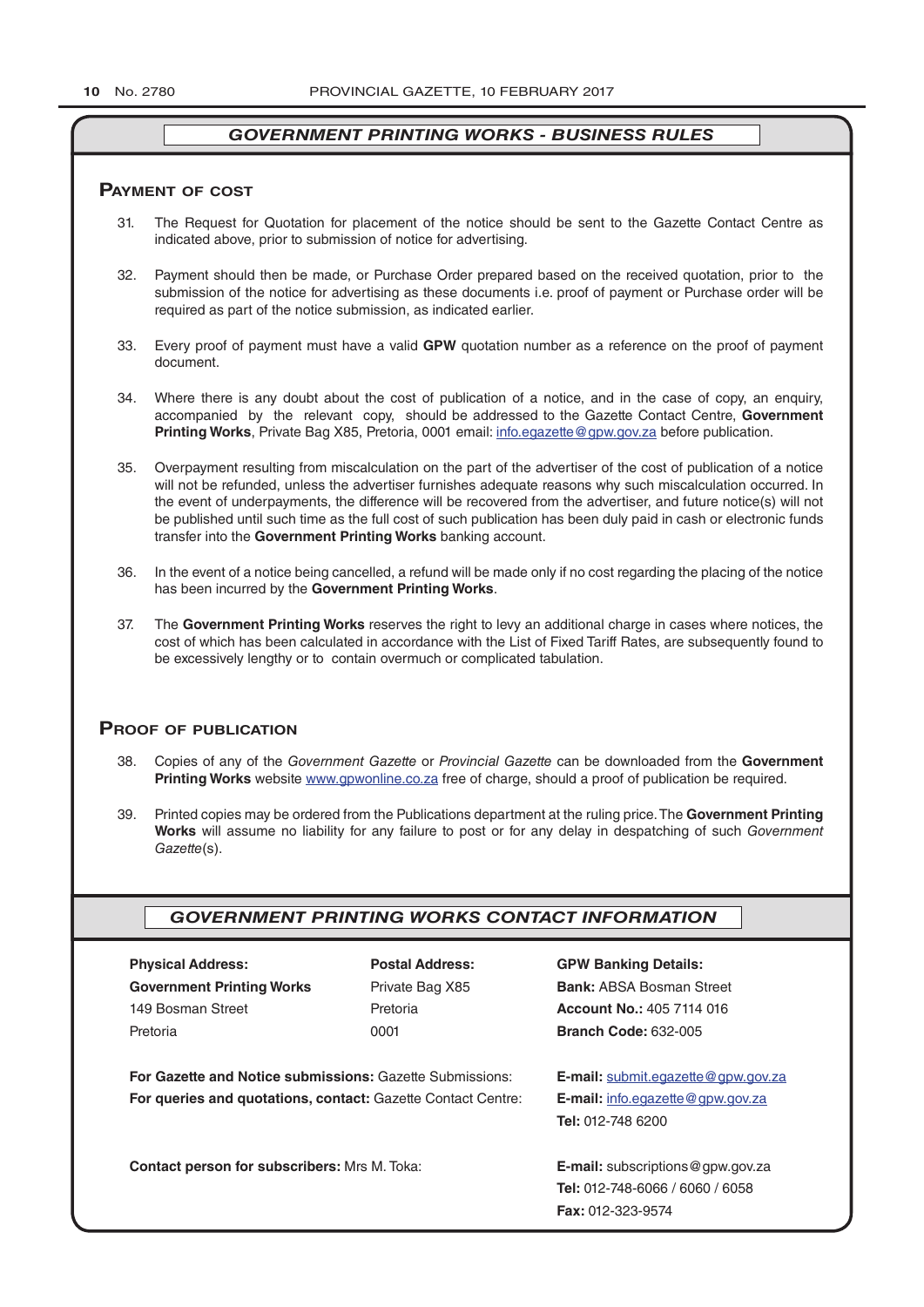# General Notices • Algemene Kennisgewings

### **NOTICE 10 OF 2017**

#### **EMALAHLENI AMENDMENT SCHEME 2173 AND 2165**

#### **NOTICE OF APPLICATION FOR AMENDMENT OF THE EMALAHLENI LAND USE MANAGEMENT SCHEME, 2010 IN TERMS OF SECTION 56 (1)(b)(i) OF THE TOWN-PLANNING AND TOWNSHIPS ORDINANCE, 1986 (ORDINANCE 15 OF 1986)**

We, Nkanivo Development Planners, being the authorized agent of the registered owners of the properties described below, hereby give notice in terms of Section 56 (1)(b)(i) of the Town-Planning and Townships Ordinance, 1986 (Ordinance 15 of 1986), that we have applied to the Emalahleni Local Municipality for the amendment of the Town-Planning Scheme known as the Emalahleni Land Use Management Scheme, 2010 by the rezoning of the following properties:

- 1. **Emalahleni Amendment Scheme 2173:** Erf 29, Pine Ridge Township, situated at 29 Carnation Street, from "Residential 1" to "Residential 4" for the purpose of Residential Buildings and "Residential 1" for the purpose of single dwelling houses with Annexure 775 for amended development controls.
- 2. **Emalahleni Amendment Scheme 2165:** Erf 114, Wilge Township, from "Residential 1" to "Business 4" for the purpose of Offices.

Particulars of the application will lay for inspection during normal office hours at the office of the Chief Town Planner, Third Floor, Civic Centre, Mandela Avenue, eMalahleni, for a period of 28 days from **10 February 2017**. Objections to or representations in respect of the application must be lodged with or made in writing to the Municipal Manager at the above address or at Emalahleni Local Municipality, PO Box 3, Emalahleni, 1035 within a period of 28 days from **10 February 2017**.

Address of agent: Nkanivo Development Planners, P.O. Box 11948, Silver Lakes, 0054, Tel: (083) 277 7347, Fax: (086) 403 7043, email: info@nkanivo.co.za

10-17

#### **KENNISGEWING 10 VAN 2017**

#### **EMALAHLENI WYSIGINGSKEMA 2173 EN 2165**

#### **KENNISGEWING VAN AANSOEK OM WYSIGING VAN DIE EMALAHLENI GRONDGEBRUIKBESTUURSKEMA, 2010 INGEVOLGE ARTIKEL 56 (1)(b)(i) VAN DIE ORDONNANSIE OP DORPSBEPLANNING EN DORPE, 1986, (ORDONNANSIE 15 VAN 1986)**

Ons, Nkanivo Development Planners, synde die gemagtigde agent van die geregistreerde eienaars van die eiendomme hieronder beskryf, gee hiermee ingevolge Artikel 56 (1)(b)(i) van die Ordonnansie op Dorpsbeplanning en Dorpe, 1986 (Ordonnansie No. 15 van 1986), kennis dat ons by die Emalahleni Plaaslike Munisipaliteit aansoek gedoen het om die wysiging van die doepsbeplanningskema, bekend as die Emalahleni Grondgebruikbestuurskema, 2010, vir die hersonering van die volgende eiendomme:

- 1. **Emalahleni Wysigingskema 2173:** Erf 29, Pine Ridge Dorpsgebeid, geleë te Carnationstraat 29, vanaf " Besigheid 3" na " Residensieel 4" vir die doel van Residensiëlegeboue en "Residensieel 1" vir die doel van enkele woonhuise met Bylae 775 vir gewysigde ontwikkeling beheer.
- 2. **Emalahleni Wysigingskema 2165:** Erf 114, Wilge Dorpsgebeid, vanaf "Residensieel 1" na "Besigheid 4" vir die doel van kantore.

Besonderhede van die aansoek lê ter insae gedurende gewone kantoorure by die Hoof Stadsbeplanner, Derdevloer, Burgersentrum, Mandelarylaan, eMalahleni, vir 'n tydperk van 28 dae vanaf **10 Februarie 2017**. Besware teen of vertoë ten opsigte van die aansoek moet binne 'n tydperk van 28 dae vanaf **10 Februarie 2017**  skriftelik by of tot die Munisipale Bestuurder by bovermelde adres of by Emalahleni Plaaslike Munisipaliteit, Posbus 3, eMalahleni, 1035, ingedien of gerig word.

Adres van agent: Nkanivo Development Planners, Posbus 11948, Silver Lakes, 0054, Tel: (083) 277 7347, Faks: (086) 403 7043, e-pos: info@nkanivo.co.za

10-17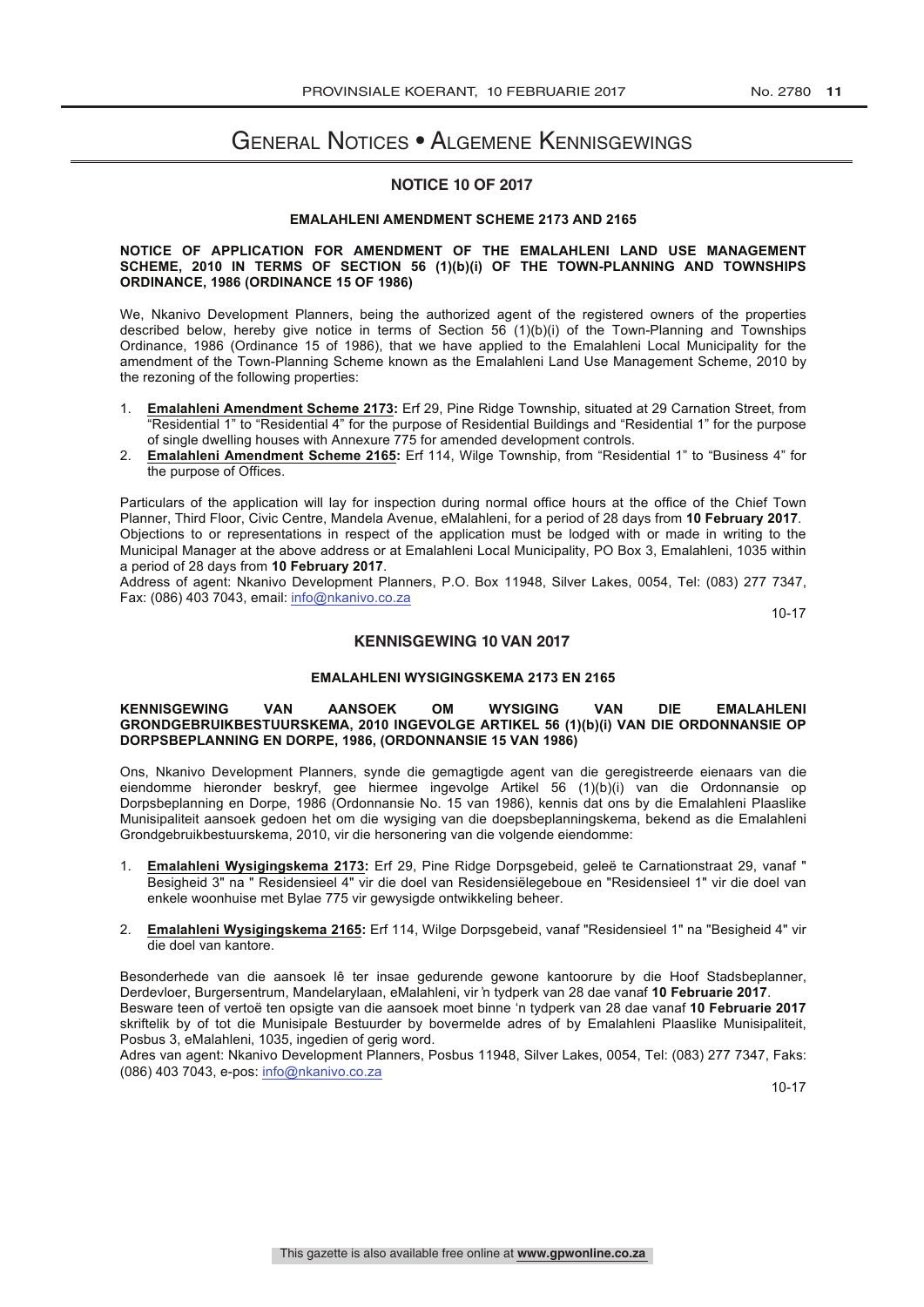#### **NOTICE 11 OF 2017**

#### **EMALAHLENI AMENDMENT SCHEME 2167**

#### **NOTICE OF APPLICATION FOR AMENDMENT OF THE EMALAHLENI LAND USE MANAGEMENT SCHEME, 2010 IN TERMS OF SECTION 56 (1)(b)(i) OF THE TOWN-PLANNING AND TOWNSHIPS ORDINANCE, 1986 (ORDINANCE NO. 15 OF 1986)**

We, Nkanivo Development Planners, being the authorized agent of the registered owner of Erf 2266 Witbank Extension 10 Township, hereby gives notice in terms of Section 56 (1)(b)(i) of the Town-Planning and Townships Ordinance, 1986 (Ordinance No. 15 of 1986), that we have applied to the Emalahleni Local Municipality for the amendment of the Town-Planning Scheme known as Emalahleni Land Use Management Scheme, 2010 by the rezoning of the property described above, situated at 8 Iris Street, Die Heuwel Township, from "Residential 1" to "Residential 4" for the purpose of Residential Buildings with Annexure 774 for amended development controls.

Particulars of the application will lay for inspection during normal office hours at the office of the Chief Town Planner, Third Floor, Civic Centre, Mandela Avenue, eMalahleni, for a period of 28 days from **10 February 2017**.

Objections to or representations in respect of the application must be lodged with or made in writing to the Municipal Manager at the above address or at Emalahleni Local Municipality, PO Box 3, Emalahleni, 1035 within a period of 28 days from **10 February 2017**.

Address of agent: Nkanivo Development Planners, P.O. Box 11948, Silver Lakes, 0054, Tel: (083) 277 7347, Fax: (086) 403 7043, email: info@nkanivo.co.za

10–17

#### **KENNISGEWING 11 VAN 2017**

#### **EMALAHLENI WYSIGINGSKEMA 2167**

#### **KENNISGEWING VAN AANSOEK OM WYSIGING VAN EMALAHLENI GRONDGEBRUIKBESTUURSKEMA, 2010 INGEVOLGE ARTIKEL 56 (1)(b)(i) VAN DIE ORDONNANSIE OP DORPSBEPLANNING EN DORPE, 1986, (ORDONNANSIE NO. 15 VAN 1986)**

Ons, Nkanivo Development Planners, synde die gemagtigde agent van die geregistreerde eienaar van Erf 2266 Witbank Uitbreiding 10 Dorpsgebeid, gee hiermee ingevolge Artikel 56 (1)(b)(i) van die Ordonnansie op Dorpsbeplanning en Dorpe, 1986 (Ordonnansie No. 15 van 1986), kennis dat ons by die Emalahleni Plaaslike Munisipaliteit aansoek gedoen het om die wysiging van die doepsbeplanningskema, bekend as Emalahleni Grondgebruikbestuurskema, 2010, deur die hersonering van die eienskappe hierdo beskryf geleë te Irisstraat 8, vanaf "Residensieel 1" na " Residensieel 4" vir die doel van Residensiëlegeboue met Bylae 774 vir gewysigde ontwikkeling beheer.

Besonderhede van die aansoek lê ter insae gedurende gewone kantoorure by die Hoof Stadsbeplanner, Derdevloer, Burgersentrum, Mandelarylaan, eMalahleni, vir 'n tydperk van 28 dae vanaf **10 Februarie 2017**.

Besware teen of vertoë ten opsigte van die aansoek moet binne 'n tydperk van 28 dae vanaf **10 Februarie 2017** skriftelik by of tot die Munisipale Bestuurder by bovermelde adres of by Emalahleni Plaaslike Munisipaliteit, Posbus 3, eMalahleni, 1035, ingedien of gerig word.

Adres van agent: Nkanivo Development Planners, Posbus 11948, Silver Lakes, 0054, Tel: (083) 277 7347, Faks: (086) 403 7043, e-pos: info@nkanivo.co.za

10–17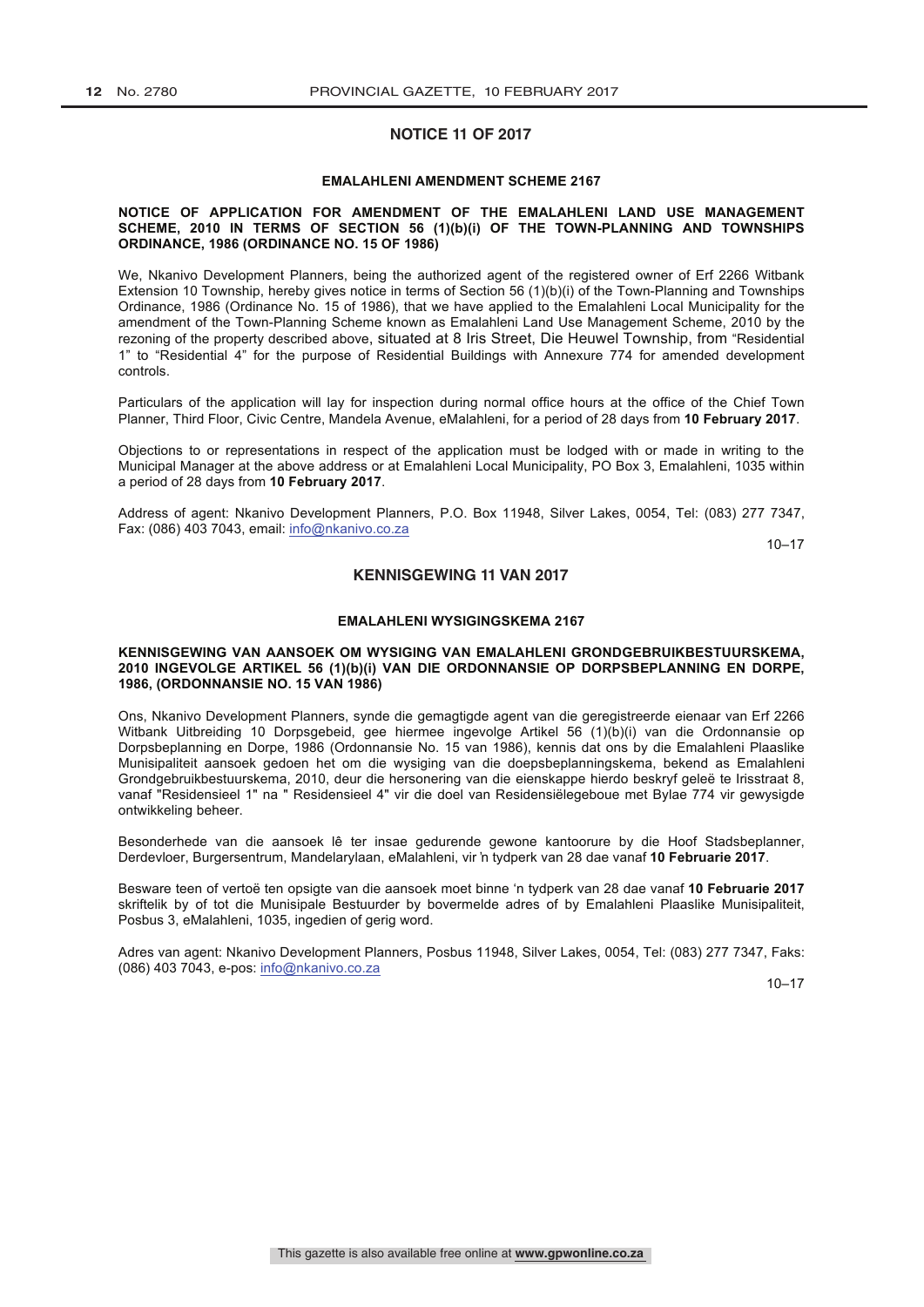#### **NOTICE 12 OF 2017**

#### **EMALAHLENI AMENDMENT SCHEME 2149 AND 2168**

#### **NOTICE OF APPLICATION FOR AMENDMENT OF THE EMALAHLENI LAND USE MANAGEMENT SCHEME, 2010 IN TERMS OF SECTION 56 (1)(b)(i) OF THE TOWN-PLANNING AND TOWNSHIPS ORDINANCE, 1986 (ORDINANCE 15 OF 1986)**

We, Nkanivo Development Planners, being the authorized agent of the registered owners of the properties described below, hereby give notice in terms of Section 56 (1)(b)(i) of the Town-Planning and Townships Ordinance, 1986 (Ordinance 15 of 1986), that we have applied to the Emalahleni Local Municipality for the amendment of the Town-Planning Scheme known as the Emalahleni Land Use Management Scheme, 2010 by the rezoning of the following properties:

- 1. **Emalahleni Amendment Scheme 2149:** Erf 1884, Tasbetpark Extension 3 Township, situated at 8 Pilot Street, from "Residential 1" to "Residential 4" for the purpose of Residential Buildings with Annexure 764 for amended development controls.
- 2. **Emalahleni Amendment Scheme 2168:** Erf 3595, Klarinet Extension 6 Township, from "Residential 1" to "Business 3" for the purpose of Medical & Veterinary Consulting Rooms.

Particulars of the application will lay for inspection during normal office hours at the office of the Chief Town Planner, Third Floor, Civic Centre, Mandela Avenue, eMalahleni, for a period of 28 days from **10 February 2017**. Objections to or representations in respect of the application must be lodged with or made in writing to the Municipal Manager at the above address or at Emalahleni Local Municipality, PO Box 3, Emalahleni, 1035 within a period of 28 days from **10 February 2017**.

Address of agent: Nkanivo Development Planners, P.O. Box 11948, Silver Lakes, 0054, Tel: (083) 277 7347, Fax: (086) 403 7043, email: info@nkanivo.co.za

10-17

#### **KENNISGEWING 12 VAN 2017**

#### **EMALAHLENI WYSIGINGSKEMA 2149 EN 2168**

#### **KENNISGEWING VAN AANSOEK OM WYSIGING VAN DIE EMALAHLENI GRONDGEBRUIKBESTUURSKEMA, 2010 INGEVOLGE ARTIKEL 56 (1)(b)(i) VAN DIE ORDONNANSIE OP DORPSBEPLANNING EN DORPE, 1986, (ORDONNANSIE 15 VAN 1986)**

Ons, Nkanivo Development Planners, synde die gemagtigde agent van die geregistreerde eienaars van die eiendomme hieronder beskryf, gee hiermee ingevolge Artikel 56 (1)(b)(i) van die Ordonnansie op Dorpsbeplanning en Dorpe, 1986 (Ordonnansie No. 15 van 1986), kennis dat ons by die Emalahleni Plaaslike Munisipaliteit aansoek gedoen het om die wysiging van die doepsbeplanningskema, bekend as die Emalahleni Grondgebruikbestuurskema, 2010, vir die hersonering van die volgende eiendomme:

- 1. **Emalahleni Wysigingskema 2149:** Erf 1884, Tasbetpark Uitbreiding 3 Dorpsgebeid, geleë te Pilotstraat 8, vanaf "Residensieel 1" na " Residensieel 4" vir die doel van Residensiëlegeboue met Bylae 764 vir gewysigde ontwikkeling beheer.
- 2. **Emalahleni Wysigingskema 2168:** Erf 3595, Klarinet Uitbreiding 6 Dorpsgebeid, vanaf "Residensieel 1" na "Besigheid 3" vir die doeleindes van Mediese & Veterinary Spreekkamers.

Besonderhede van die aansoek lê ter insae gedurende gewone kantoorure by die Hoof Stadsbeplanner, Derdevloer, Burgersentrum, Mandelarylaan, eMalahleni, vir 'n tydperk van 28 dae vanaf **10 Februarie 2017**. Besware teen of vertoë ten opsigte van die aansoek moet binne 'n tydperk van 28 dae vanaf **10 Februarie 2017**  skriftelik by of tot die Munisipale Bestuurder by bovermelde adres of by Emalahleni Plaaslike Munisipaliteit, Posbus 3, eMalahleni, 1035, ingedien of gerig word.

Adres van agent: Nkanivo Development Planners, Posbus 11948, Silver Lakes, 0054, Tel: (083) 277 7347, Faks: (086) 403 7043, e-pos: info@nkanivo.co.za

10-17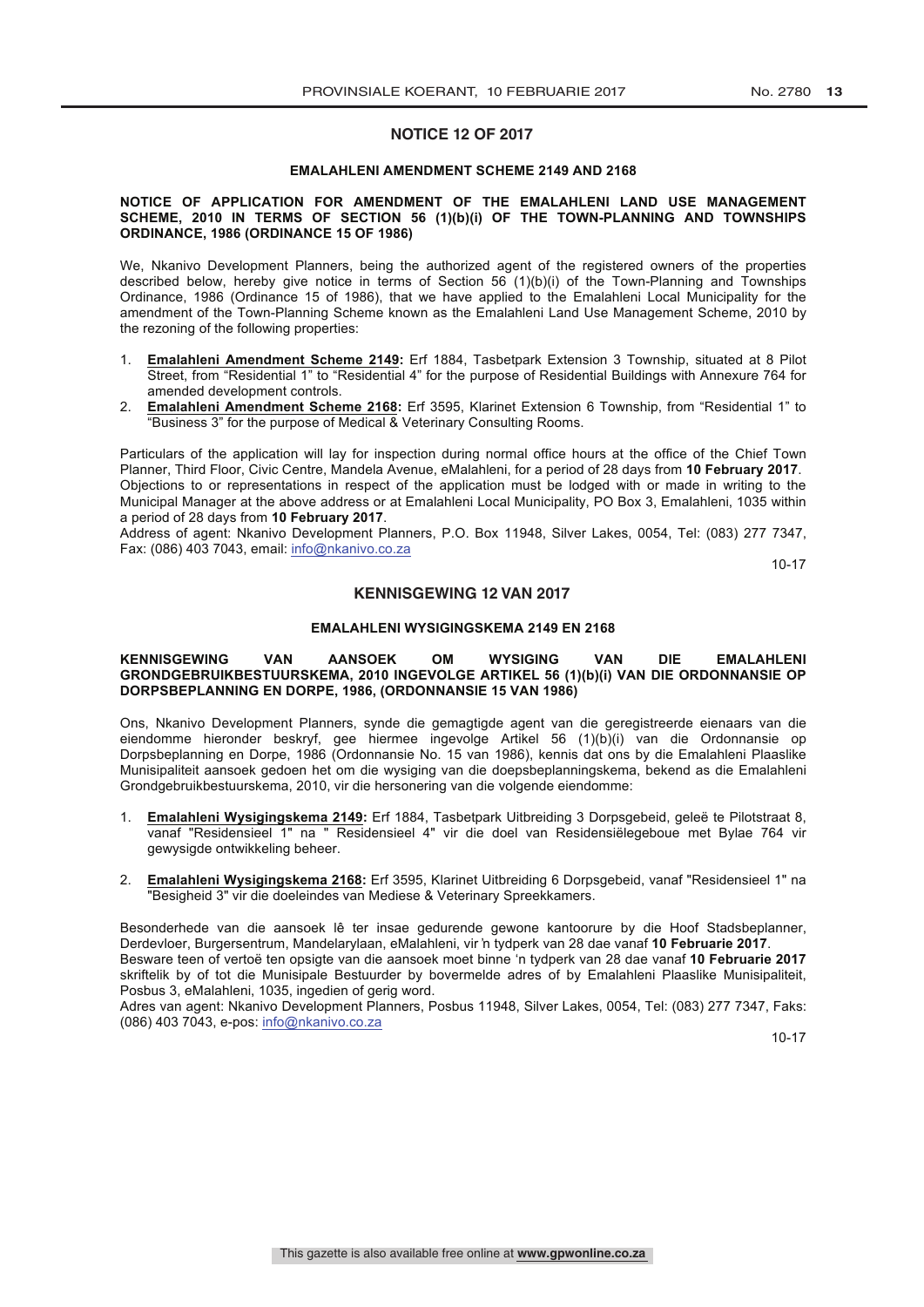#### **NOTICE 13 OF 2017**

#### **EMALAHLENI AMENDMENT SCHEME 2166**

#### **NOTICE OF APPLICATION FOR AMENDMENT OF THE EMALAHLENI LAND USE MANAGEMENT SCHEME, 2010 IN TERMS OF SECTION 56 (1)(b)(i) OF THE TOWN-PLANNING AND TOWNSHIPS ORDINANCE, 1986 (ORDINANCE NO. 15 OF 1986)**

We, Nkanivo Development Planners, being the authorized agent of the registered owner of Erf 130 Die Heuwel Township, hereby gives notice in terms of Section 56 (1)(b)(i) of the Town-Planning and Townships Ordinance, 1986 (Ordinance No. 15 of 1986), that we have applied to the Emalahleni Local Municipality for the amendment of the Town-Planning Scheme known as Emalahleni Land Use Management Scheme, 2010 by the rezoning of the property described above, situated at 44 Culembourgsingel Street, Die Heuwel Township, from "Residential 1" to "Residential 4" for the purpose of Residential Buildings with Annexure 773 for amended development controls.

Particulars of the application will lay for inspection during normal office hours at the office of the Chief Town Planner, Third Floor, Civic Centre, Mandela Avenue, eMalahleni, for a period of 28 days from **10 February 2017**.

Objections to or representations in respect of the application must be lodged with or made in writing to the Municipal Manager at the above address or at Emalahleni Local Municipality, PO Box 3, Emalahleni, 1035 within a period of 28 days from **10 February 2017**.

Address of agent: Nkanivo Development Planners, P.O. Box 11948, Silver Lakes, 0054, Tel: (083) 277 7347, Fax: (086) 403 7043, email: info@nkanivo.co.za

10-17

#### **KENNISGEWING 13 VAN 2017**

#### **EMALAHLENI WYSIGINGSKEMA 2166**

#### **KENNISGEWING VAN AANSOEK OM WYSIGING VAN EMALAHLENI GRONDGEBRUIKBESTUURSKEMA, 2010 INGEVOLGE ARTIKEL 56 (1)(b)(i) VAN DIE ORDONNANSIE OP DORPSBEPLANNING EN DORPE, 1986, (ORDONNANSIE NO. 15 VAN 1986)**

Ons, Nkanivo Development Planners, synde die gemagtigde agent van die geregistreerde eienaar van Erf 130 Die Heuwel Dorpsgebeid, gee hiermee ingevolge Artikel 56 (1)(b)(i) van die Ordonnansie op Dorpsbeplanning en Dorpe, 1986 (Ordonnansie No. 15 van 1986), kennis dat ons by die Emalahleni Plaaslike Munisipaliteit aansoek gedoen het om die wysiging van die doepsbeplanningskema, bekend as Emalahleni Grondgebruikbestuurskema, 2010, deur die hersonering van die eienskappe hierdo beskryf geleë te Culembourgsingelstraat 44, vanaf "Residensieel 1" na " Residensieel 4" vir die doel van Residensiëlegeboue met Bylae 773 vir gewysigde ontwikkeling beheer.

Besonderhede van die aansoek lê ter insae gedurende gewone kantoorure by die Hoof Stadsbeplanner, Derdevloer, Burgersentrum, Mandelarylaan, eMalahleni, vir 'n tydperk van 28 dae vanaf **10 Februarie 2017**.

Besware teen of vertoë ten opsigte van die aansoek moet binne 'n tydperk van 28 dae vanaf **10 Februarie 2017** skriftelik by of tot die Munisipale Bestuurder by bovermelde adres of by Emalahleni Plaaslike Munisipaliteit, Posbus 3, eMalahleni, 1035, ingedien of gerig word.

Adres van agent: Nkanivo Development Planners, Posbus 11948, Silver Lakes, 0054, Tel: (083) 277 7347, Faks: (086) 403 7043, e-pos: info@nkanivo.co.za

10-17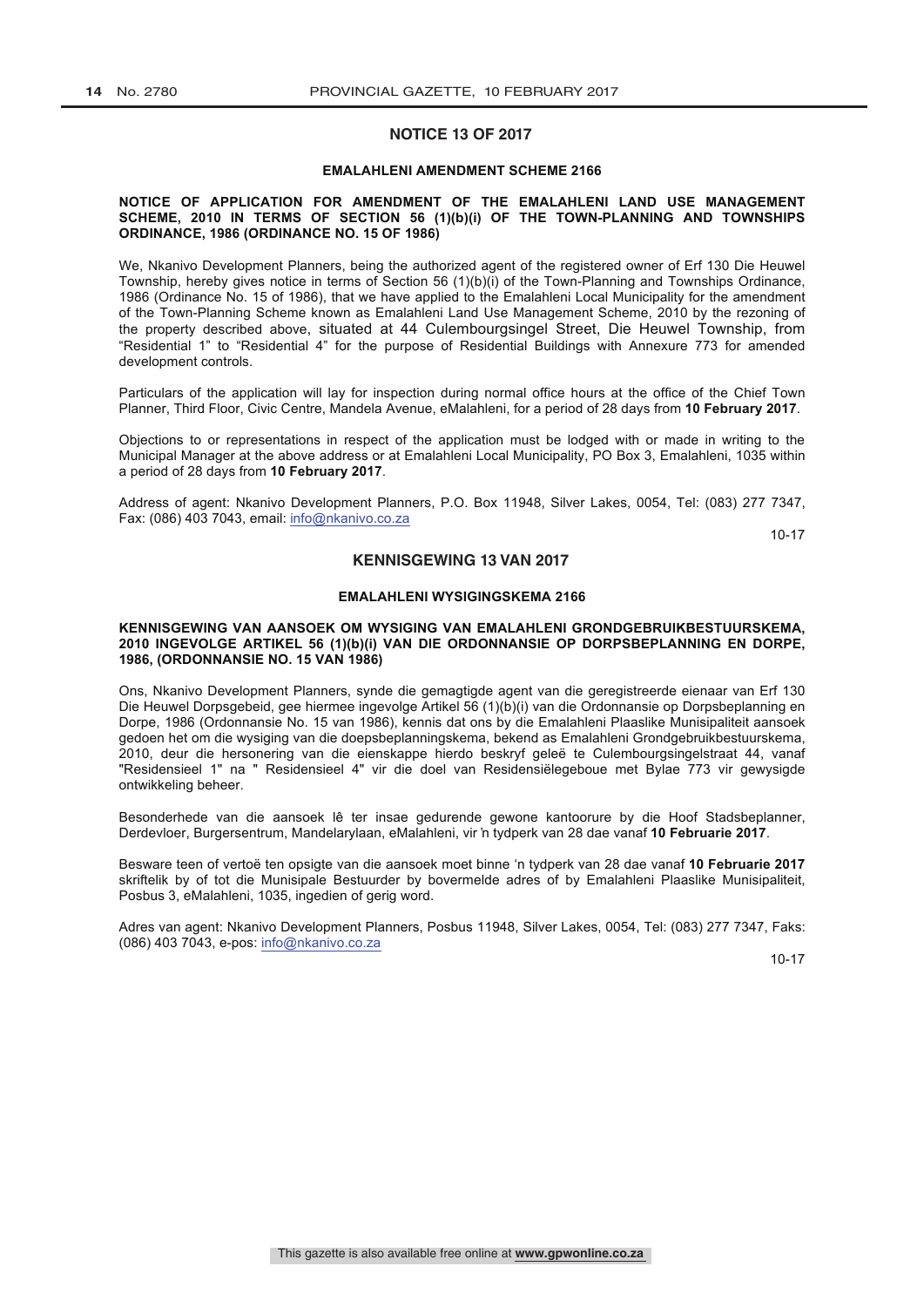Proclamation • Proklamasie

**PROCLAMATION 2 OF 2017** 

# **Gert Sibande District Municipality**

# **Waste By-Laws**

This gazette is also available free online at **www.gpwonline.co.za**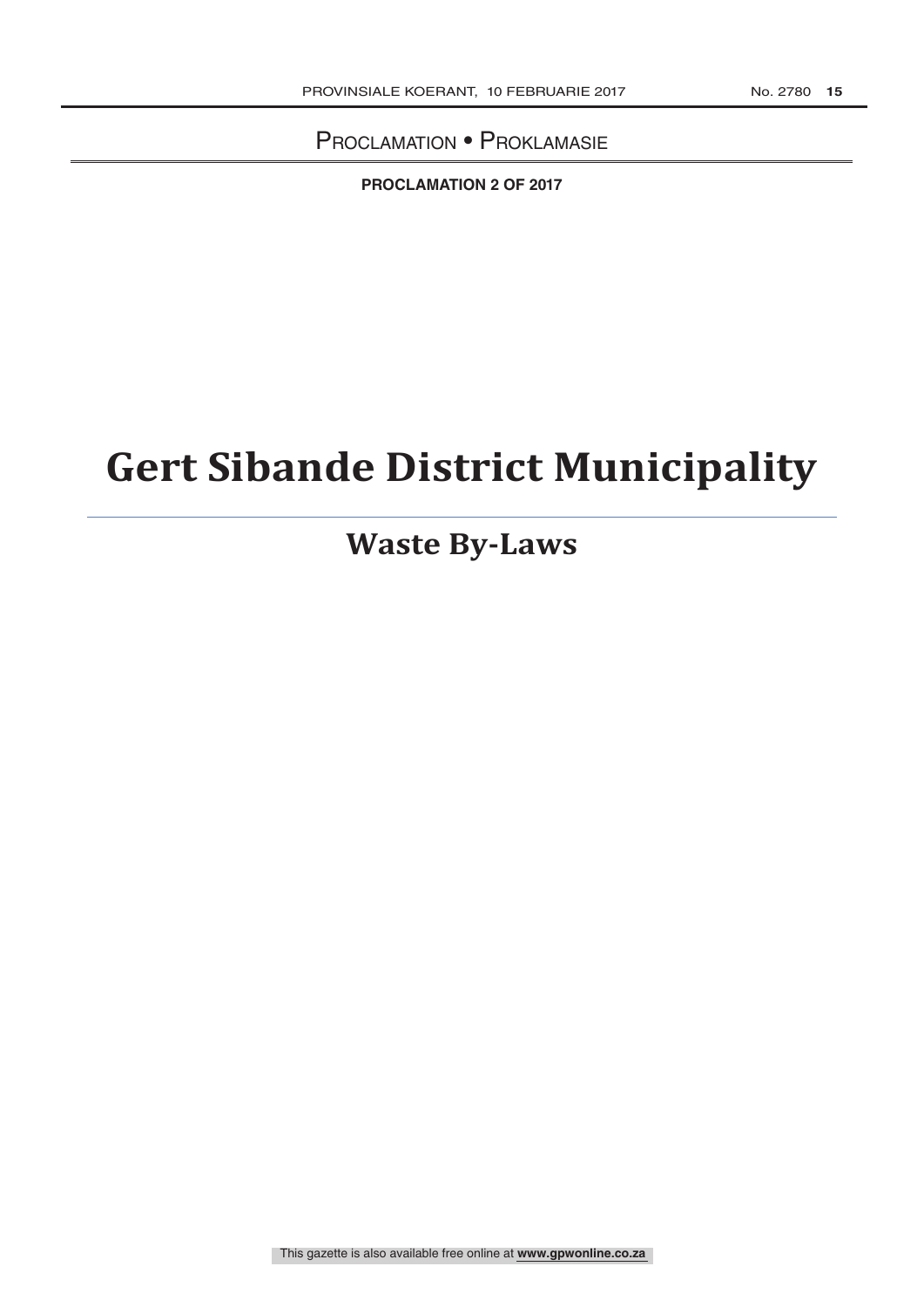# **TABLE OF CONTENT**

Page 1 of 40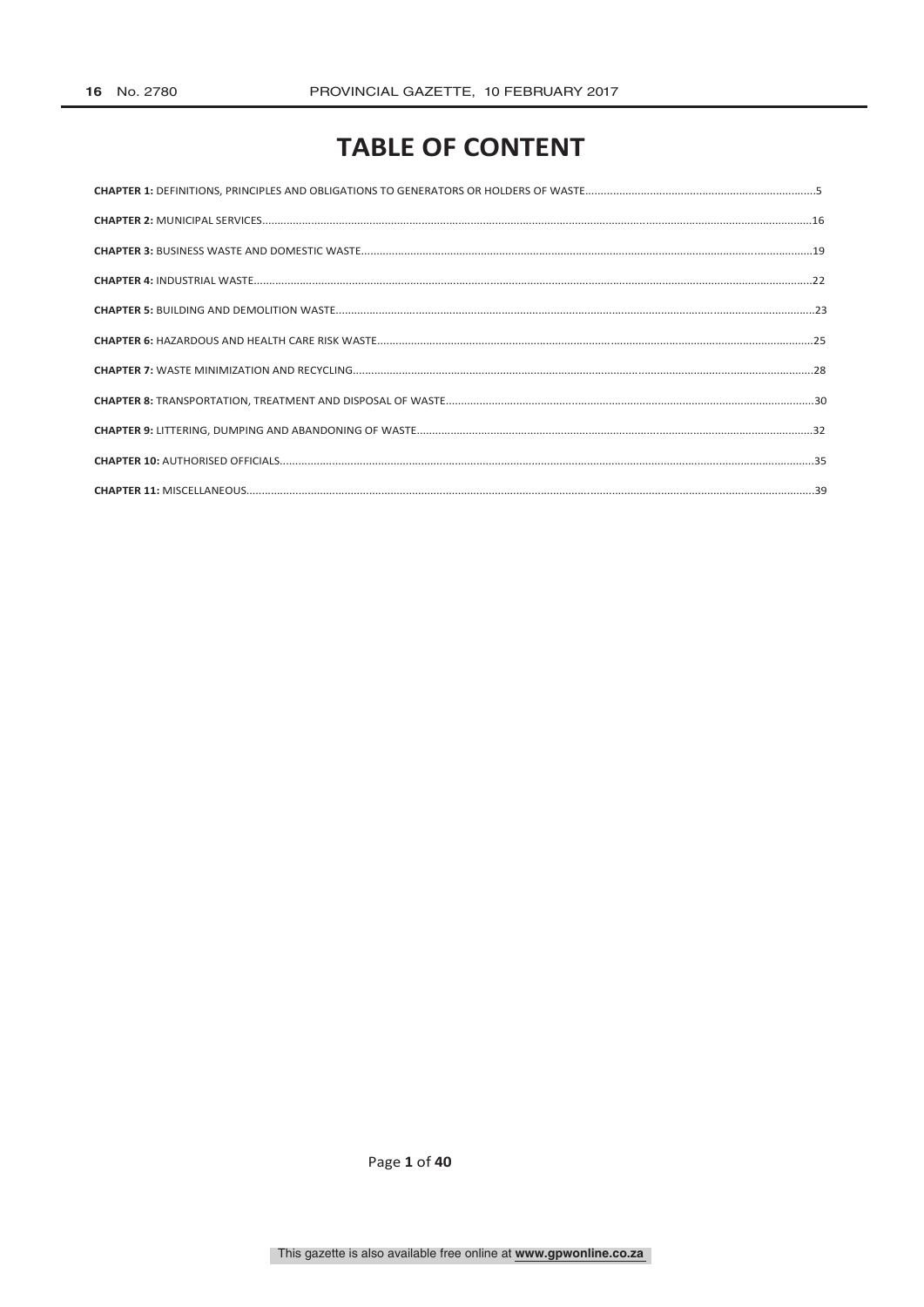# **GERT SIBANDE DISTRICT MUNICIPALITY WASTE BY-LAWS**

The Municipal Manager of the Gert Sibande District Municipality hereby, in terms of Section 13(a) of the Local Government: Municipal Systems Act, 2000 (Act No. 32 of 2000), publishes the Waste By-laws for the Gert Sibande District Municipality, as approved by its Council, as set out hereunder.

# **TABLE OF CONTENTS**

# CHAPTER 1

# DEFINITIONS, PRINCIPLES & OBLIGATIONS TO GENERATORS OR

# HOLDERS OF WASTE

- 1. Definitions
- 2. Principles
- 3. Obligations to generators or holders of waste

# CHAPTER 2

# MUNICIPALITY SERVICE

- 4. Notice to the Municipality
- 5. Duty to provide access to municipal service
- 6. Notice to the service provider
- 7. The provision of municipal service
- 8. Liability to pay municipal service

# CHAPTER 3

# BUSINESS WASTE AND DOMESTIC WASTE

- 9. Delivery of waste containers
- 10. Placing of waste containers
- 11. Emptying of waste containers
- 12. Compaction of waste

Page **2** of **40**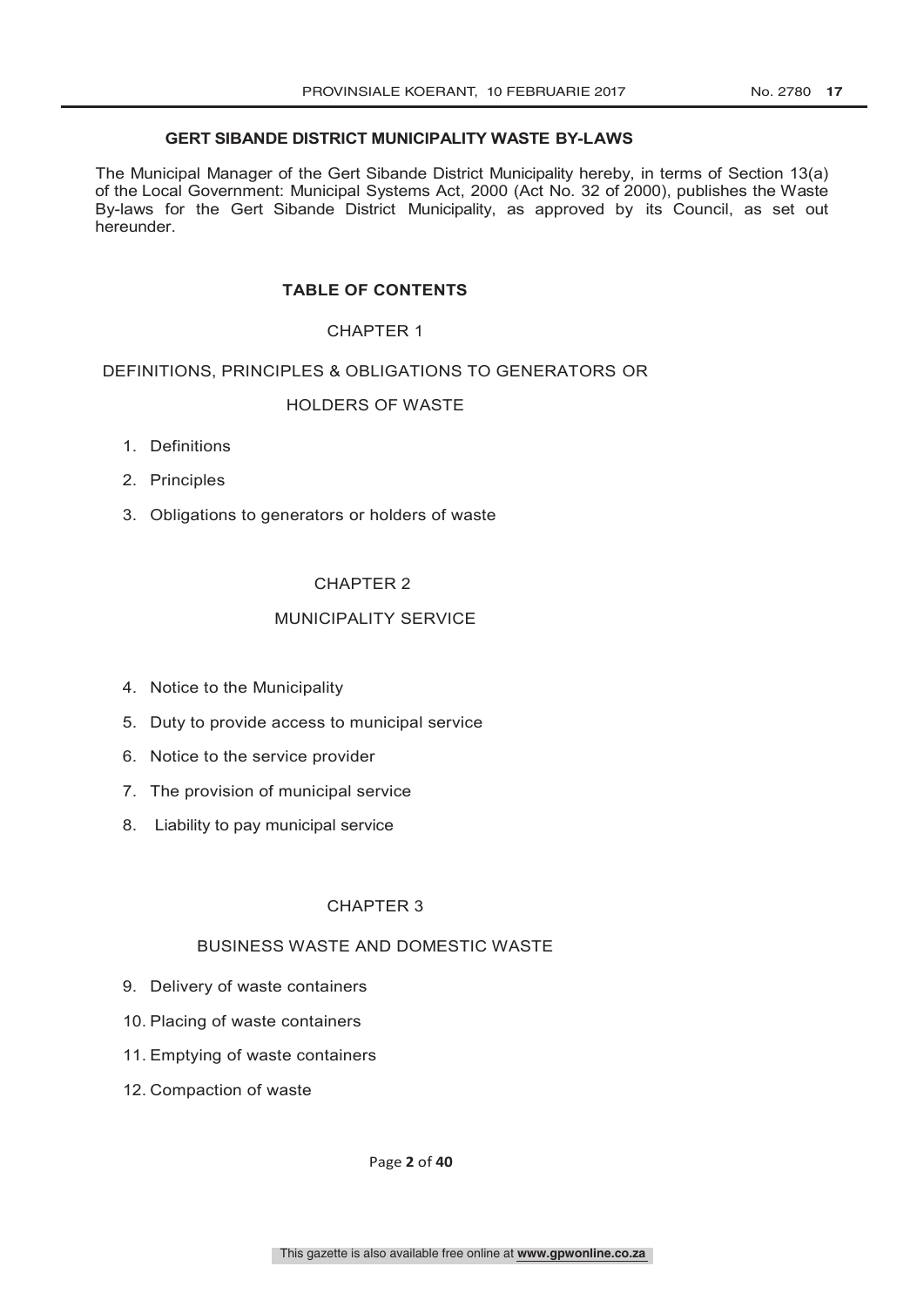# INDUSTRIAL WASTE

13. Municipality's service

14. Storage and disposal of waste

# CHAPTER 5

# BUILDING & DEMOLITION WASTE

- 15. Responsibility for building & demolition waste
- 16. Storage of waste
- 17. Collection and disposal of waste

# CHAPTER 6

# HAZARDOUS AND HEALTH CARE RISK WASTE

- 18. Generation of hazardous and health care risk waste
- 19. Notification of generation of hazardous waste or health care risk waste
- 20. Storage of hazardous and health care risk waste
- 21. Removal and disposal of hazardous and health care risk waste

# CHAPTER 7

#### WASTE MINIMISATION AND RECYCLING

- 22. Reduction, re-use, recycle and recovery of waste
- 23. Registering with the council and compliance with National and Provincial laws
- 24. Obligation to separate waste into recycling and non-recycling material
- 25. Storage, collection, treatment, transportation and disposal of waste that can be recycled

Page **3** of **40**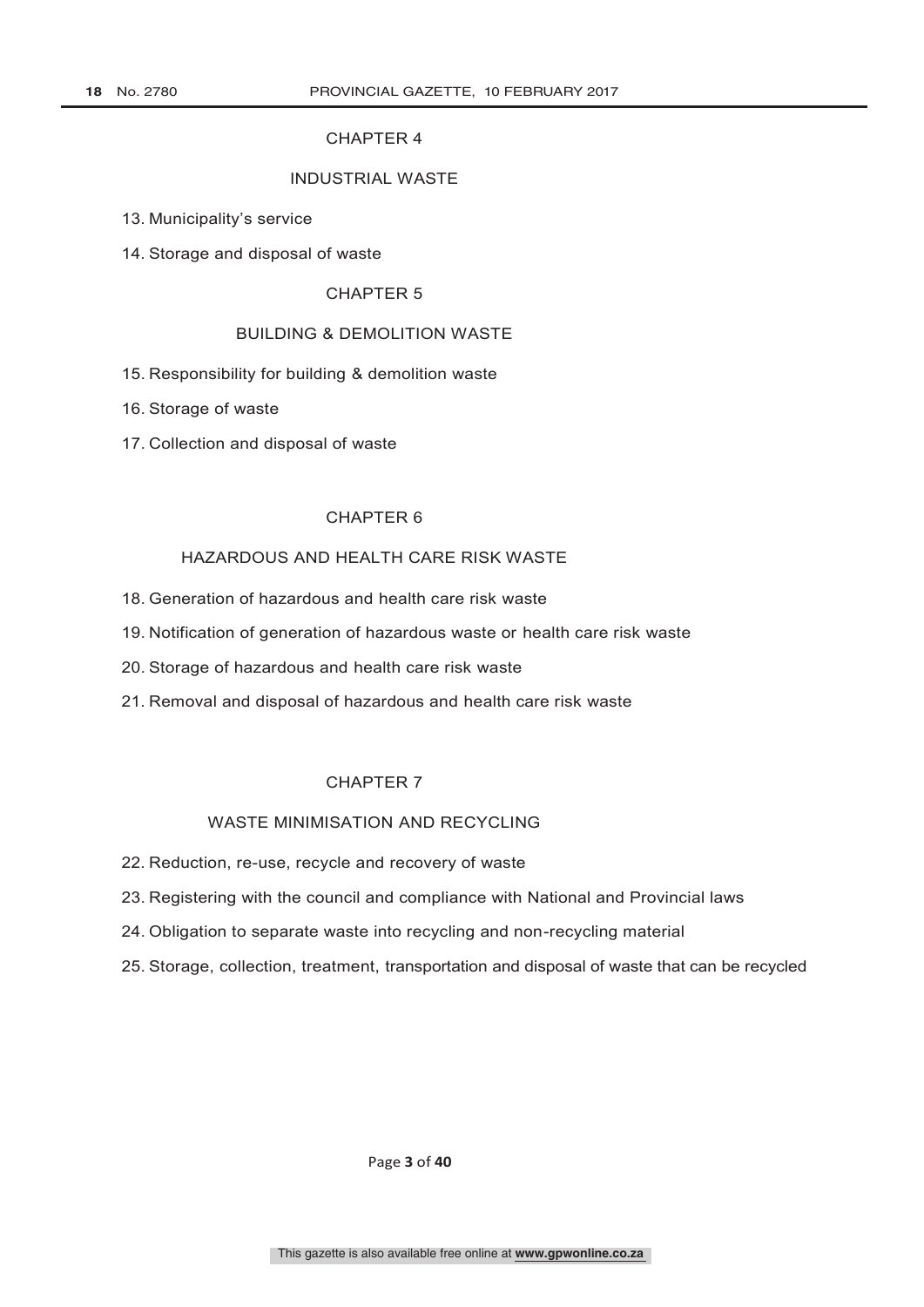# TRANSPORTATION, TREATMENT AND DISPOSAL OF WASTE

26. Transportation of waste

27. Disposal of waste

# CHAPTER 9

# LITTERING, DUMPING AND ABANDONING OF WASTE

- 28. Littering
- 29. Dumping and abandoning of waste
- 30. Liability of person response
- 31. Prohibited conduct
- 32. Exemption
- 33. Transitional Provisions

# CHAPTER 10

## AUTHORISED OFFICIALS

- 34. Identification documents
- 35. Power of authorised officials
- 36. Powers to question
- 37. Observance of human rights
- 38. Supervision of holders of accreditation permits
- 39. Compliance notices
- 40. Representation

#### CHAPTER 11

# MISCELLANEOUS

- 41. Ownership
- 42. Serving documents
- 43. Offences and penalties
- 44. Short title

Page **4** of **40**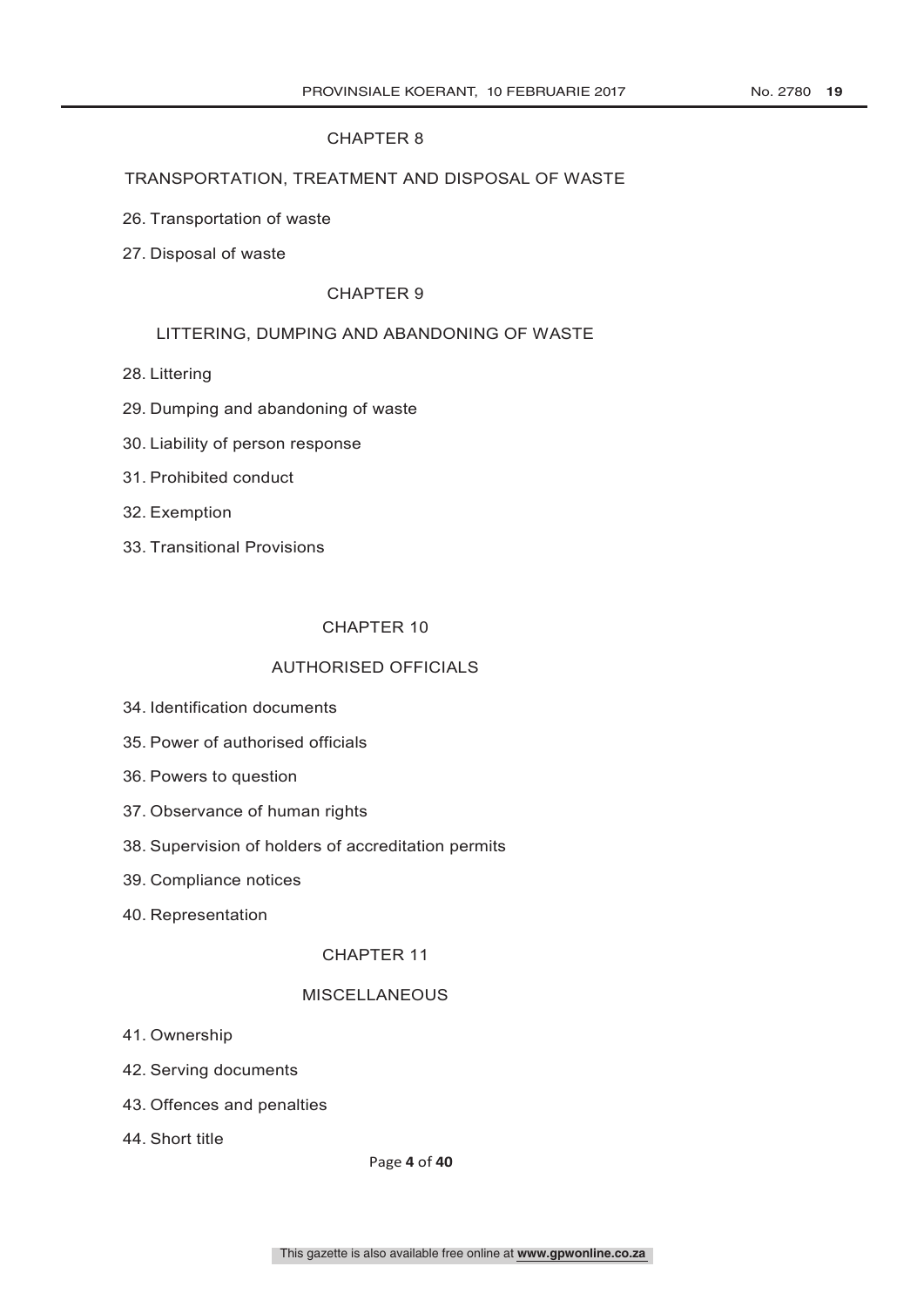# **DEFINITIONS, PRINCIPLES AND OBLIGATIONS TO GENERATORS OR HOLDERS OF WASTE**

# **1. DEFINITIONS**

(1) In these by-laws, unless the context indicates otherwise –

**"Accreditation"** means registering with the Council in terms of Chapter 7 of these bylaws;

**"Approved"** means approved by the Municipality in terms of the provisions of section 160 of the Constitution of the Republic of South Africa, 1996 (Act 108 of 1996);

**"Approved waste container"** means a disposable or re-usable container approved by the Council as set out in Schedule 2 in which waste is placed for the purposes of storing, accumulating, handling, transporting, treating or disposing of that waste, and includes approved bins, bin-liners, wrappers and skips;

**"Authorised official"** means any official of the Council who has been authorised or designated by the Council to administer, implement and enforce the provisions of these By-laws, or an employee of a service provider acting within the scope of the powers, functions and duties assigned to that service provider by the Council if the Council has for the purpose of the By-laws appointed a service provider;

**"Building and demolition waste"** means waste, excluding hazardous waste, produced during the construction, alteration, repair or demolition of any structure and includes rubble, earth, rock and wood displaced during that construction, alteration, repairer or demolition;

"Bulk container" means a waste container with a capacity of 4.3 m<sup>3</sup>, which may be used for the removal of bulky waste;

**"Business waste"** means waste which is generated on premises that used wholly or mainly for commercial, retail, wholesale, entertainment or government administration purposes;

#### **"Commercial service"** means:

- (a) the collection and transportation of commercial business waste and general business waste, but does not include transportation by a generator of its waste; or
- (b) the conducting or undertaking of a listed waste management activity within the jurisdiction of the Council and any waste management service which must be licensed or authorised by national or provincial authorities; or
- (c) the collection, transportation, sorting, storage, recycling or recovery of waste with the intention of making profit but does not include transportation by a generator of its own domestic waste which is recyclable waste; or any person collecting or transporting recyclable waste on behalf of a *bona fide* nongovernmental organization;

**"Council"** means –

- a) the Council of the District Municipality of Mpumalanga established by Provincial Gazette Extraordinary Notice No.1547 dated 10 June 2008, exercising its legislative and executive authority through its Municipal Council; or
- b) its successor in title; or

Page **5** of **40**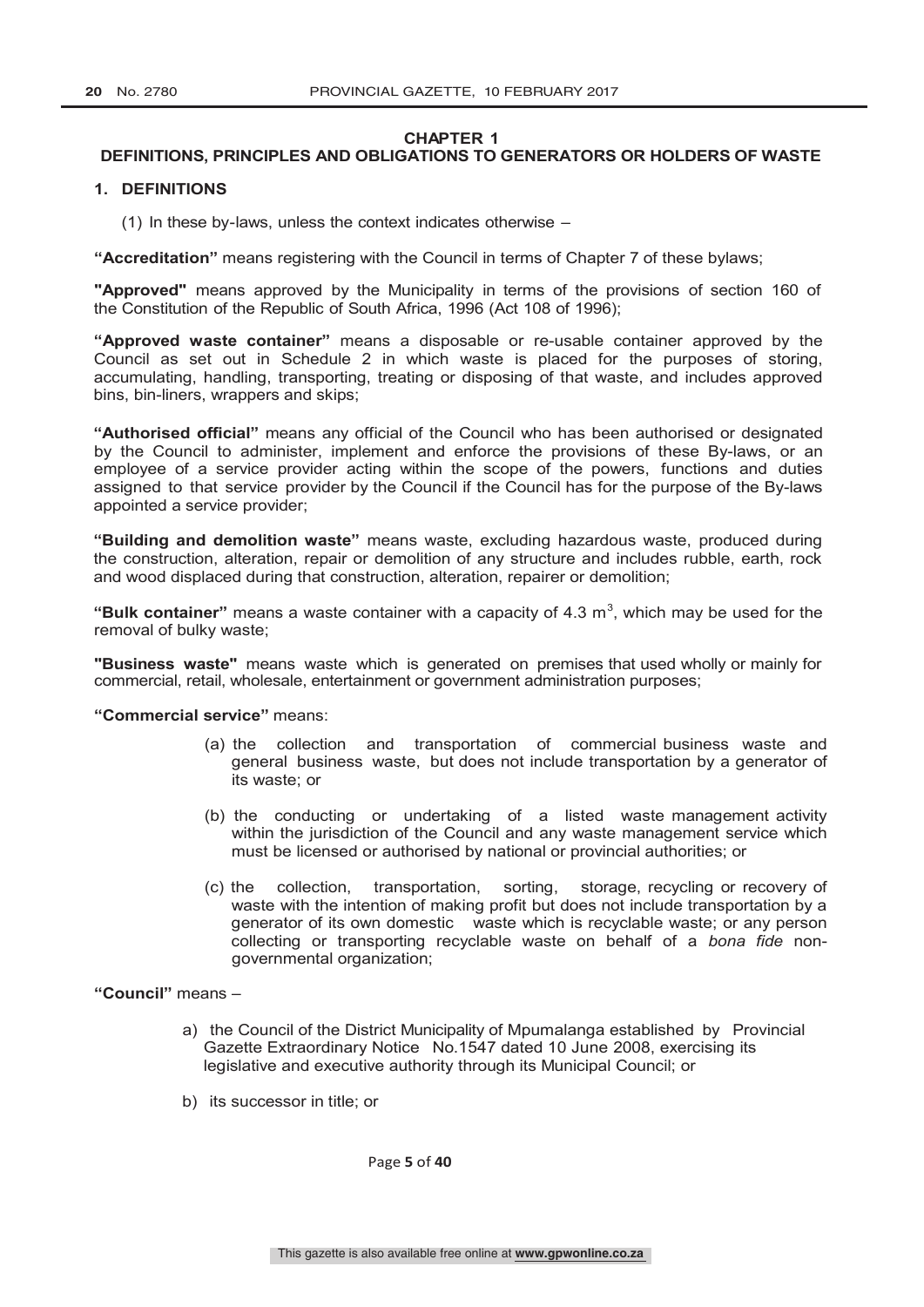- (c) a structure or person exercising a power delegated in these By-laws or carrying out an instruction, which power has been delegated or sub-delegated or which instruction has been given, as contemplated in section 59 of the Local Government: Municipal Systems Act, 2000 (Act No. 32 of 2000); or
- d) except for the purposes of Chapters 7 and 9, a service provider fulfilling a responsibility under these By-laws that is assigned to it in terms of section 81(2) of the Systems Act, 2000, or any other law; as the case may be;

**"Competent court"** means any relevant court of law within the jurisdiction of Gert Sibande District Municipality or related court clusters that the competent court may refer the matter to.

**"Damage to the environment"** means any pollution, degradation or harm to the environment whether visible or not;

**"Developer"** means an agent or any other person acting on behalf of a person who owns land, building or any undivided share in such land or building situated within the Council's jurisdiction;

**"District council'** means the municipal council of the district Municipality;

**"District Municipality"** means a Gert Sibande District Municipality and it is made up of the municipal executive and legislative authority in an area that includes more than one Municipality, and which is described in section 155 (1) of the Constitution as a category C Municipality. Gert Sibande district Municipality is made up of the following local municipalities:-

- Msukaligwa Local Municipality as in the Provincial Gazette Extraordinary No. 1822 of 14 June 2010, No. 1816 in terms of Item 5(1) of Schedule 1 to the Local Government: Municipal Structures Act, 1998 (Act 117 of 1998);
- Lekwa Local Municipality as in the Provincial Gazette Extraordinary No. 1825 of 14 June 2010, No. 1816 in terms of Item 5(1) of Schedule 1 to the Local Government: Municipal Structures Act, 1998 (Act 117 of 1998);
- Mkhondo Local Municipality as in the Provincial Gazette Extraordinary No. 1823 of 14 June 2010, No. 1816 in terms of Item 5(1) of Schedule 1 to the Local Government: Municipal Structures Act, 1998 (Act 117 of 1998);
- Dr Pixley Ka Isaka Same Local Municipality as in the Provincial Gazette Extraordinary No. 1824 of 14 June 2010, No. 1816 in terms of Item 5(1) of Schedule 1 to the Local Government: Municipal Structures Act, 1998 (Act 117 of 1998);
- Dipaleseng Local Municipality as in the Provincial Gazette Extraordinary no. 1781 of 12 April 2010, No. 1816 in terms of Item 5(1) of Schedule 1 to the Local Government: Municipal Structures Act, 1998 (Act 117 of 1998);
- Chief Albert Luthuli Local Municipality as in the Provincial Gazette Extraordinary No. 1816 of 24 May 2010, No. 1816 in terms of Item 5(1) of Schedule 1 to the Local Government: Municipal Structures Act, 1998 (Act 117 of 1998);
- Govan Mbeki Local Municipality as in the Provincial Gazette Extraordinary no. 1782 of 12 April 2010, No. 1816 in terms of Item 5(1) of Schedule 1 to the Local Government: Municipal Structures Act, 1998 (Act 117 of 1998).

**"Domestic waste"** means waste generated on premises used solely for residential purposes and purposes of public worship or education, including halls or other buildings used for religious or educational purposes, but does not include building waste, garden waste or special domestic waste;

**"Environment"** means the surroundings within which humans exist and that are made up of— (i) the land. water and atmosphere of the earth:

- (ii) micro-organisms, plant and animal life:
- (iii) any part or combination of (i) and (ii) and the interrelationships among and between them: and

Page **6** of **40**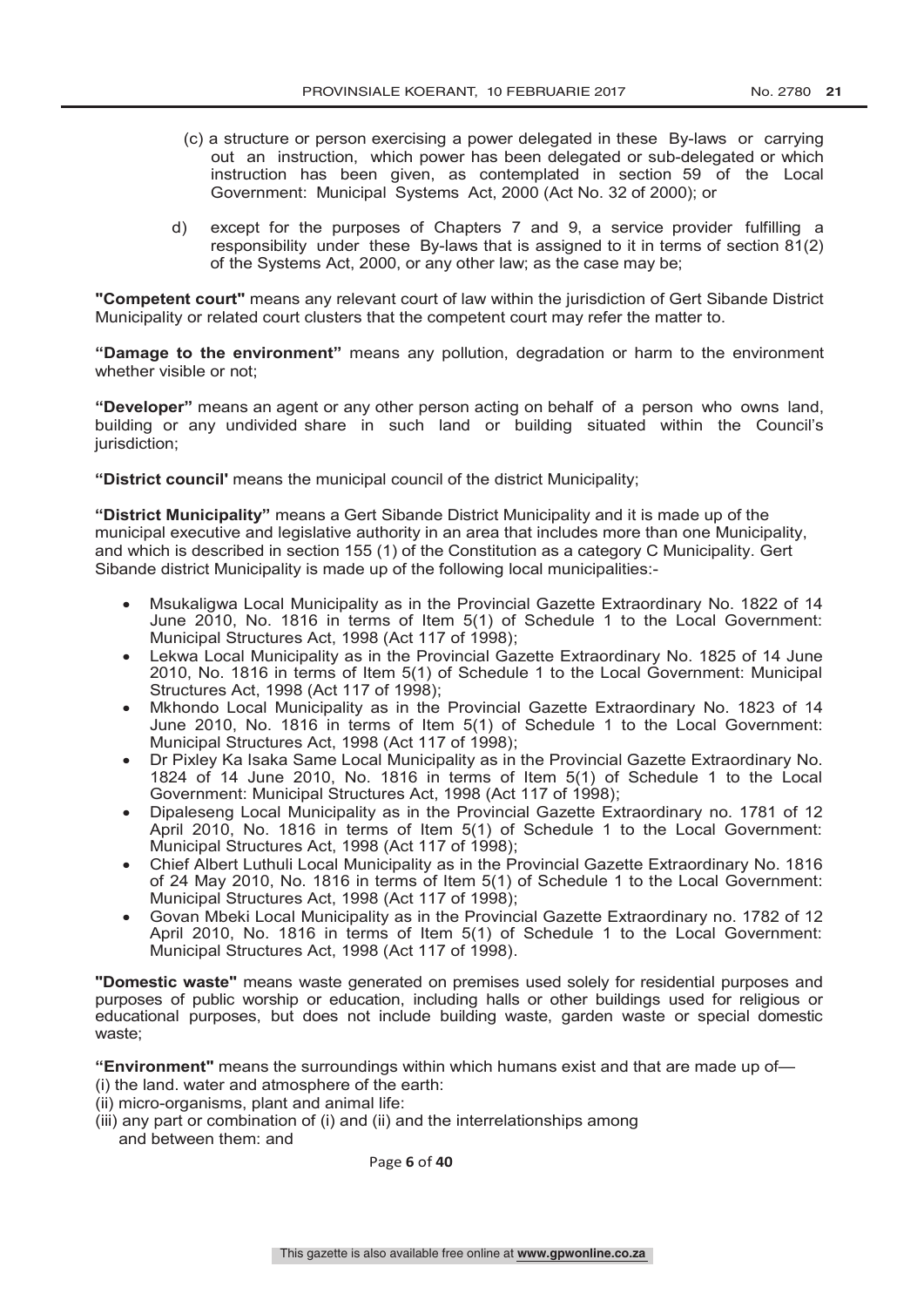(iv) the physical, chemical, aesthetic and cultural properties and conditions of the foregoing that influence human health and well-being;

**"Environmental emergency incident"** means any unexpected or sudden occurrence resulting from any act or omission relating to waste leading to serious danger to the public or potentially serious pollution of or damage to the environment, whether immediate or delayed;

**"Event"** means sporting, entertainment, recreational, religious, cultural, exhibition, organisational or similar activities hosted at a, venue or along a route or within their respective precincts at which more than 2000 people are expected to attend or participate or any event to be attended by fewer people at which one ton of waste will be generated;

**"Formalized recycling group"** means a group of persons whose main objective is the promotion of waste minimisation amongst the group and undertaking of recycling, processing, treating or recovery of waste;

**"Garden waste"** means waste generated as a result of normal gardening activities, such as grass cuttings, leaves, plants, flowers and other similar small and light matter of organic origin;

**"General business waste"** means business waste, excluding hazardous waste;

**"General waste"** means waste that does not pose an immediate hazard or threat to the health or to the environment and includes:-

- (a) Domestic waste;
- (b) Building and demolition waste;
- (c) Business waste; and
- (d) Inert waste;

**"Generator of waste"** means any person who generates or produces waste;

**"Hazardous waste"** means any waste that contains organic or inorganic elements or compounds that may, owing to the inherent physical, chemical or toxicological characteristics of that waste have a detrimental impact on health and/or the environment; and includes discarded computers, office electronic equipment, entertainment device electronics, mobile phones, television sets and refrigerators;

**"Health care risk waste"** means all hazardous waste generated at any health care facility such as a hospital, clinic, laboratory, medical research institution, dental or medical practitioner or veterinarian;

**"Holder of waste"** means any person who imports, generates, stores, accumulates, transports, processes, treats, exports or disposes of waste;

**"Industrial waste"** means waste generated as a result of manufacturing, maintenance, fabricating and dismantling activities and the activities of railway marshalling yards, but does not include building and demolition waste, business waste or domestic waste;

**"Industrial Waste Management Plan"** means a plan referred to in Part 7 of Chapter 4 of NEM: Waste Act, 59 of 2008;

**"Integrated Waste Management Plan"** means a plan referred to in Chapter 3 of NEM: Waste Act, 59 of 2008;

**"Landfill site"** means a premise or an area specifically set aside for the disposal of waste and which has been approved and licensed in terms of the waste act (NEM: WA, 59 of 2008);

**"Law enforcement officer"** means a law enforcement officer appointed by the Municipality as a peace officer in terms of section 334 of the Criminal Procedure Act, 1977 (Act 51 of 1977);

Page **7** of **40**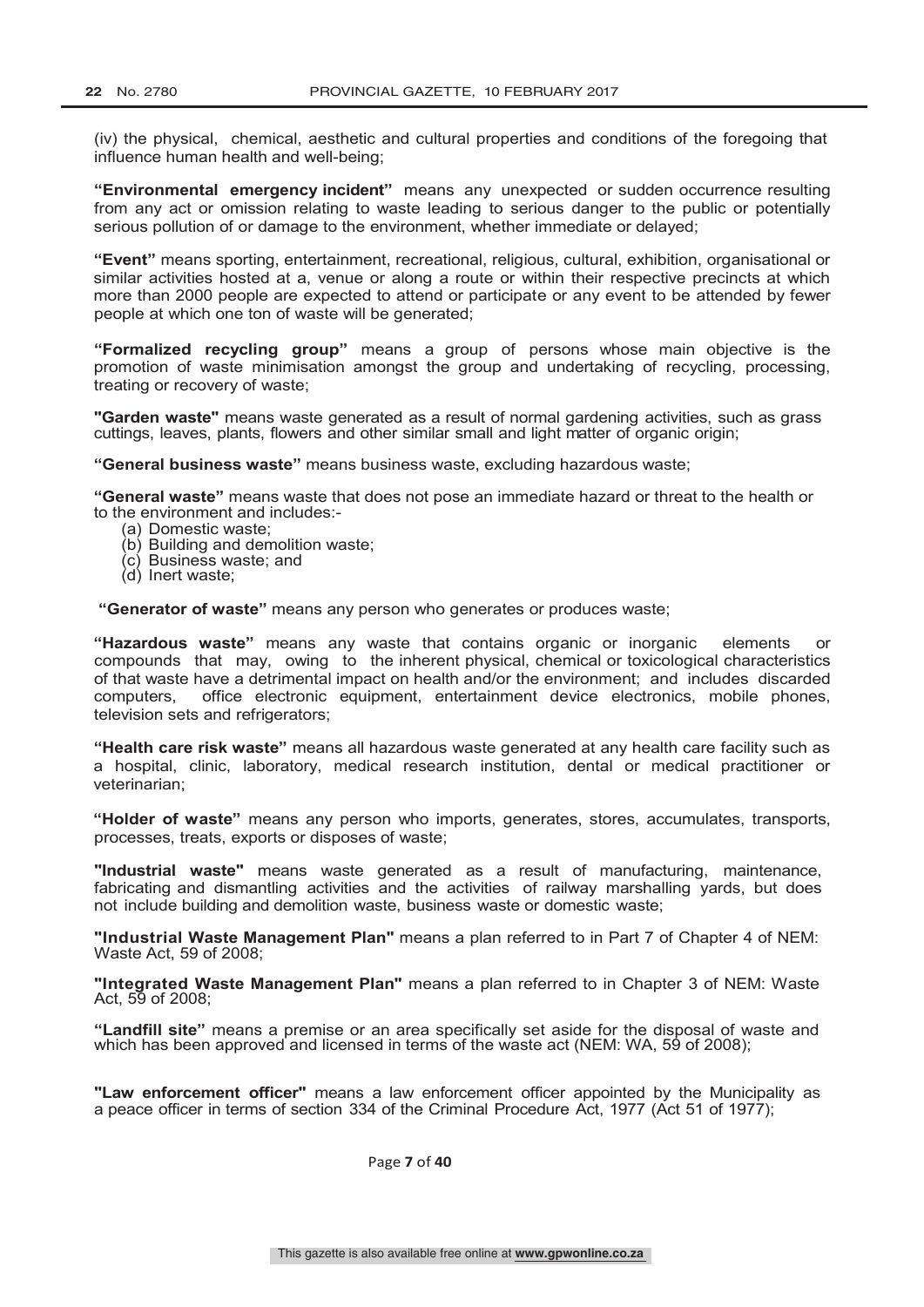**"Litter"** means any object or matter which is discarded by a person in any place except in an approved container provided for that purpose or at a waste handling facility or waste disposal facility;

**"Local community"** in relation to the Council means that body of persons comprising-

- (a) the residents within its jurisdiction,
- (b) the ratepayers of the Council,
- (c) any civic organisation and non-governmental, private sector or labour organisation or body which is involved in local affairs within the Council's jurisdiction, and
- (d) visitors and other person residing outside of the Council's jurisdiction who, because of their presence in that area, make use of services or facilities provided by the Council.

**"Local Council"** means the municipal Council of a local Municipality;

**"Local Municipality"** means a Municipality that shares municipal executive and legislative authority in its area with a district Municipality within whose area it falls, and which is described in section 155 (1) of the Constitution as a category B Municipality;

**"Medical waste"** means any waste potentially contaminated with viable micro-organisms capable of transmitting and reasonably likely to transmit diseases, and includes any waste biomedical material of the following categories:

- (i) **Class A** Anatomical waste, which includes human anatomical material such as tissue, organs, body parts, products of conception;
- (ii) **Class B** Infectious non-anatomical waste, which includes any waste known or clinically assessed to be at risk of being contaminated with micro-organisms and capable of transmitting or suspected of transmitting and reasonably likely to transmit diseases, such as microbiological laboratory waste from surgeries and autopsies performed on patients with communicable diseases, all contaminated waste (for example leftover food, blood, body fluid, teeth, hair and nail clippings) from infectious patients and discarded vaccines;
- (iii) **Class C** Sharps and similar waste, which includes any clinical item capable of causing a cut in or puncture of the skin such as a needle, syringe, blade or clinical glass and any medical equipment such as blood bags, intravenous fluid containers or tubes, colostomy or catheter bags, bandaging, blood collection tubes, medication vials and ampoules and other similar items;
- (iv) **Class D** Pharmaceutical and genotoxic chemical waste, which includes all pharmaceutical products and medical chemicals that are no longer useable in patient treatment and have been returned from patient care areas and that have become outdated or contaminated or have been stored improperly or are no longer required and items contaminated with cytotoxic or radioactive pharmaceuticals, and includes chemical waste from diagnostic or experimental work or any other use that is genotoxic (carcinogenic, mutagenic, teratogenic, or otherwise capable of altering genetic material); and
- (v) **Class E** Radioactive waste, which includes all waste that should be handled and disposed of in accordance with the provi sions of the Nuclear Energy Act, 1999 (Act 46 of 1999);

**"Minimisation"** when used in relation to waste, means efforts to reduce and minimise the amount and toxicity of waste that is generated and, in the event where waste is generated, the reduction of the amount and toxicity of waste that is required to disposed of;

Page **8** of **40**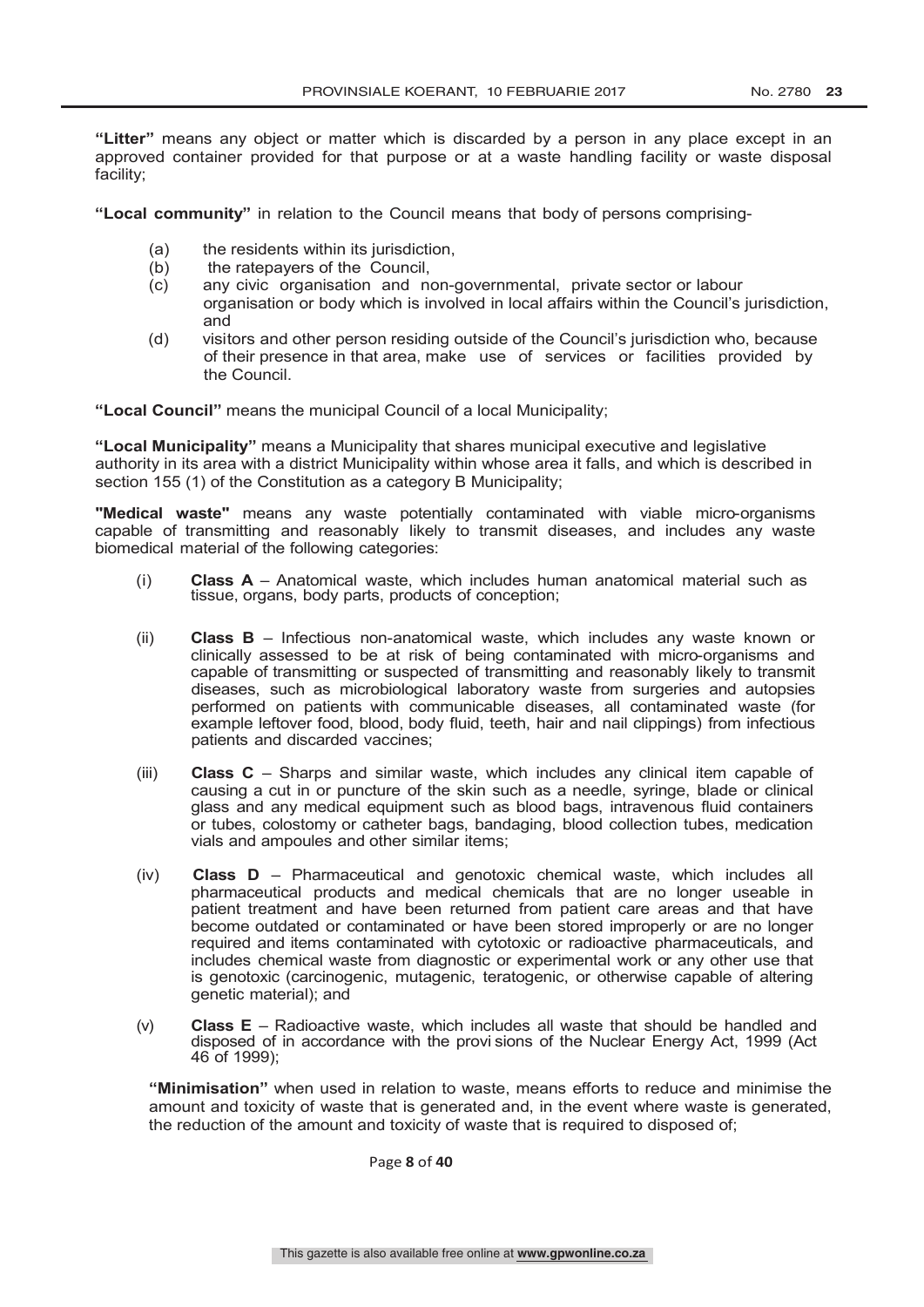**"Municipal Council"** or **"Council"** means a municipal Council referred to in section 157 of the Constitution;

**"Municipality"** means the local municipalities within Gert Sibande District Municipality and it comprises seven (7) Local Municipalities namely Msukaligwa Local Municipality, Lekwa Local Municipality, Mkhondo Local Municipality, Dr Pixley Ka Isaka Seme Local Municipality, Dipaleseng Local Municipality, Chief Albert Luthuli Local Municipality and Govan Mbeki Local Municipality established by General Notice 6770 in *Provincial Gazette Extraordinary* 141 of 1 October 2000 in terms of the provisions of the Local Government: Municipal Structures Act, 1998 (Act 117 of 1998), and per local Municipality would include the Council of the respective Municipality, the Executive Mayor and/or the Mayoral Committee or any other committee established by the Council and any employee or official of the Municipality duly authorised to perform any duty, power or function in terms of this bylaws;

**"Municipal service"** means service relating to the collection, transportation, and disposal of waste, including domestic waste, such quantity and type of general business waste and dailies, as the Council may determine, which is provided by the Council;

**"National Waste Management Strategy"** means the National Waste Management Strategy (NWMS), which is a legislative requirement of the National Environmental Management: Waste Act, 2008 (Act No. 59 of 2008). The purpose of the NWMS is to achieve the objects of the Waste Act, which defines its scope and specifies its contents. Organs of state and affected persons are obliged to give effect to the NWMS;

**"Nuisance"** means any injury, harm, damage, inconvenience or annoyance to any person which is caused in any way whatsoever by the improper handling or management of waste, including but not limited to, the storage, placement, collection, transport or disposal of waste, or by littering;

**"Occupier"**, in relation to premises, means any person, including the owner, in actual occupation of the premises without regard to the title under which he or she occupies the premises, and, in the case of premises subdivided and let to lodgers or tenants, includes the person receiving the rent payable by the lodgers or tenants, whether for his or her own account or as an agent for a person entitled to the rent or with any interest in the rent;

**"Owner"**, in relation to premises, includes any person who receives the rent or profits of the premises from any tenant or occupier of the premises or who would receive the rent or profits if the premises were let, whether for his or her own account or as an agent for any person entitled to the rent or profits or with an interest in the rent or profits, provided that "owner", in respect of premises in a sectional title scheme in terms of the Sectional Titles Act, 1986 (Act 95 of 1986), including the body corporate as defined in that Act in relation to such premises, and "owner", in respect of premises that are the property of the Municipality and are let by the Municipality, means the lessee of the premises;

**"Person"** includes a juristic person in terms of the common law or incorporated in terms of the provisions of the Companies Act, 2008 (Act 71 of 2008);

**"Pollution"** means any change in the environment caused by –

- (a) any substance; or
- (b) noise, odour, dust or heat, emitted from any activity, including the storage or treatment of any waste or substance, construction and the provision of any service, whether engaged in by any person or an organ of state;

if that change has an adverse effect on human health or well- being or on the composition, resilience and productivity of a natural or managed ecosystem, or on material useful to person, or will have such an effect in the future;

Page **9** of **40**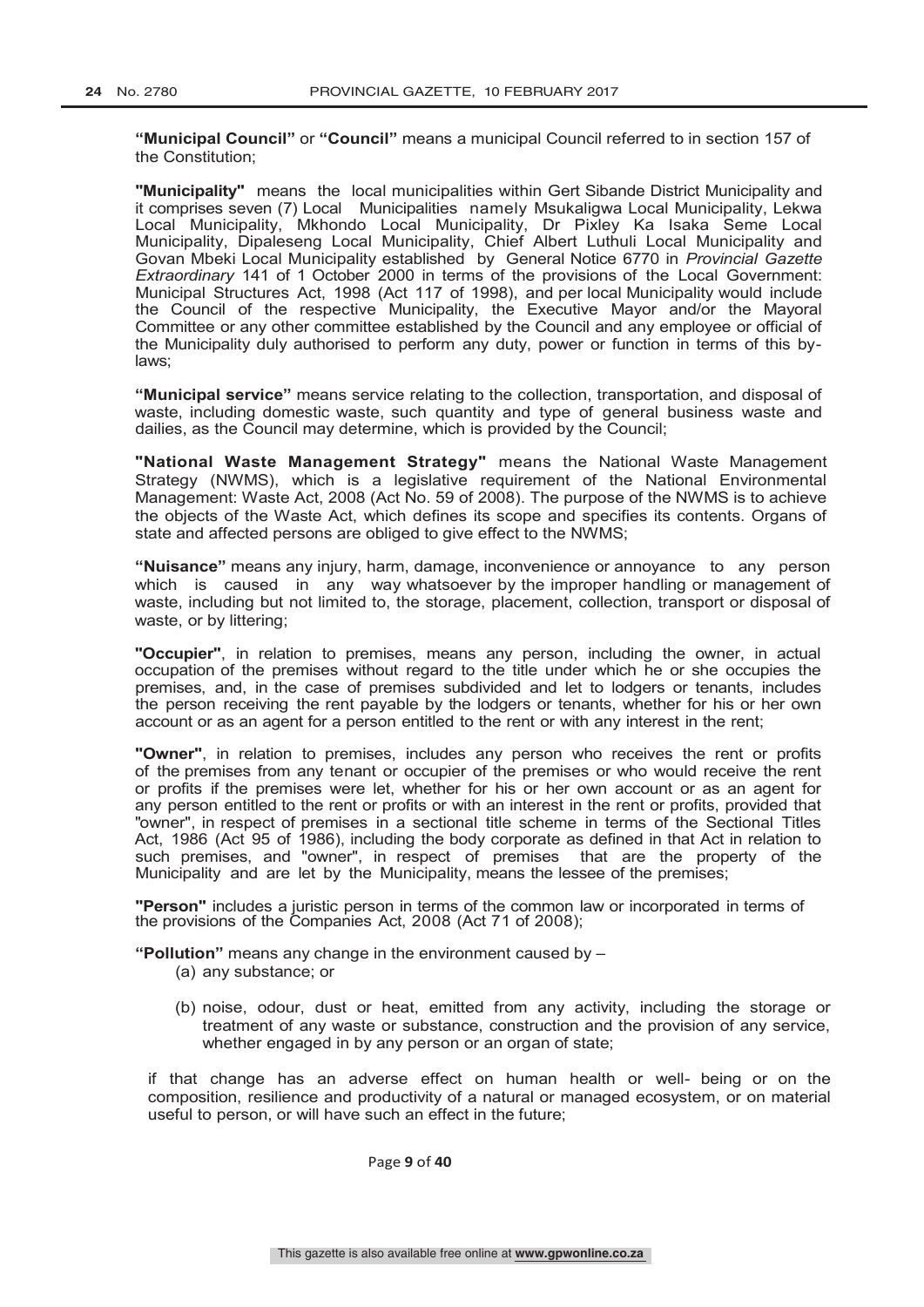**"Premises"** means:

- (a) any land without any buildings or other structures on it;
- (b) any building or other structure and the land on which it is situated;
- (c) any land which adjoins land referred to in paragraph (a) or (b) and any building or other structure on the adjoining land, if that land, building or structure is occupied or used in connection with any activity carried out on the premises referred to in paragraph (a) or (b); or
- (d) any vessel, vehicle or movable structure which is used for a scheduled use in terms of the Council's Public Health By-laws published in under Notice 830 in Gauteng Provincial Gazette Extraordinary no 179 dated 21 May 2004 and amended from time to time;

**"Prescribed fee"** means a tariff for the services which the Council may set for the provision of municipal service to the local community, and include a charge on such tariff;

**"Public place"** includes any public building, public road, overhead bridge, subway, foot pavement, footpath, sidewalk, lane, square, open space, garden, park or enclosed space, vested in the Council, and any road, place or thoroughfare however created which is in the undisturbed use of the public or which the public has the right to use or the right to access;

**"Public road"** means any road, street or thoroughfare or any other place, whether a thoroughfare or not, which is commonly used by the public or any section thereof or to which the public or any section thereof has a right of access and includes –

- (a) the verge of any such road, street or thoroughfare;
- (b) any bridge or drift traversed by any such road, street or thoroughfare; and
- (c) any other work or object forming part of or connected with or belonging to such road, street or thoroughfare;

**"Recovery"** means the controlled extraction of a material or the retrieval of energy from waste to produce a product;

**"Recycling"** means a process where waste is reclaimed for further use, which process involves the separation of waste from a waste stream for further use and the processing of that separated material as a product or raw material;

**"Re-use"** means to utilise articles from the waste stream again for a similar or different purpose without changing the form or properties of the articles;

**"Road reserve"** means the verge and the roadway of a public road as defined in the National Road Traffic Act, 1996;

**"SANS Code"** means the South African National Standard: 10228: The Identification and Classification of Dangerous Goods for Transport as amended from time to time;

Page **10** of **40**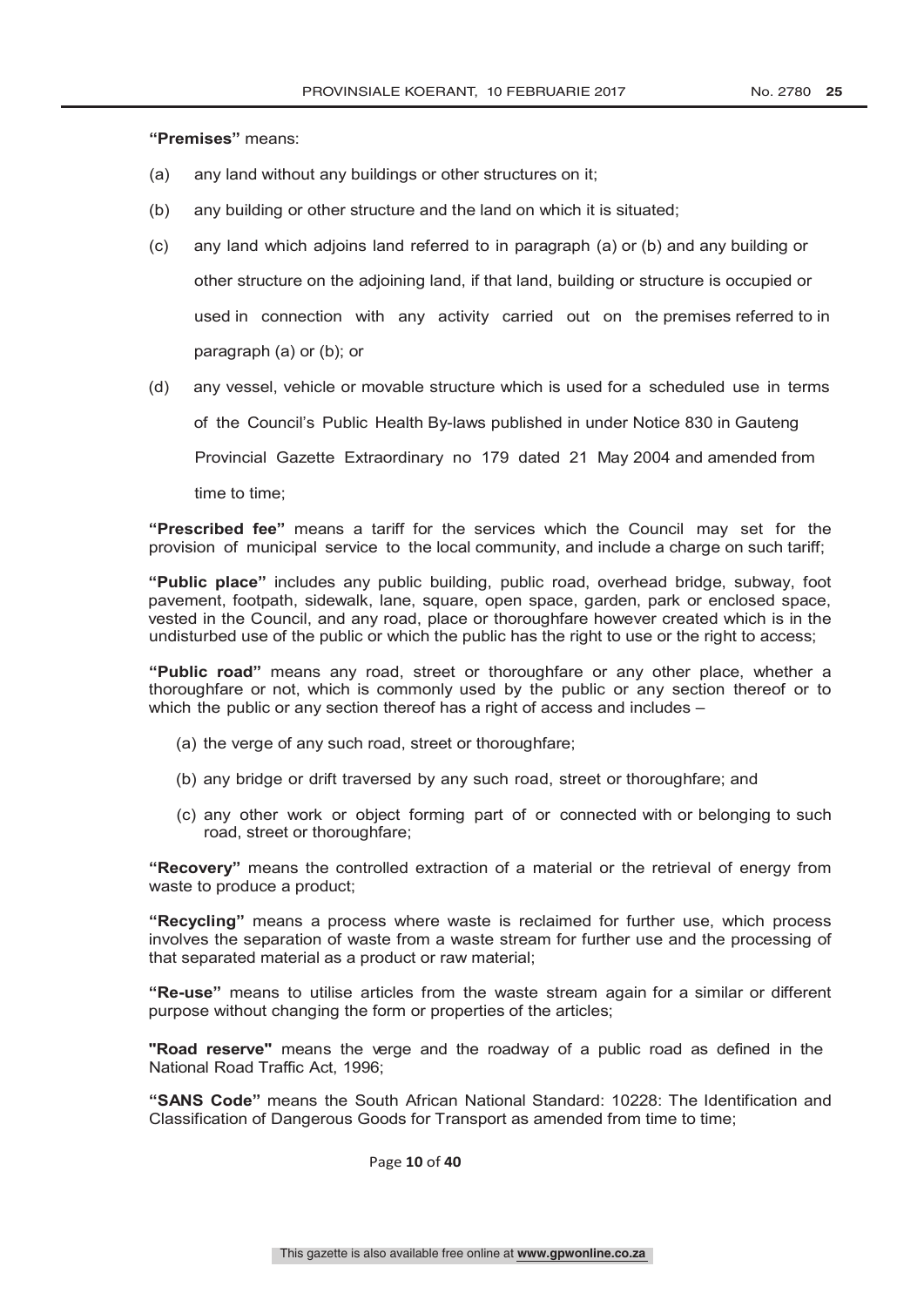**"Scrap dealer"** means any person engaged in purchasing or collecting, storing and recycling of waste especially metal but does not include any person engaged solely in recycling metal cans, paper, cardboard or glass;

**"Service provider"** means an organization, business or individual which has contractual obligations to offer waste management activity or service in exchange of payment;

**"Storage"** means the accumulation of waste in a manner that does not constitute treatment or disposal of that waste;

**"Sustainable development"** means the integration of social, economic and environmental factors into planning, implementation and decision-making so as to ensure that development serves present and future generations;

**"Structures Act"** means the Local Government: Municipal Structures Act, 1998 (Act No. 117 of 1998);

**"Systems Act"** means the Local Government: Municipal Systems Act, 2000 (Act No. 32 of 2000);

**"Tariff"** means the prescribed charge determined by the Municipality in terms of any applicable legislation for any service rendered by the Municipality in terms of these by-laws;

**"Transfer station"** means a site approved and licensed in terms of the waste act ( NEM: WA, 59 of 2008) for disposal and temporary storage of waste such as garden waste, small volume of building and demolition waste, domestic waste, industrial waste, business waste, excluding hazardous waste and medical waste;

**"Waste"** means any substance, whether or not that substance can be reduced, re-used, recycled and recovered-

- (a) that is surplus, unwanted, rejected, discarded, abandoned or disposed of;
- (b) which the generator has no further use of for the purposes of production;
- (c) that must be treated or disposed of; or
- (d) that is identified as a waste in terms of the Waste Act by the Minister of Environmental Affairs by notice in the *Gazette*; *and includes waste generated by the mining, medical or other sector; but –*
	- *(i) a by-product is not considered waste; and*
	- *(ii) any portion of waste, once re-used, recycled and recovered, ceases to be waste*;

**"Waste Act"** means the National Environmental Management: Waste Act, 59 of 2008

**"Waste container"** means a waste container supplied by the Municipality to premises as provided for in section 2(2) or approved by the Municipality in exceptional cases;

**"Waste disposal facility"** means any site or premises used for the accumulation of waste with the purpose of disposing of that waste at the site or premises;

**"Waste handling facility"** means any facility on or in which waste is accepted, accumulated, handled, and sorted, prior to its transfer for treatment, recycling, processing and disposal;

Page **11** of **40**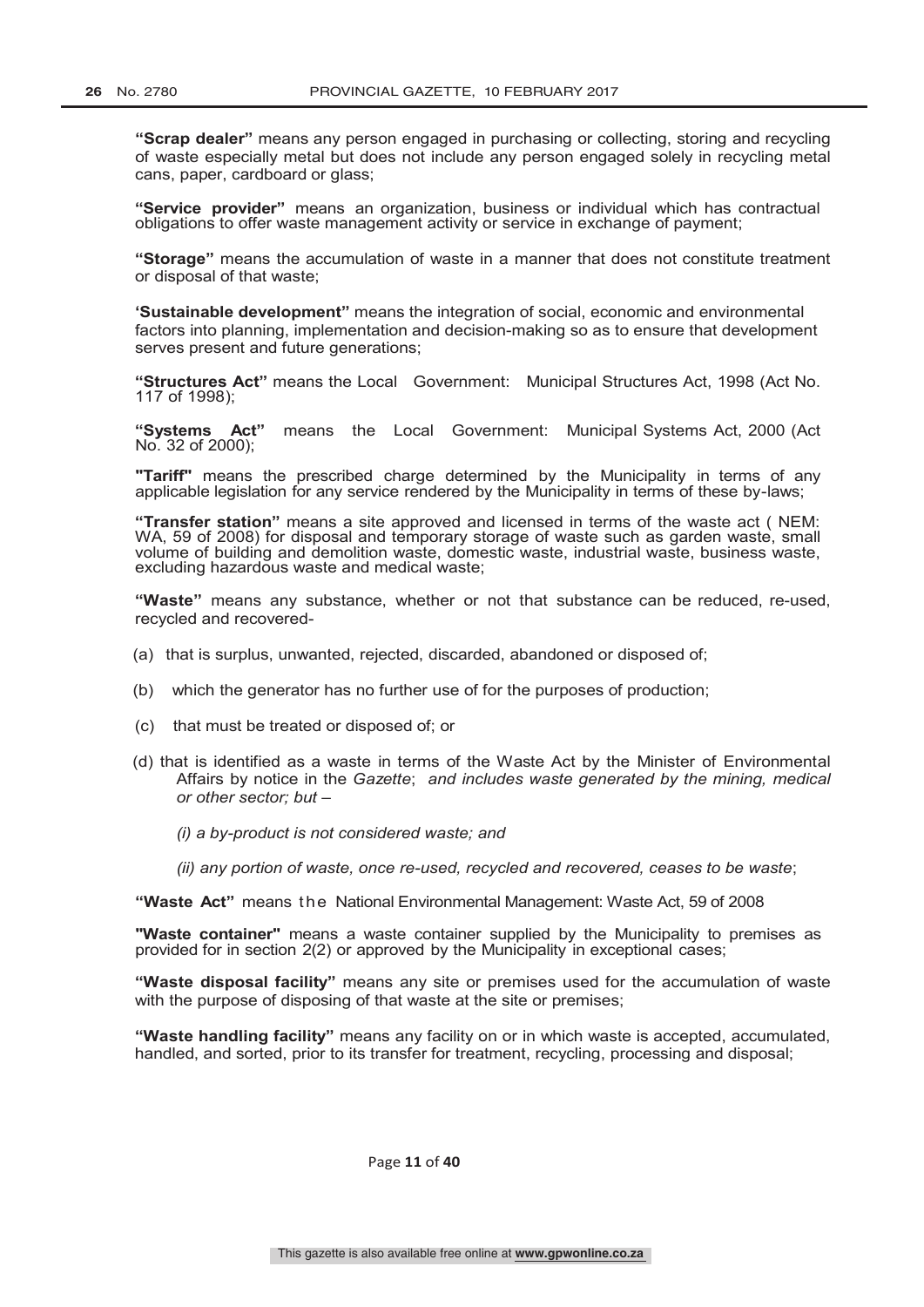**""Waste management activity""** means any activity listed in Schedule 1 or published by notice in the *Gazette* under section 19, and includes—

- *(a)* the importation and exportation of waste;
- *(b)* the generation of waste, including the undertaking of any activity or process that is likely to result in the generation of waste;
- *(c)* the accumulation and storage of waste;
- *(d)* the collection and handling of waste;
- *(e)* the reduction, re-use, recycling and recovery of waste;
- *(f)* the trading in waste;
- *(g)* the transportation of waste;
- *(h)* the transfer of waste;
- *(i)* the treatment of waste; and
- *(j)* the disposal of waste;

**"Waste management officer**" means a waste management officer designated in terms of Section 10 of NEM: Waste Act, 59 of 2008;

**"Waste management services"** means waste collection, treatment, recycling and disposal services;

**"Waste removal service"** means the collection and removal of domestic, garden, industrial and business waste as provided for in section 2(2) and may include garden waste;

**"Waste stream"** means any type of waste, including domestic waste; general business waste, commercial business waste; and waste that can be recycled;

**"Waste treatment facility"** means any site that is used to accumulate waste for the purposes of storage, recovery, treatment, reprocessing, recycling or sorting of that waste;

(2) If any provision in these By-laws vests or imposes any power, function or duty of the Municipality in or on an employee of the Municipality and such power, function or duty has in terms of section 81(2) of the Systems Act, or any other law, been assigned to a service provider, the reference in such provision to such employee must be read as a reference to the service provider or, where applicable, an employee of the service provider authorised by it.

# **2. Principles**

(1) The Municipality has the responsibility to ensure that all waste generated within its jurisdiction is -

(a) collected, transported, treated, disposed of or recycled in accordance with these By-laws; and

(b) that such collection, transportation, treatment, disposal or recycling takes account of the waste management strategy set out in subsection (2).

(2) The underlying principle of these By-laws is in line with the goals of National Waste Management Strategy (NWMS) developed in 2011 listed as follows:

#### **Goal 1: Promote waste minimisation, re-use, recycling and recovery of waste.**

Focuses on implementing the waste management hierarchy with the ultimate aim of diverting waste from landfill.

Page **12** of **40**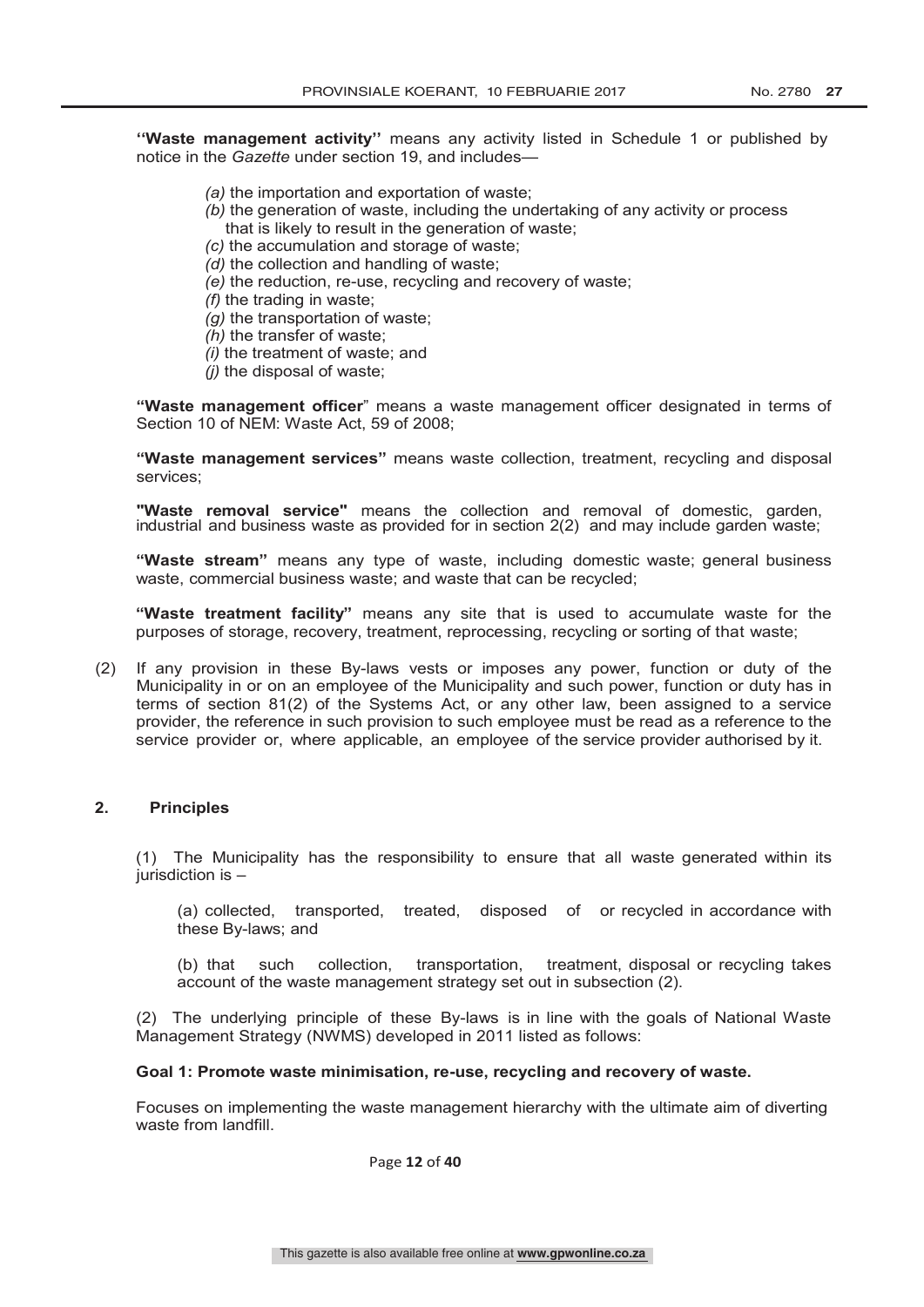#### **Goal 2: Ensure the effective and efficient delivery of waste services.**

Promotes access to at least a basic level of waste services for all and integrates the waste management hierarchy into waste services, including separation at source.

#### **Goal 3: Grow the contribution of the waste sector to the green economy.**

Emphasises the social and economic impact of waste management, and situates the waste strategy within the green economy approach.

#### **Goal 4: Ensure that people are aware of the impact of waste on their health, wellbeing and the environment.**

Seeks to involve communities and people, as active participants in implementing a new approach to waste management.

#### **Goal 5: Achieve integrated waste management planning.**

Creates a mechanism for integrated, transparent and systematic planning of waste management activities at each level of government.

#### **Goal 6: Ensure sound budgeting and financial management for waste services.**

Provides mechanisms to establish a sustainable financial basis for providing waste services.

# **Goal 7: Provide measures to remediate contaminated land.**

Addresses the massive backlog of public and privately owned contaminated land in South Africa.

#### **Goal 8: Establish effective compliance with and enforcement of the Waste Act.**

 Ensures that everyone adheres to the regulatory requirements for waste management, and builds a culture of compliance.

(3) Any authorised official must, as far as reasonably possible, take into account the goals of NWMS specified in subsection (2).

#### **3. Obligations of generators or holders of waste**

- (1) A generator or holder of waste generated by his/her activities or activities of those persons working under his/her direction must:
	- (a) manage such waste so that it does not endanger health or the environment or create a nuisance; and
	- (b) maintain suitable cleanliness and hygiene standards on their premises as required by the Council's Municipal Health By-laws.
- (2) From the date of the notice contemplated in section 24, generators or holders of the categories of waste prescribed in the aforementioned notice must dispose of or treat the stipulated categories of recyclable waste in the manner prescribed in the notice.
- (3) No person may allow an animal in his or her control to interfere with, overturn or damage a container, which has been placed for collection.

# Page **13** of **40**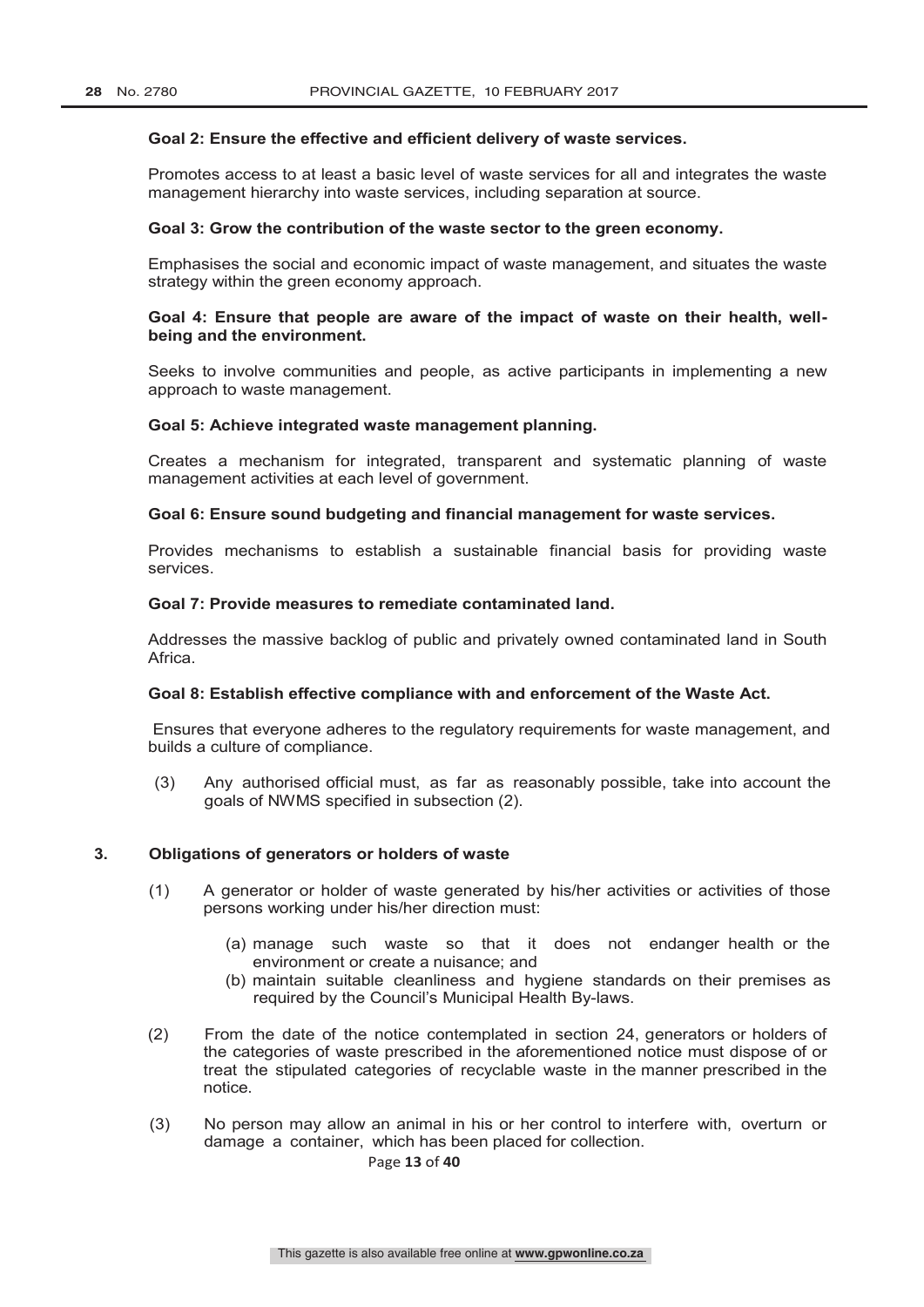- (4) The occupier of premises must ensure that
	- (a) no hot ash, unwrapped glass or other domestic waste, general business waste, which may cause damage to approved waste containers or which may cause injury to the Council's employees while carrying out their duties in terms of these By-laws, is placed in an approved container before suitable steps have been taken to avoid such damage or injury;
	- (b) no material, including any liquid, which by reason of its mass or other characteristics is likely to render an approved waste container unreasonably difficult for employees of the Council to handle or carry, is placed in an approved container;
	- (c) every approved waste container on the premises is kept closed and safe when waste is being deposited in it or discharged from it, and every approved container is kept in a clean and hygienic condition;
	- (d) no approved waste container delivered by the Council is used for any purpose other than the storage of domestic waste, general business waste, in particular, that no fire is lit in such approved waste container;
	- (e) an approved waste container is placed outside the entrance to the premises before a time and on a day of the week specified by the Council by written notice to the owner or occupier of the premises, except where, on written application to the Council, the Council has indicated in writing that it is satisfied that a person is physically infirm or otherwise incapable of complying with the notice;
	- (f) an approved waste container, placed in accordance with paragraph (e) is not damaged and is properly closed so as to prevent the dispersal of its contents; and
	- (g) n o domestic waste or general business waste are placed in a container or compactor where they are able to contaminate another waste streams.
- (5) The owner or occupier of premises must provide space and any other facility considered necessary by the Council on the premises for the storage of approved waste containers.
- (6) The space provided to store an approved waste container, must:-
	- (a) be in a position on the premises which will allow the storage of any approved waste container without it being visible from a public road or public place;
	- (b) if domestic waste or general business waste are generated on premises, the waste container must:–
		- (i) be in a position which will allow the collection and removal of that waste by the Municipality's employees without hindrance; and
		- (ii) not be more than 20 metres from the entrance to the premises used for the collection of waste by the Municipality;

Page **14** of **40**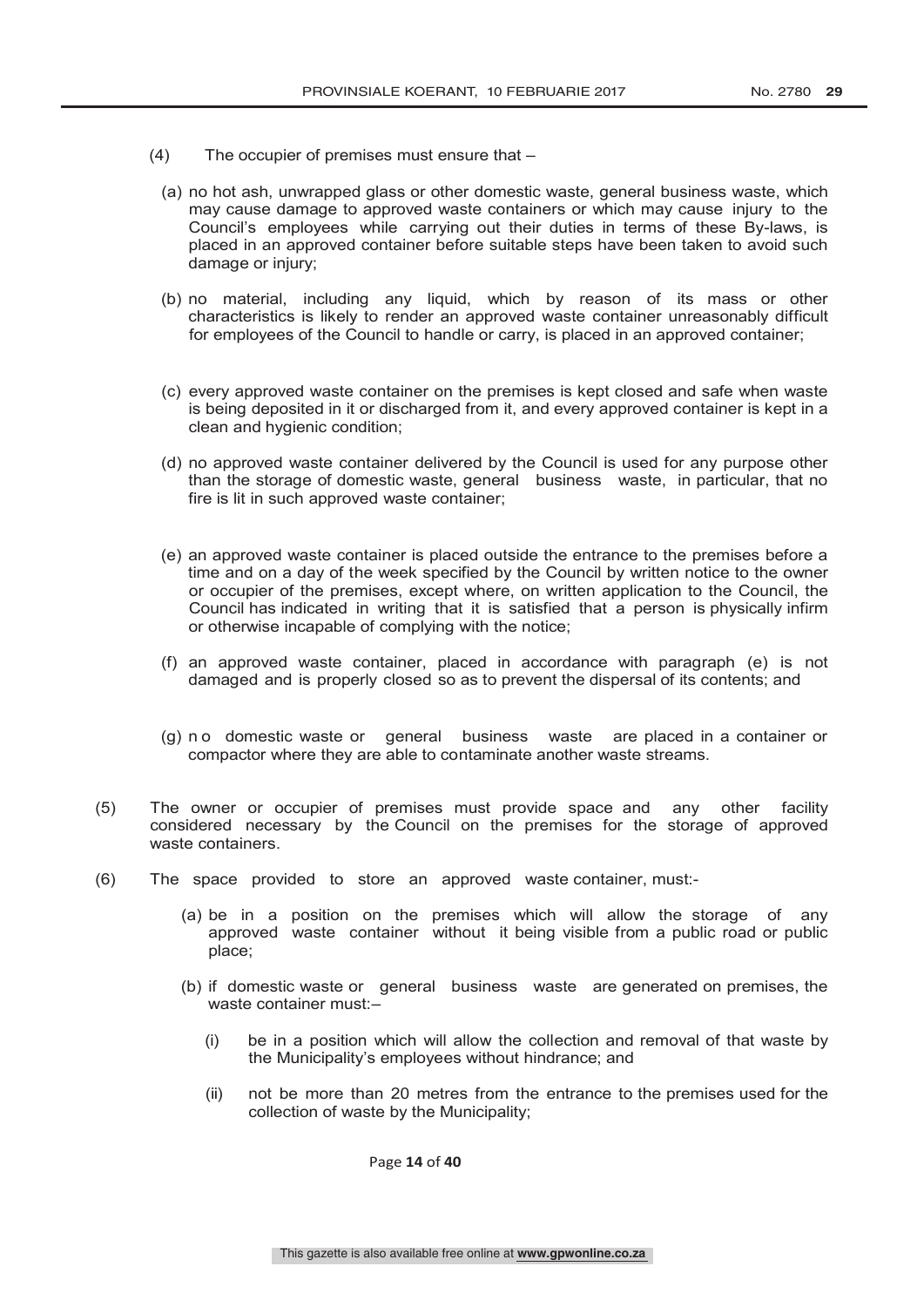- (c) be so located as to permit convenient access to and exit from such space for the Council's waste collection vehicles;
- (d) comply with any further requirements imposed by the Council by written notice to the owner or occupier of the premises; and
- (e) be constructed in accordance with the requirements of any applicable legislation relating to buildings.
- (7) The occupier of premises must place or cause any approved waste container to be placed in the space provided in terms of subsection (5) and must at all times keep them there.
- (8) The occupier of premises to which waste containers were delivered in terms of section 9 or to which bulk containers were delivered is liable to the Municipality for the loss of the containers and for all damage caused to the containers, except for any loss or damage caused by the employees or equipment of the Municipality.
- (9) Waste containers and bulk containers provided by the Municipality must not be removed from the premises by any person without the Municipality's written consent.
- (10) The occupier of premises must ensure that the storage area around waste containers and bulk containers is neat and free of waste and obstructions at all times.
- (11) The occupier must report any lost or damaged or partly damaged waste containers or bulk containers, which may be replaced at the discretion of the Municipality.
- (12) Notwithstanding the provisions of subsection (6):-
	- (a) in the case of a building erected, or the building plans of which have been approved, prior to the commencement of these By-laws; or
	- (b) in the event of the Municipality being unable to collect and remove waste from the space provided in terms of subsection (5),

the Municipality may, having regard to the avoidance of a nuisance and the convenience of collection of waste, indicate a position within or outside the premises concerned where approved waste containers must be placed for the collection and removal of waste and such containers must then be placed in that position at such times and for such period as the Municipality may require.

Page **15** of **40**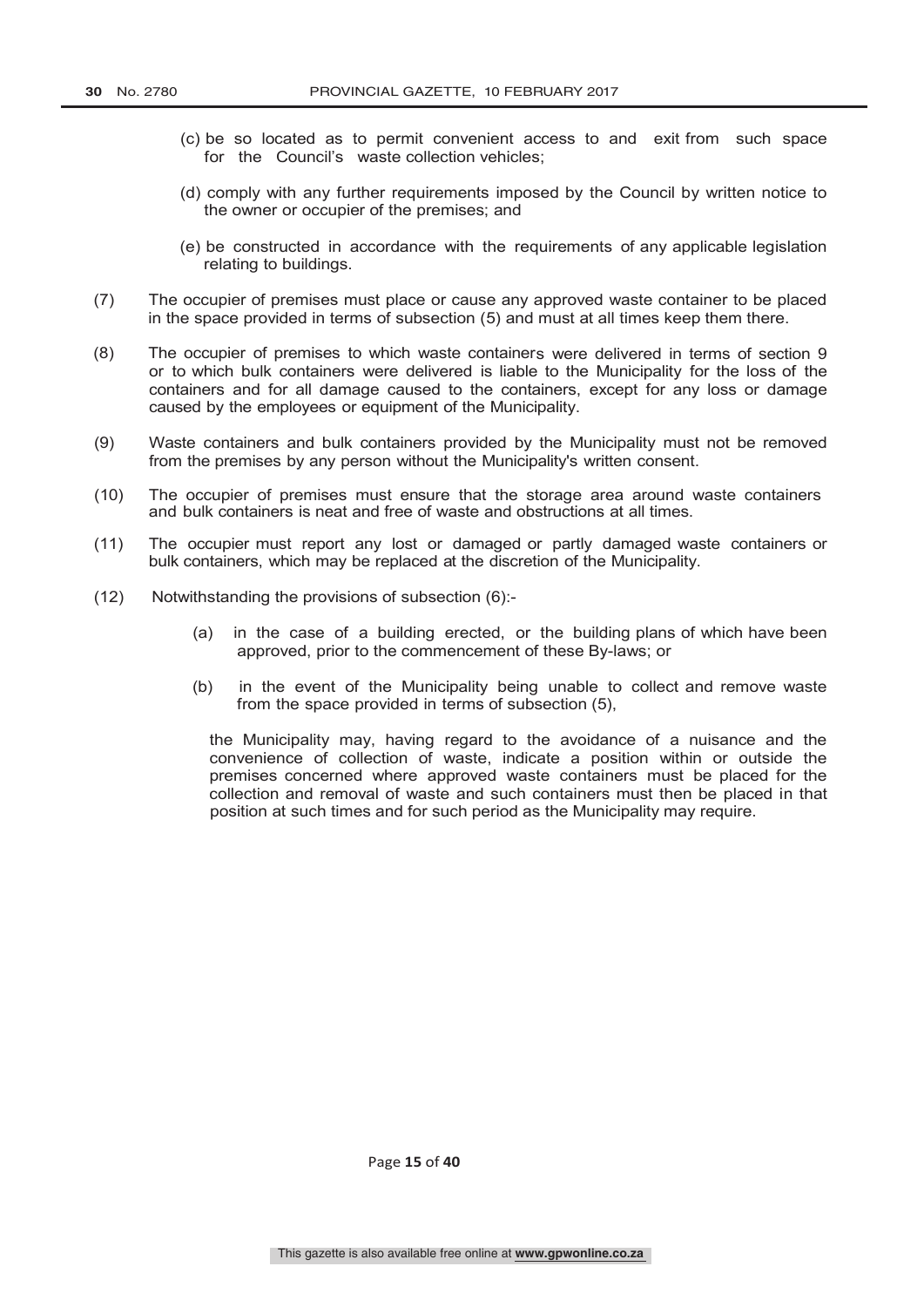#### **MUNICIPAL SERVICES**

#### **4. Notice to Municipality**

- (1) The occupier of premises on which business waste or domestic waste is generated must, within seven days after the commencement or alteration of services or generation of such waste, notify the Municipality in writing:-
	- (a) that the premises are being occupied; and
	- (b) that business waste or domestic waste is being generated on the premises

#### **5. Duty to provide access to Municipal Service**

- (1) The Municipality must provide or ensure a service for the collection and removal of business waste and domestic waste from premises at the applicable tariff.
- (2) The Municipality has a right to differentiate between categories of uses and geographic areas when setting service standards and levels of service for the provision of the municipal service.
- (3) The collection and removal of business waste and domestic waste from premises within the area of jurisdiction of the Municipality and the provision of waste removal services in respect of such waste, is a municipal service which shall exclusively be provided by an authorized service provider and the occupier of premises shall not use the waste removal services of any other entity whatsoever.

#### **6. Notice to the Service Provider**

- (1) The Municipality may, by notice published in the Mpumalanga Provincial *Gazette* or in writing to any specific holder or generator of waste or any other person who undertakes a waste management activity within the Municipality 's jurisdiction require the relevant persons to provide information in the prescribed form and within the prescribed period or at the prescribed intervals to the Municipality to enable it to:
	- (a) facilitate effective waste management within its jurisdiction;
	- (b) gather information and undertake strategic planning regarding the delivery of the municipal service;
	- (c) assess waste minimization within the Municipality's jurisdiction;
	- (d) prepare its integrated waste management plan;
	- (e) fulfill the Council's internal and external waste management reporting requirements;
	- (f) furnish information as required by the Waste Act to the provincial or national government; and
	- (g) for such other purpose as the Municipality may specify.

Page **16** of **40**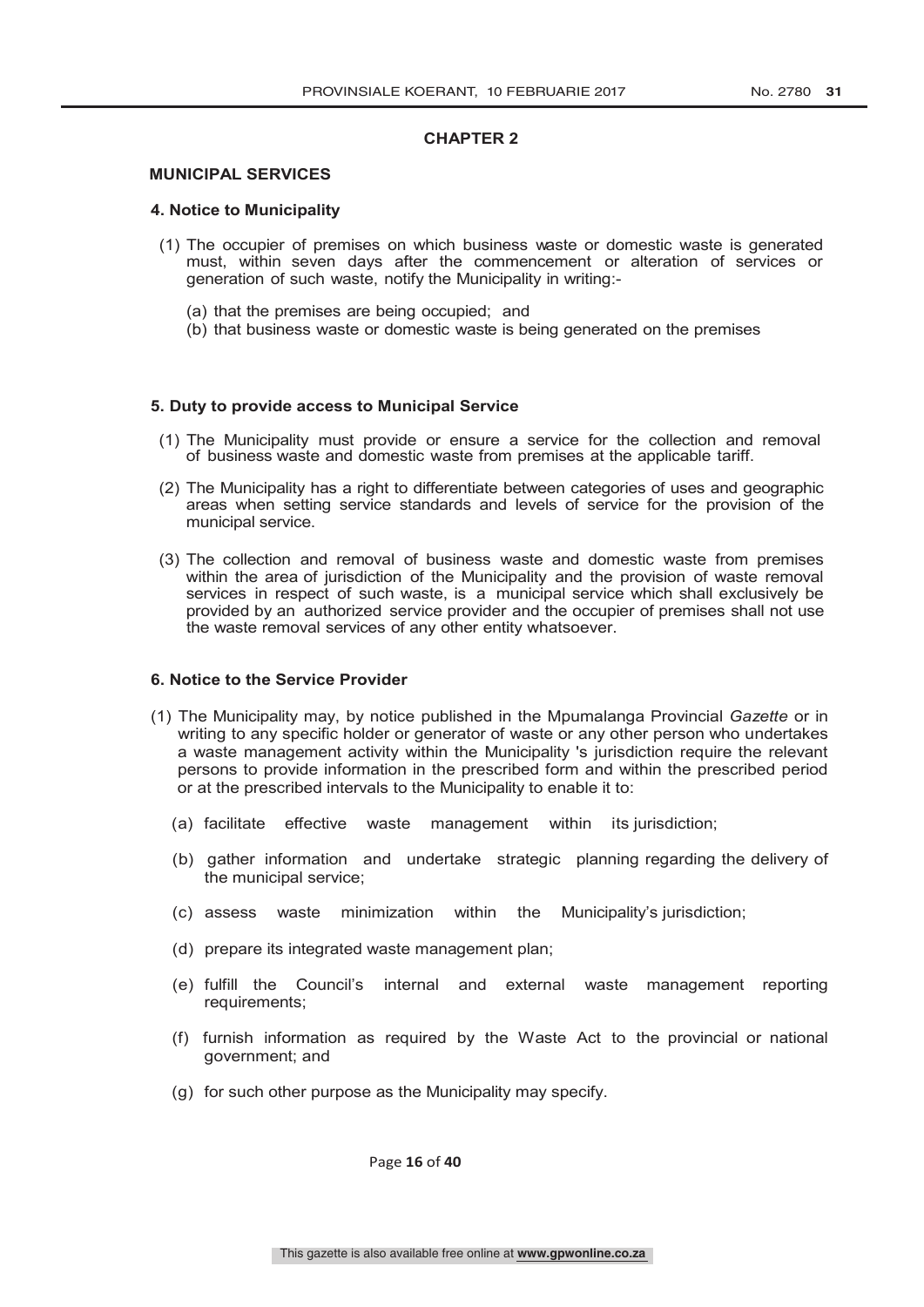#### **7. The provision of municipal service**

- (1) In relation to the municipal service, the Municipality may determine:-
	- (a) the quantities of waste that will be collected;
	- (b) which residential or commercial premises require an increased frequency of the municipal service for reasons of health, safety or environmental protection;
	- (c) the maximum amount of waste that may be placed for collection without the provision of an additional service or payment of an additional prescribed fee; and
	- (d) requirements for the provision of waste storage areas and access to such areas in respect of premises which are constructed or reconstructed after the commencement of these By-laws.
- (2) The Municipality may provide, or instruct a generator of waste to provide, an approved container for the storage of domestic waste, general business waste pending collection, or the Municipality may provide such container which remains the property of the Municipality.
- (3) In providing the municipal service, the Municipality may determine or designate-
	- (a) collection schedules;
	- (b) locations for placing approved containers for collection; and
	- (c) waste items that are unsuitable for collection and if certain waste is determined to be unsuitable for collection, a process for collection or disposal of such waste should be recommended to the generator or holder of the waste.
- (4) The Municipality may require a generator of domestic waste and general business waste to compact that portion of the waste that is compactable, if the quantity of relevant waste generated on premises requires daily removal of more than the equivalent of eight 240-litre bins and if, in the opinion of the Municipality, the major portion of such waste is compactable.
- (5) A holder or generator of domestic waste and general business waste or an occupier of premises where such waste is stored may elect to compact any volume of waste referred to in subsection (7), and place it into an approved waste container or wrapper, provided:-
	- (a) the capacity of the wrapper must not exceed 85 litres and the mass of the wrapper and contents must not exceed 35 kilograms; and
	- (b) after the waste has been compacted and put into an approved waste container or wrapper, the container or wrapper must be stored in a manner which prevents damage to the container or wrapper or any nuisance arising until it is collected.
- (6) The occupier of premises is obliged to make use of the waste removal service provided by an authorized service provider specifically designated for such purpose by the Municipality.
- (7) Subject to the provisions of these by-laws, the occupier of premises must keep the premises free of any waste and the Municipality may require the occupier of the premises to make use of the services of any other authorized service provider for the collection and removal of the waste.
- (8) The occupier of premises on which business waste or domestic waste is generated is liable to the Municipality for the applicable tariff in respect of the collection, removal and disposal of business or domestic waste from the premises and remains liable for payment of the tariff until:–

Page **17** of **40**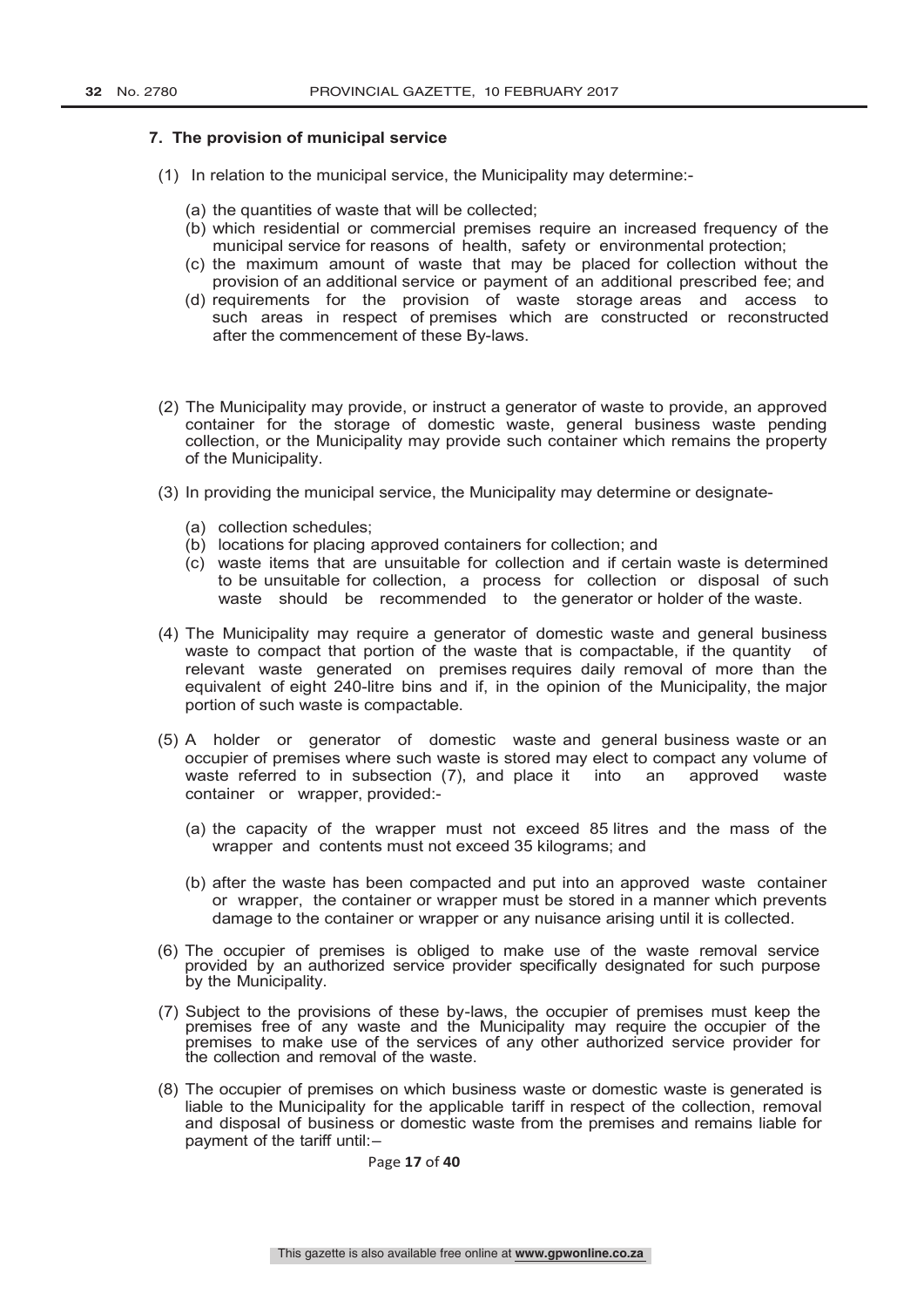- a) the occupier has submitted proof to the satisfaction of the Municipality that he or she is no longer liable for payment of the tariff in terms of these by-laws;
- b) registration of transfer of the premises in the name of a new owner has taken place.
- (9) The Municipality must take the following factors into account in ensuring access to the municipal service:-
	- (a) The waste collected, transported, treated, disposed or recycled takes account of the NWMS as indicated in 2(2)
	- (b) the need to use resources efficiently;<br>(c) the need for affordability:
	- the need for affordability;
	- (d) the requirements of operational efficiency;
	- (e) the requirements of equity; and
	- (f) the need to protect human health and the environment.
- (10) The Municipality may at any time review any decision taken by it in terms of subsection (6).
- (11) The Municipality must in writing notify every generator of domestic waste, general business waste of any decision taken in terms of subsection (4) or (5) relating to his or her premises.
- (12) Non-receipt of a notice contemplated in subsection (9), does not affect the application of any provision of these By-laws nor the liability to pay any prescribed fee provided for in these By-laws.

#### **8. Liability to pay for municipal service**

- (1) The owner of premises is liable to pay to the Municipality the prescribed fee for the provision of the municipal service, and is not entitled to exemption from, or reduction of the amount of such fee by reason of not making use, or of making a partial or limited use, of the municipal service.
- (2)(a) A prescribed fee becomes due and payable on the due date for payment stipulated in the account.
	- (b) Non-receipt of an account does not relieve the person concerned of the liability to pay a prescribed fee before or on the due date.

Page **18** of **40**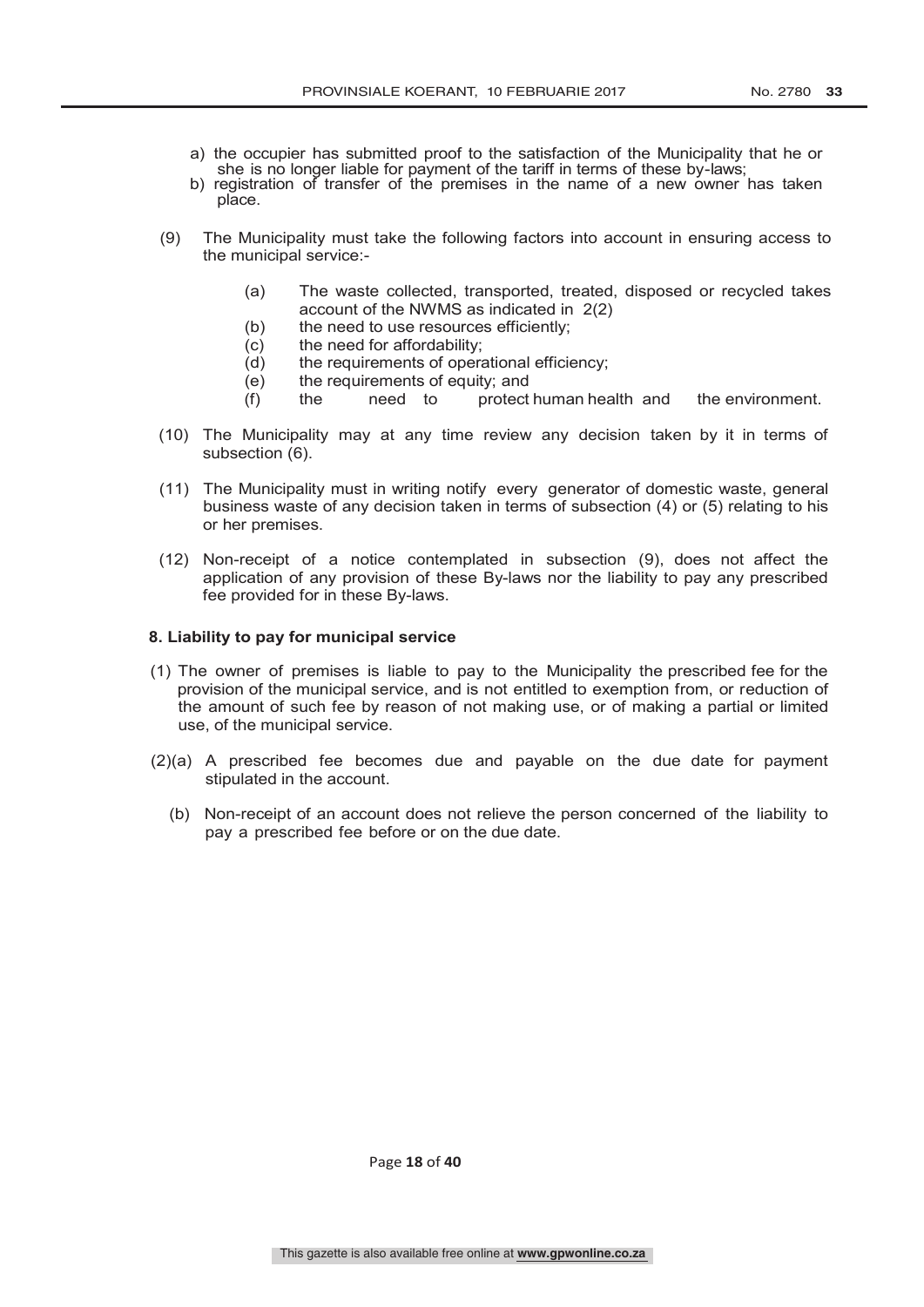# **BUSINESS WASTE AND DOMESTIC WASTE**

#### **9. Delivery of waste containers**

- (1) After receipt of any notification in terms of section 24 the Municipality must deliver to the premises the number and type of waste containers that in its opinion are required for the temporary storage of waste.
- (2) The occupier's liability to pay the applicable tariff relating to either business or domestic waste is determined according to the dates on which the waste containers are delivered to and removed from the premises, and the Municipality's records serve as prima facie proof of such delivery and removal and of the applicable tariff payable.
- (3) Only an accredited service provider may provide a commercial service.
- (4) Any person requiring a commercial service must satisfy himself or herself or itself that the service provider is accredited by the Council to provide the commercial service and is licensed by the national or provincial authority if a licence is required for the service it provides.
- (5) The Municipality may, at any time after the delivery of waste containers in terms of subsection (1), remove some of the waste containers or deliver additional waste containers if, in its opinion, a greater or lesser number of waste containers is required on the premises.
- (6) The Municipality may deliver bulk containers to premises instead of smaller containers if it considers bulk containers essential for the premises, having regard to the quantity of waste generated on the premises, the suitability of such waste for temporary storage in bulk containers, and the accessibility and adequacy of the space provided for by the occupier of the premises for the waste collection vehicles.
- (7) The provisions of these by-laws in so far as they relate to waste containers delivered to premises for the temporary storage of waste in terms of subsections (1) and (3) apply in respect of bulk containers delivered to premises in terms of subsection (4).
- (8) The Municipality remains the owner of all waste containers provided and or delivered by it in terms of these by-laws.
- (9) The Municipality may by a notice published in the Mpumalanga Provincial Gazette direct that a category of waste be disposed of at a particular waste disposal facility or waste handling facility.
- (10) Where the Municipality has directed that a particular category of waste be disposed of at a specified waste disposal facility, no person may dispose of such waste at a waste disposal facility which is not designated to receive the category of waste specified in the notice referred to in subsection (1).

#### **10. Placing of waste containers**

(1) The occupier of premises must provide an adequate and reserved clearance on the premises or provide any other equipment or facilities on the premises deemed necessary by the Municipality for the storage of the number of waste containers or bulk containers delivered by the Municipality in terms of sections 9.

Page **19** of **40**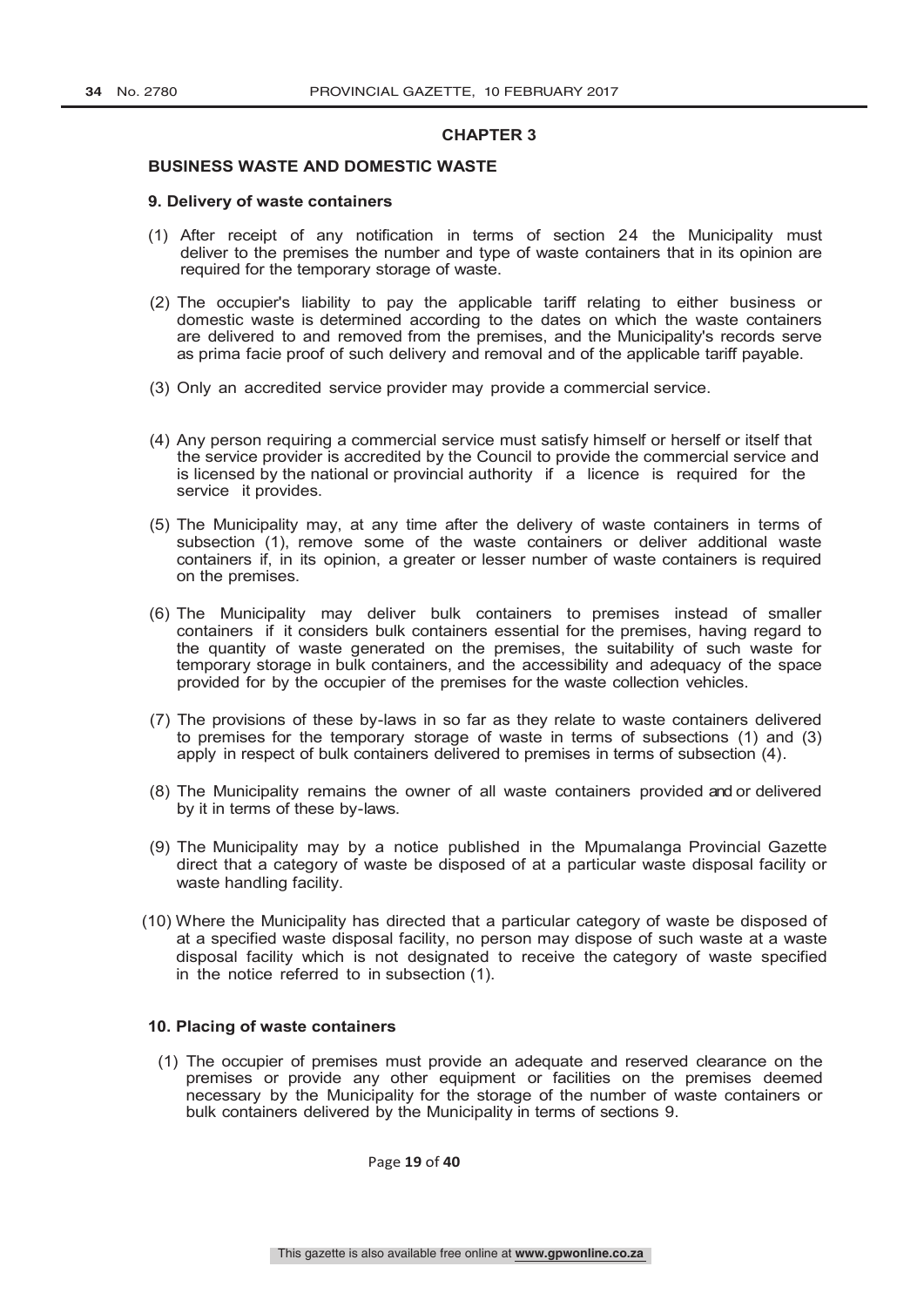- (2) The clearance provided for on the premises in terms of subsection (1) must:-
- (a) be in such a location on the premises as to allow for the storage of waste containers or bulk containers without the containers' being visible from a street or public place; A suitable waste collection area with provision for a water point, a waste water collection point(drain) and concrete floor, roof, ventilation and big enough to accommodate all generated waste, must be provided;
- (b) be in such a location as to permit convenient access to and egress from the clearance by the Municipality's waste collection vehicles; and
- (c) be sufficient to accommodate all waste, including the materials and any containers used in the sorting and storage of waste contemplated in section 9.
- (3) The occupier of premises must place or cause the waste containers or bulk containers to be placed in the clearance provided for in terms of subsection (1) and must at all times keep the containers in the clearance, except when they are removed for emptying.
- (4) Notwithstanding the provisions of subsection (3), the Municipality must ensure that:-
	- (a) adequate measures are taken to prevent accidental spillages, or leaking or waste blown away;
	- (b) nuisance such as odour, visual impacts and breeding of vectors do not arise;
	- (c) pollution of the environment and harm to the health of the environment is prevented.
- (5) The Municipality may to the convenience of collection of waste, indicate a location within or outside the premises where the waste containers or bulk containers must be placed for the collection and removal of the waste, and such waste containers or bulk containers must then be placed in that location at such times and for such periods as the Municipality may require, provided that the provisions of this subsection apply to:-
	- (a) premises in respect of which buildings were erected or building plans were approved prior to the promulgation of these by-laws; and
	- (b) premises in respect of which the Municipality, in its opinion, is unable to collect and remove waste from the clearance provided for in terms of subsection  $(1).$

#### **11. Emptying of waste containers**

- (1) The occupier of premises must, before 07:00 on the day of the removal of domestic waste, place the waste containers containing waste outside the boundary of the premises or on the nearest street boundary or in some place as jointly determined by the Municipality and the occupier of the premises and such containers must be properly closed and may not cause any obstruction to pedestrian<br>or vehicular traffic. The containers shall be emptied by the Municipality on the The containers shall be emptied by the Municipality on the removal day or at such other times and/or intervals as agreed between the Municipality and the occupier of the premises.
- (2) Building rubble, steel, timber rests, soil, pebbles, rocks and other material not generated in gardens or households may not be disposed in the containers. Such containers will be left un-serviced.
- (3) The Municipality may refuse to empty any waste container or bulk container used and placed contrary to the provisions of subsection (1), (2) and sections 9.

Page **20** of **40**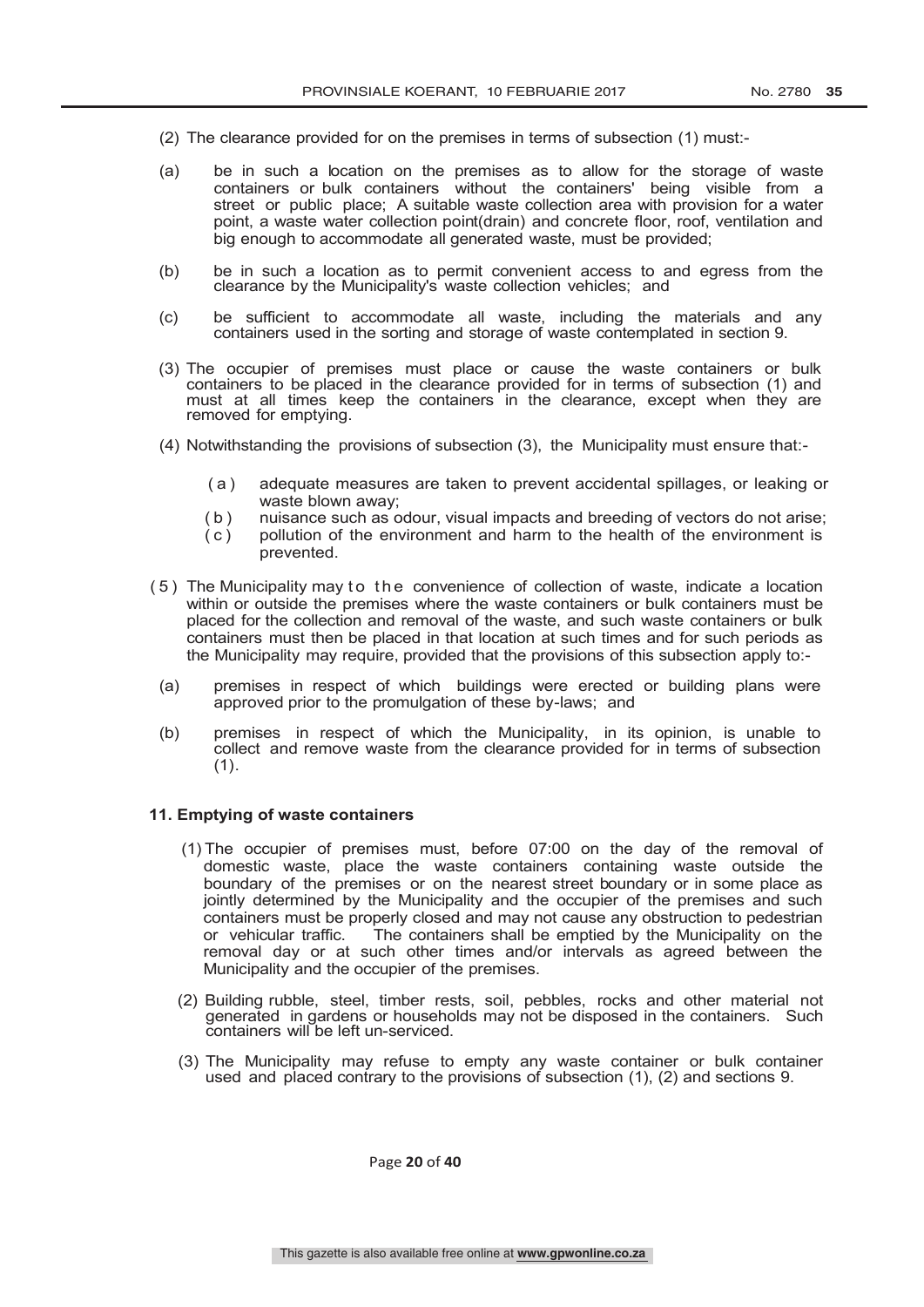#### **12. Compaction of waste**

- (1) Should the quantity of business waste generated on premises be such as to require daily removal and should the major portion of such waste be, in the opinion of the Municipality, compactable, or should the occupier of the premises wish to compact any volume of waste, it must be approved by the Municipality.
- (2) The occupier of premises may, after obtaining the written approval of the Municipality, make use of approved bulk compaction containers, provided that the occupier of the premises supplies the containers.
- (3) Subject to the provisions of section 2(2)
	- (a) any container used in terms of subsection (4) may be collected, emptied and returned to the premises by the Municipality;
	- (b) the occupier of the premises must prepare the container for collection and must immediately reconnect the container to the compaction equipment after the container's return by the Municipality to the premises; and
	- (c) the Municipality accepts no responsibility for any damaged caused to containers or compaction equipment or any part thereof if (b) above is not practised and the employee(s) of the Municipality must perform such duties.
- (4) The provisions of this section do not prevent any occupier of premises who has obtained the Municipality's prior written consent from selling or disposing of any domestic waste, corrugated cardboard, paper, glass or other materials for recycling in a manufacturing process or, in the case of domestic waste, for consumption.

Page **21** of **40**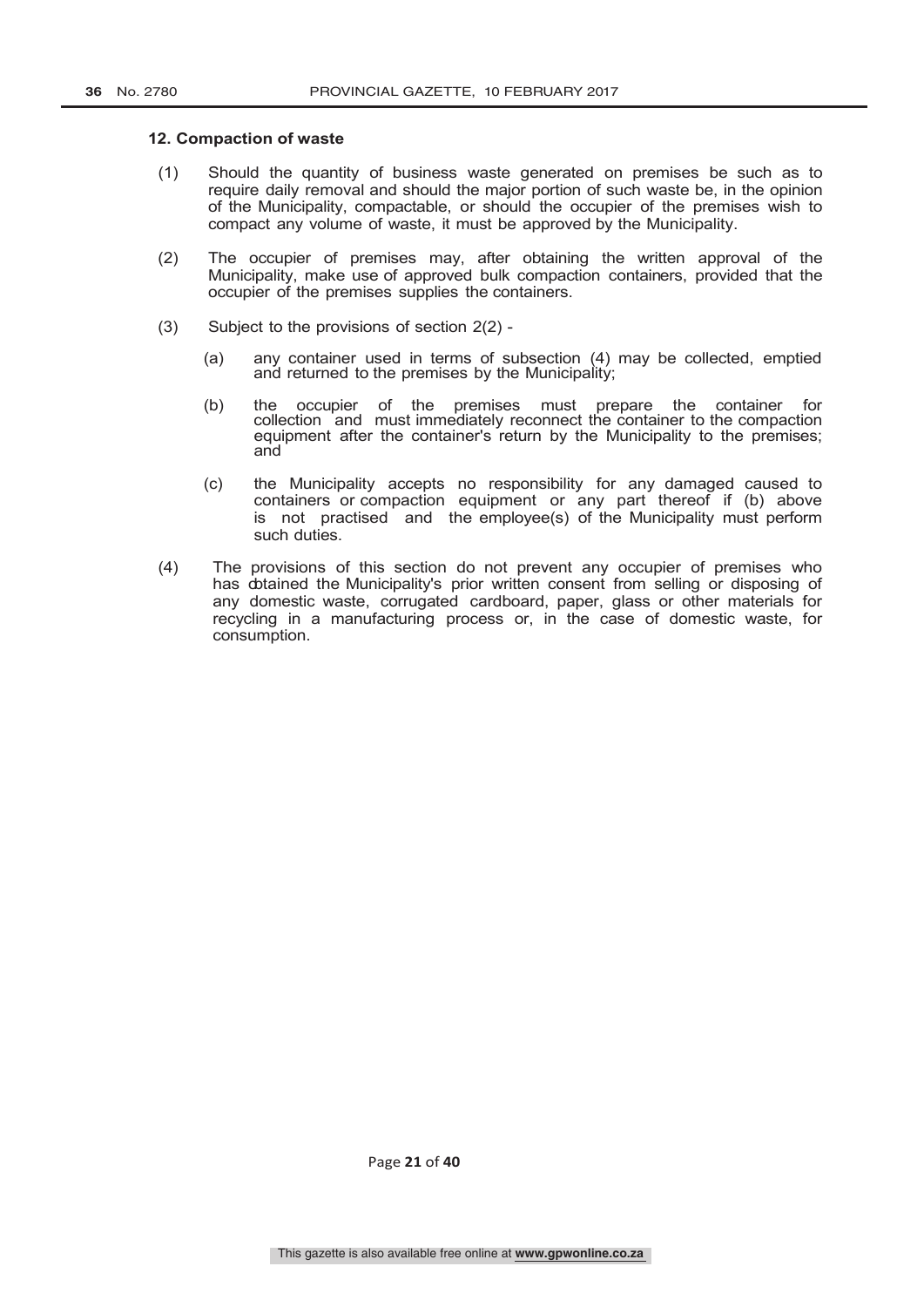## **INDUSTRIAL WASTE**

#### **13. Municipal Service**

(1) The provisions of Chapter 3 in so far as they relate to the collection, removal and storage of business and domestic waste apply to industrial waste.

#### **14. Storage and disposal of industrial waste**

- (1) The occupier of premises on which industrial waste is generated must, until such time as the waste is removed from the premises, ensure that the waste is stored in the waste containers or bulk containers delivered to the premises by the Municipality for such purpose.
- (2) The occupier of premises referred to in subsection (1) must ensure that
	- (a) dust or other nuisance is not caused by the industrial waste generated on the premises; and
	- (b) the storage area around the waste containers or bulk containers is neat and free of waste and obstruction at all times.
- (3) A person contracted by the Municipality to remove industrial waste must deposit the waste at a disposal site designated by the Municipality for that purpose, or as stipulated in the contract.

Page **22** of **40**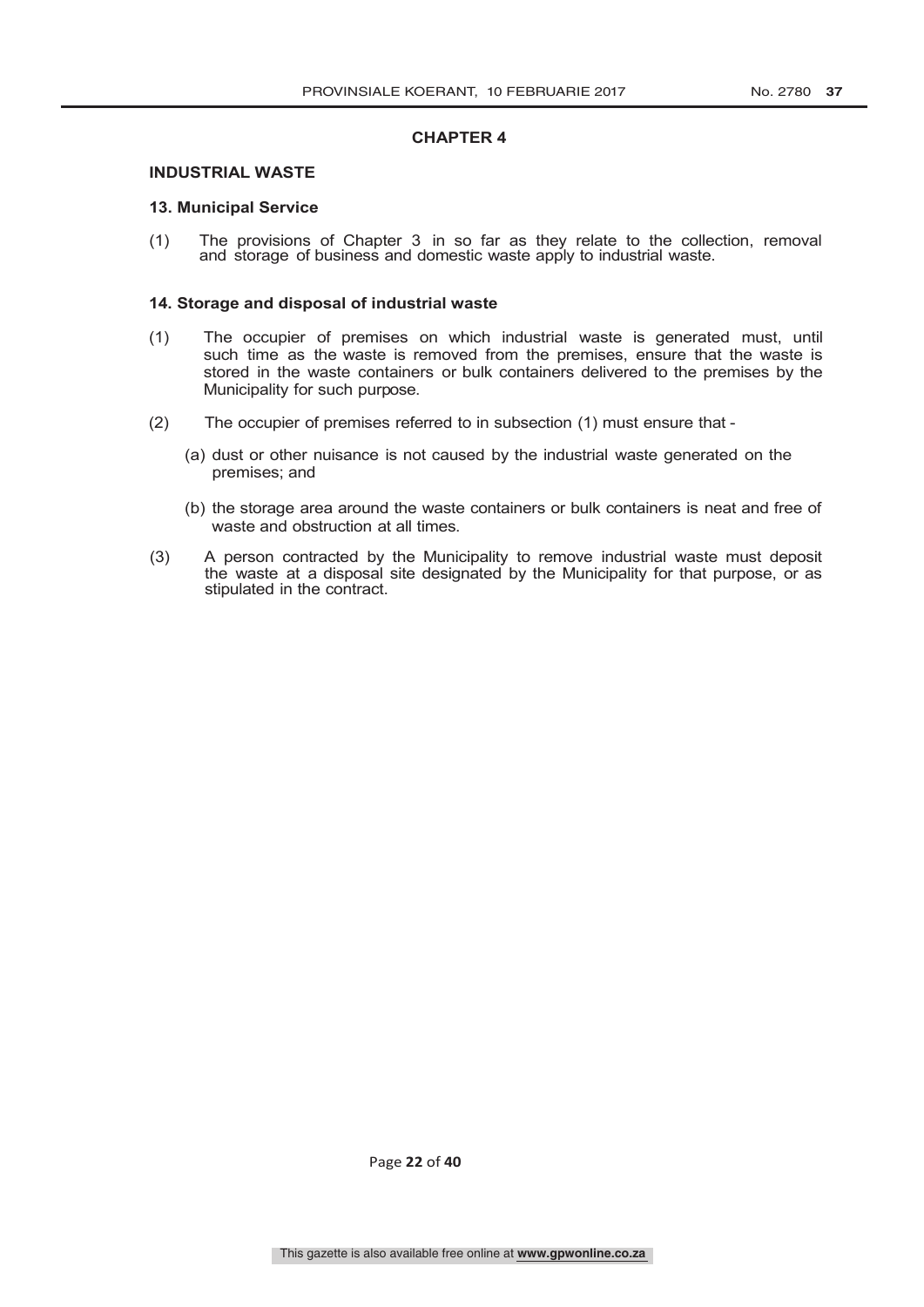#### **BUILDING AND DEMOLITION WASTE**

#### **15. Responsibility for building waste**

- (1) All generators of building and demolition waste must ensure that
	- (a) no additions or alteration of any structure should be done without making provision for waste that will be generated from the site;
	- (b) recyclable and non-recyclable waste is separated;
	- (c) non-recyclable waste is treated or disposed of in an environmentally sound manner;
	- (d) The building and demolition waste may be used as covering material in general waste disposal sites, excluding hazardous waste disposal sites;
	- (e) until disposal, all building and demolition waste, together with the containers used for the storage, collection or disposal thereof, is kept on the premises on which the waste was generated;
	- (f) the premises on which the building and demolition waste is generated, do not become unsightly and no nuisance is caused by accumulated building waste;
	- (g) any building and demolition waste which is blown off or washed away from the premises, is promptly retrieved;
	- (h) any structure necessary to contain the building and demolition waste is constructed;
	- (i) any instruction from the Municipality regarding the management and storage of building and demolition waste, including any structures to be constructed is adhered to.

#### **16. Storage of building and demolition waste**

- (1) No person may place building and demolition waste on a pavement or sidewalk unless such waste is placed in a skip.
- (2) The prohibition in subsection (1) does not apply to the storage of building material which one will utilise in the construction of the building.
- (3) Every container used for the storage and removal of building and demolition waste must –
	- (a) have clearly marked on it the name, address and telephone number of the person in control of that container;
	- (b) be fitted with reflecting chevrons or reflectors which must completely outline the front and the back thereof; and
	- (c) be covered at all times other than when actually receiving, or being emptied of waste so that no displacement of its contents can occur.

Page **23** of **40**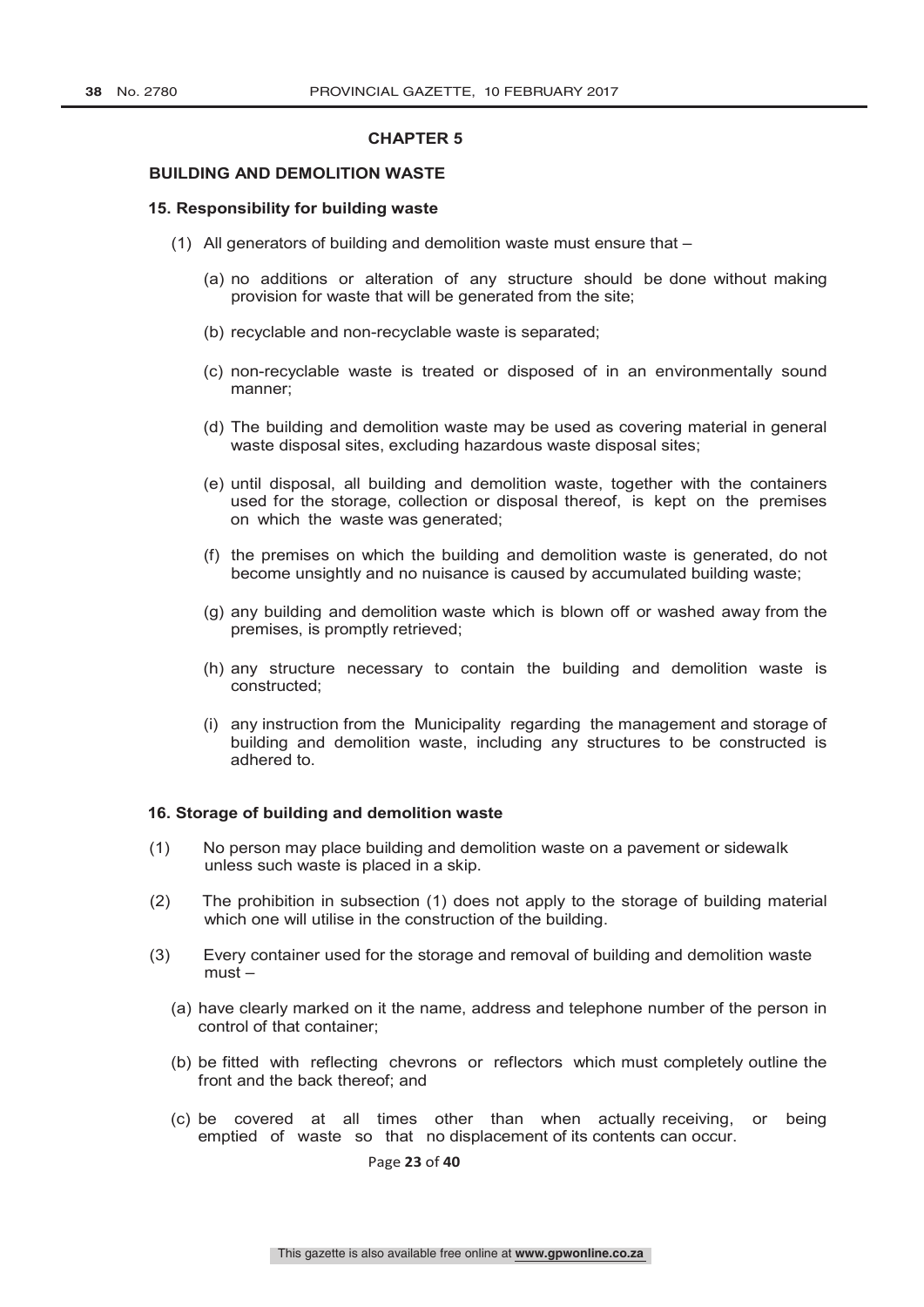#### **17. Collection and disposal of building and demolition waste**

- (1) The owner or occupier of premises on which building waste is generated or the developer must ensure that the waste is collected and transported by an accredited service provider.
- (2) All building and demolition waste must be disposed of at an appropriately licensed waste disposal facility or landfill sites, unless: -
	- (a) the Municipality has given written consent for the building and demolition waste to be used for the purpose of land reclamation and all other authorizations required for this to have been obtained; or
	- (b) the building and demolition waste will be re-used or recycled by an accredited service provider; or
	- (c) the building and demolition waste will be treated at a licensed waste treatment facility.

Page **24** of **40**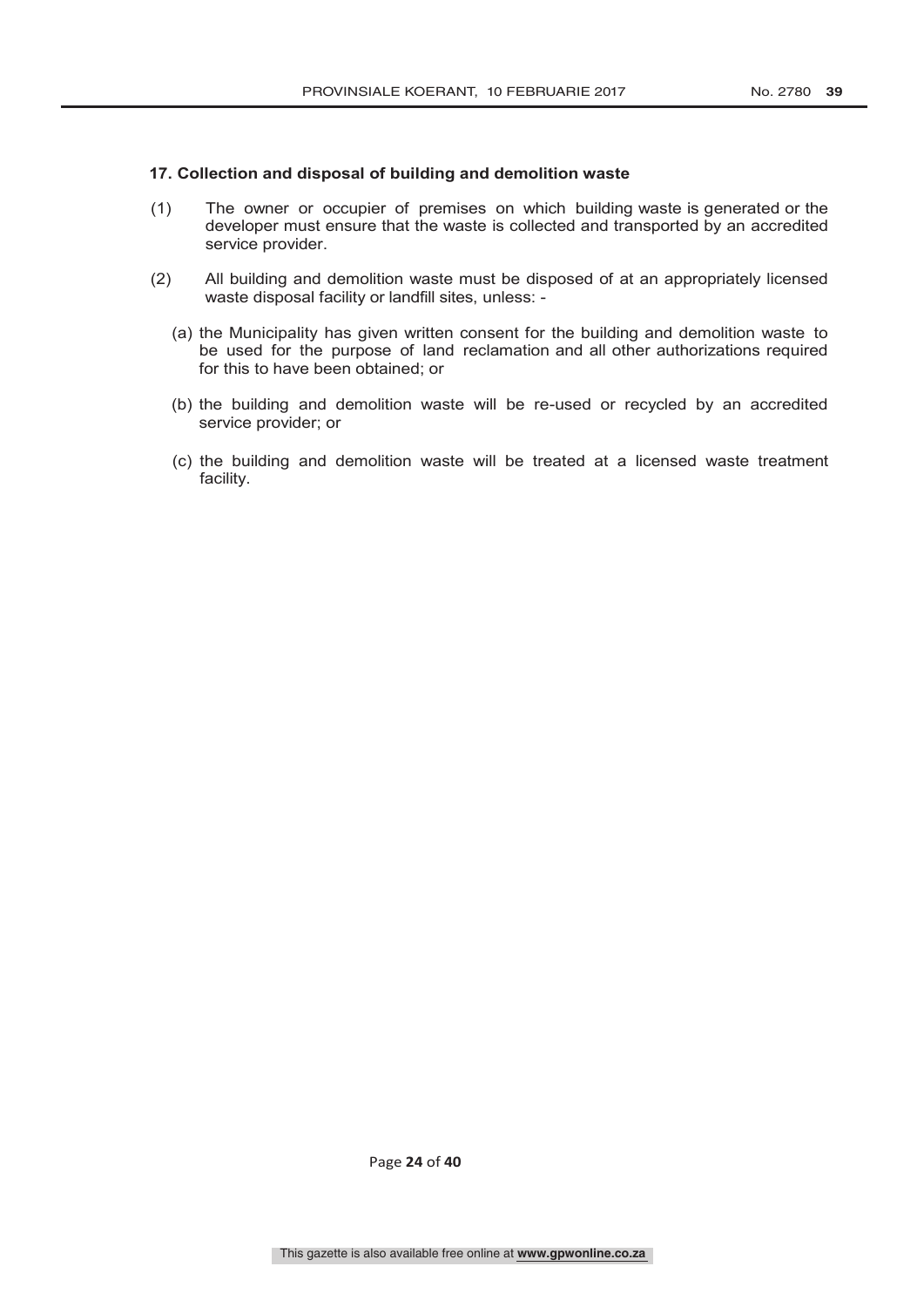#### **HAZARDOUS AND HEALTH CARE RISK WASTE**

#### **18. Generation of hazardous and health care risk waste**

- (1) Any person who will carry on an activity which will generate hazardous or health care risk waste must, before carrying on that activity,:
	- (a) prepare an integrated waste management plan setting out what provision is made for managing, storing; treating, collecting, transporting and disposing of hazardous or health care risk waste generated from such activities;
	- (b) provide proof that all waste management service, for handling or disposal of hazardous and medical waste, will be provided by an accredited service provider; and
	- (c) provide a copy of an integrated waste management plan required in terms of these By-laws, with contents as reflected in Schedule 2 for managing, storing; treating, collecting, transporting and disposing of hazardous or health care risk waste generated from such activities;
- (2) The integrated waste management plan referred to in this section should be submitted to the Municipality or authorised official for approval before the activities which will generate waste identified in subsection (1) are carried out and the plan must include:-
	- (a) the information set out in section;
	- (b) an analysis of the composition of the waste concerned; and
	- (c) certification of the analysis of the composition of the waste by an appropriately qualified chemist if required by the Municipality.
- (3) If waste identified in subsection (1) is being generated as a result of activities which commenced prior to the commencement of these By-laws, the generator must prepare an integrated waste management plan and submit it to the Municipality or authorised official for approval within 180 days of the commencement of these Bylaws.
- (4) The integrated waste management plan must be renewed and updated regularly as determined by the Municipality.
- (5) It is an offence to carry on an activity which generates hazardous or health care risk waste without an approved integrated waste management plan.

#### **19. Notification of generation of hazardous waste or health care risk waste**

(1) A person or other legal entity must not, within the area of jurisdiction of the Municipality, operate or conduct a service for the removal of any type of waste contemplated in this chapter from premises, irrespective of whether such service is rendered for payment or not, unless such natural person or other legal entity is registered by the Municipality.

Page **25** of **40**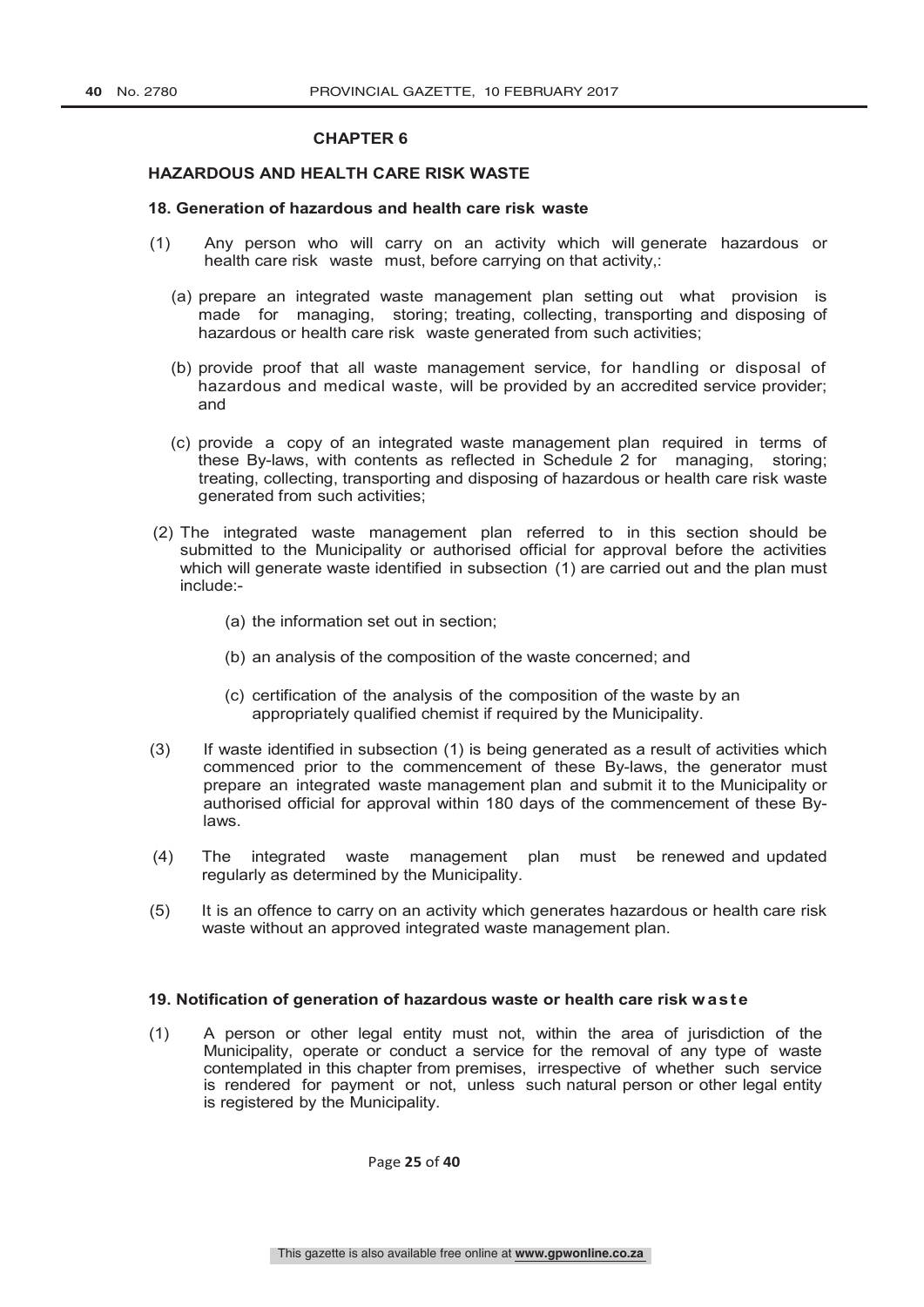- (2) An authorized service provider engaged in an activity or activities which generate hazardous waste or health care risk waste to be generated must notify the Municipality, before commencement of such generation, of: -
	- (a) the composition of the waste;
	- (b) the quantity of the waste;
	- (c) the method of storage of the waste;
	- (d) the proposed duration of the storage of the waste; and
	- (e) in terms of the provisions of section 21(4), the manner in which the

waste will be removed.

- (3) If so required by the Municipality, the notification referred to in subsection (1) must be substantiated by an analysis of the waste certified by an appropriately qualified industrial chemist or a person designated by the Municipality.
- (4) Subject to the provisions of any applicable legislation, the Municipality or any person duly authorised by the Municipality may enter any premises at a reasonable time to ascertain whether hazardous waste or health care risk waste is generated on the premises and may take samples of and test any waste found on the premises to ascertain its composition.
- (5) A person referred to in subsection (1) must notify the Municipality of any changes in the composition and quantity of the hazardous waste or health care risk waste occurring after the notification in terms of subsection (1).

#### **20. Storage of hazardous and health care risk waste**

- (1) A person referred to in section 18(1) must ensure that the hazardous waste or health care risk waste generated on the premises is kept and stored on the premises in accordance with the provisions of section 18 until the waste is removed from the premises in accordance with section 21.
- (2) Hazardous waste or health care risk waste stored on premises must be stored in such a manner that the waste cannot become a nuisance or a safety hazard or pollute the environment.
- (3) If hazardous waste or health care risk waste is not stored in accordance with subsection (2) on the premises on which it was generated, the Municipality may order the occupier of the premises and/or the person referred to in section 18(1) to remove the waste within a reasonable time and, if the waste is not removed within that time, the Municipality may, at the occupier's expense and/or at the expense of the person referred to in section 18(1), remove the waste itself or have the waste removed.
- (4) Hazardous waste or health care risk waste must be stored in an approved container by the Municipality, and such container must be kept in an approved storage area to avoid nuisances before the removal of the waste in accordance with section 21.

Page **26** of **40**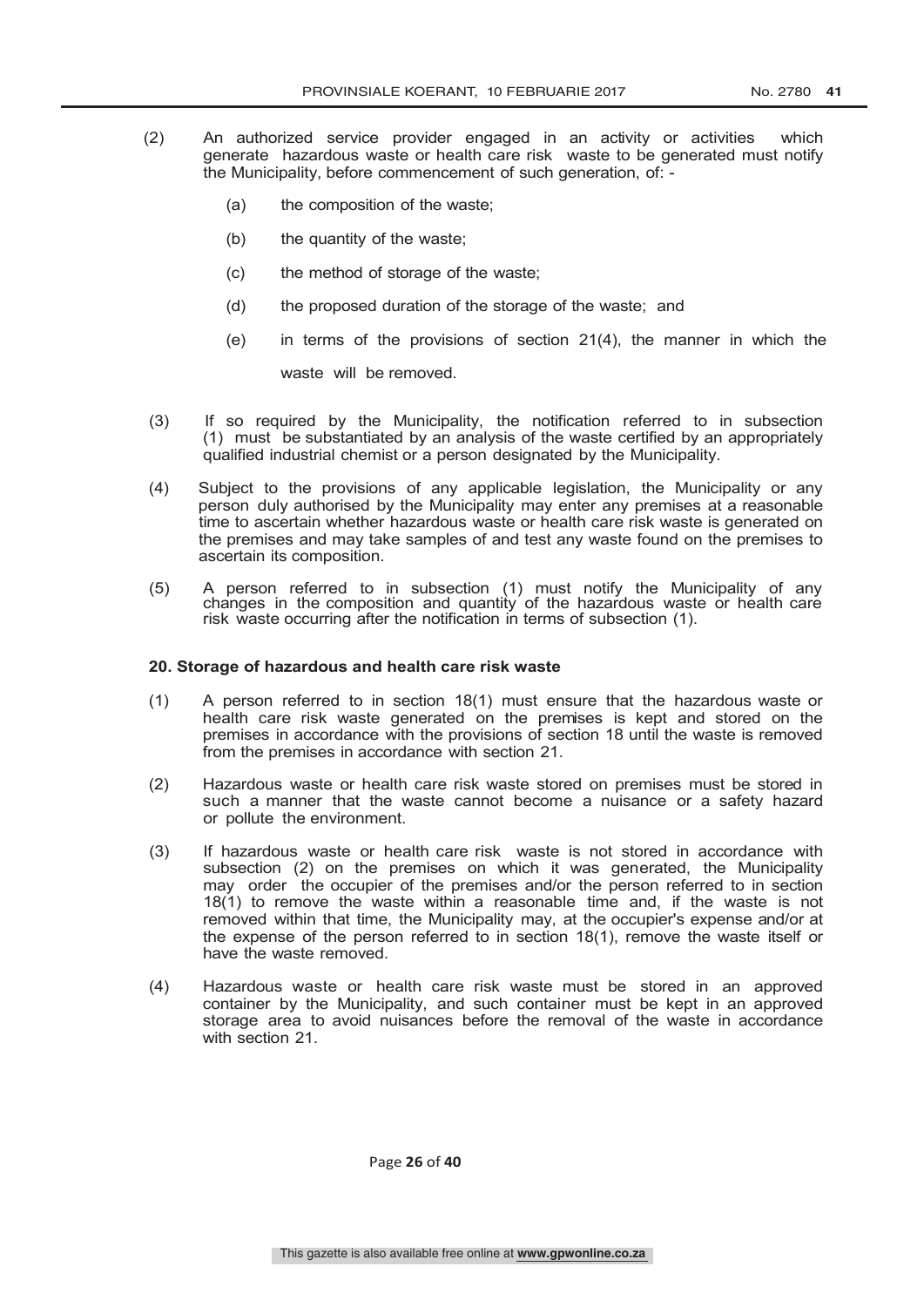#### **21. Removal and disposal of hazardous and health care risk waste**

- (1) A person must not, without the written consent of the Municipality or competent authority and subject to such terms and conditions as the Municipality may deem fit, remove or have special industrial waste, hazardous waste or medical waste removed from the premises on which it was generated.
- (2) The occupier of premises must only have hazardous waste or health care risk waste removed by a contractor approved by the competent authority in compliance with the relevant legislation.
- (3) Hazardous waste and health care risk waste must only be transported by a contractor who is approved by the competent authority and meets the requirements in respect of:-
	- (a) the competence of contractors to remove a particular type of waste;
	- (b) the containers of contractors;
	- (c) the markings on the containers of contractors;
	- (d) the manner of construction of the containers of contractors;
	- (e) the contractors' procedures for safety and cleanliness; and
	- (f) the contractors' documentation relating to the source, transportation and disposal of waste.
- (4) An authorized service provider referred to in section 18(1) must inform the Municipality, at such intervals as the Municipality may stipulate, of: -
	- (a) the removal of hazardous waste or health care risk waste;
	- (b) the identity of the contractor who will remove the waste;
	- (c) the date of the removal of the waste; and
	- (d) the quantity and the composition of the waste to be removed.
- (5) Should a person be convicted of contravening the provisions of this section, he or she must, notwithstanding any penalty imposed on him or her, dispose of the waste as directed by the Municipality or, alternatively, the Municipality may dispose of the waste itself at the expense of that person.
- (6) Notwithstanding anything to the contrary contained in these by-laws, the generation, storage, removal and disposal of hazardous waste or health care risk waste in accordance with sections 18, 19 and 20 are subject to the provisions of the Hazardous Substances Act, 1973, the Occupational Health and Safety Act, 1993 (Act 85 of 1993), the National Road Traffic Act, 1996,the Health Act (Act 63 of 1977), and the Fire Brigade Services Act, 1987 (Act 99 of 1987), and any regulations promulgated under these Acts.

Page **27** of **40**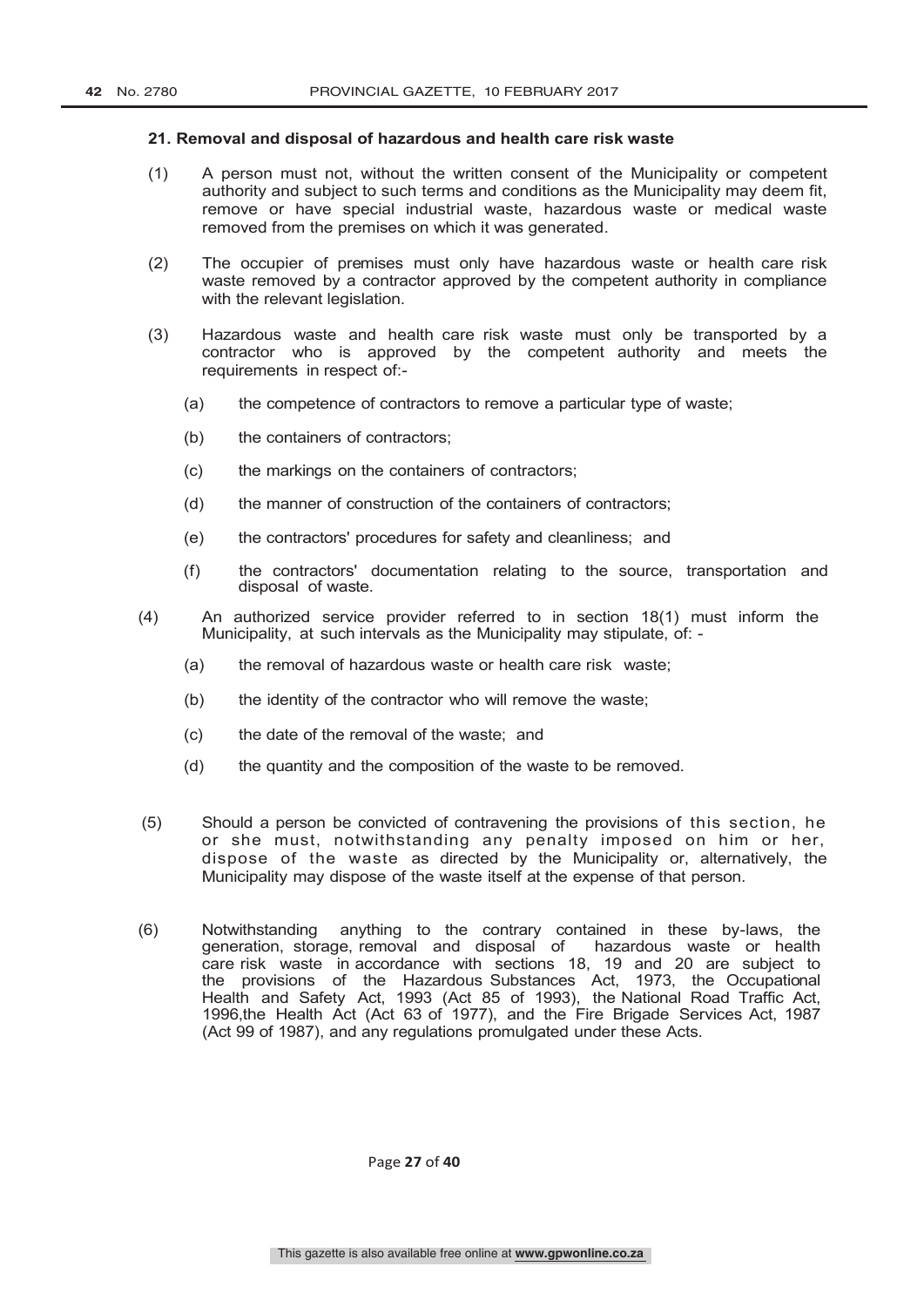#### **WASTE MINIMIZATION AND RECYCLING**

#### **22. Reduction, Re-use, Recycle & Recovery of waste**

- (1) All generators and holders of waste must ensure that waste is avoided, or where it cannot altogether be avoided, minimized, re-used, recycled or recovered wherever possible and disposed of in an environmentally sound manner.
- (2) Any person who is undertaking reduction, re-use, recycling or recovery of waste including scrap dealers, waste treatment facilities and formalised recycling groups must, before undertaking that activity, make sure that the activity is less harmful to the environment than the disposal of such waste.

#### **23. Registering with the council and compliance with national and provincial laws**

- (1) Re-use, recycling or recovery of waste must be undertaken in a manner which complies with the Waste Act and any other applicable law.
- (2) No person may undertake to collect, transport, sort, store, re-use, recycle or recover waste with the intention of making profit including scrap dealers, waste treatment facilities and formalized recycling groups unless the undertaking is accredited in terms of these By-laws.
- (3) Subsection (2) does not apply to transportation or collection of own recyclable waste; persons engaged in fundraising ventures or bona fide non-<br>governmental organisations if the collection, transportation, sorting, storing, rethe collection, transportation, sorting, storing, reusing or recycling of waste is not for profit.

#### **24. Obligation to separate waste into recycling and non recycling material**

- (1) The Municipality may prescribe by a notice published in the Mpumalanga *Provincial Gazette* that, from a prescribed date, areas, specified generators or holders of particular categories of waste must for the purpose of recycling, separate those categories of waste and must, store dispose of or treat the separated waste in the manner prescribed in the notice.
- (2) Failure to comply with a notice published pursuant to sub-section (1) is an offence.
- **25. Storage, collection, treatment, transportation and disposal of waste that can be recycled**
	- (1) The owner or occupier of premises on which waste that can be recycled is generated and separately stored, must ensure that:–
		- (a) until such time as such waste is collected by an accredited service provider from the premises on which it was generated or stored, the waste is placed in an approved waste container, and in a secure location;
		- (b) the approved waste container in which the waste is stored, is not kept in a public place except when so required for collection;
		- (c) the approved waste container placed for collection is not damaged and is properly closed so as to prevent the dispersal of its contents;

Page **28** of **40**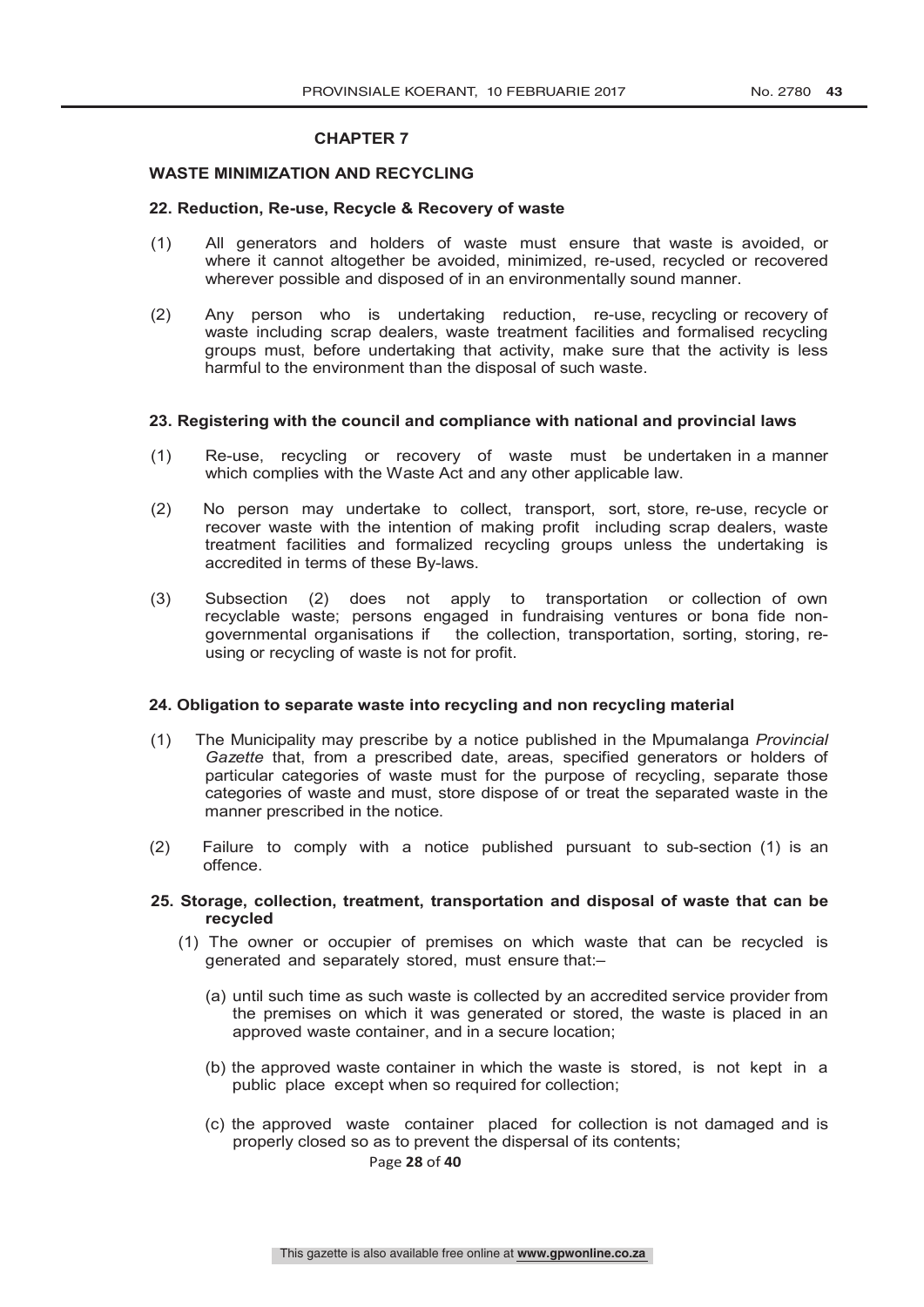- (d) every approved waste container on the premises is kept closed, save when waste is being deposited in it or discharged from it, and every approved container is kept in a clean and hygienic condition;
- (e) nuisances such as odour, visual impacts and breeding of vectors do not arise; and
- (f) the waste is collected by an accredited service provider within a reasonable time after the generation thereof, but at least once per month.
- (2) An accredited service provider must handle, treat or dispose of waste that can be recycled at a permitted waste handling, treatment or disposal facility.

Page **29** of **40**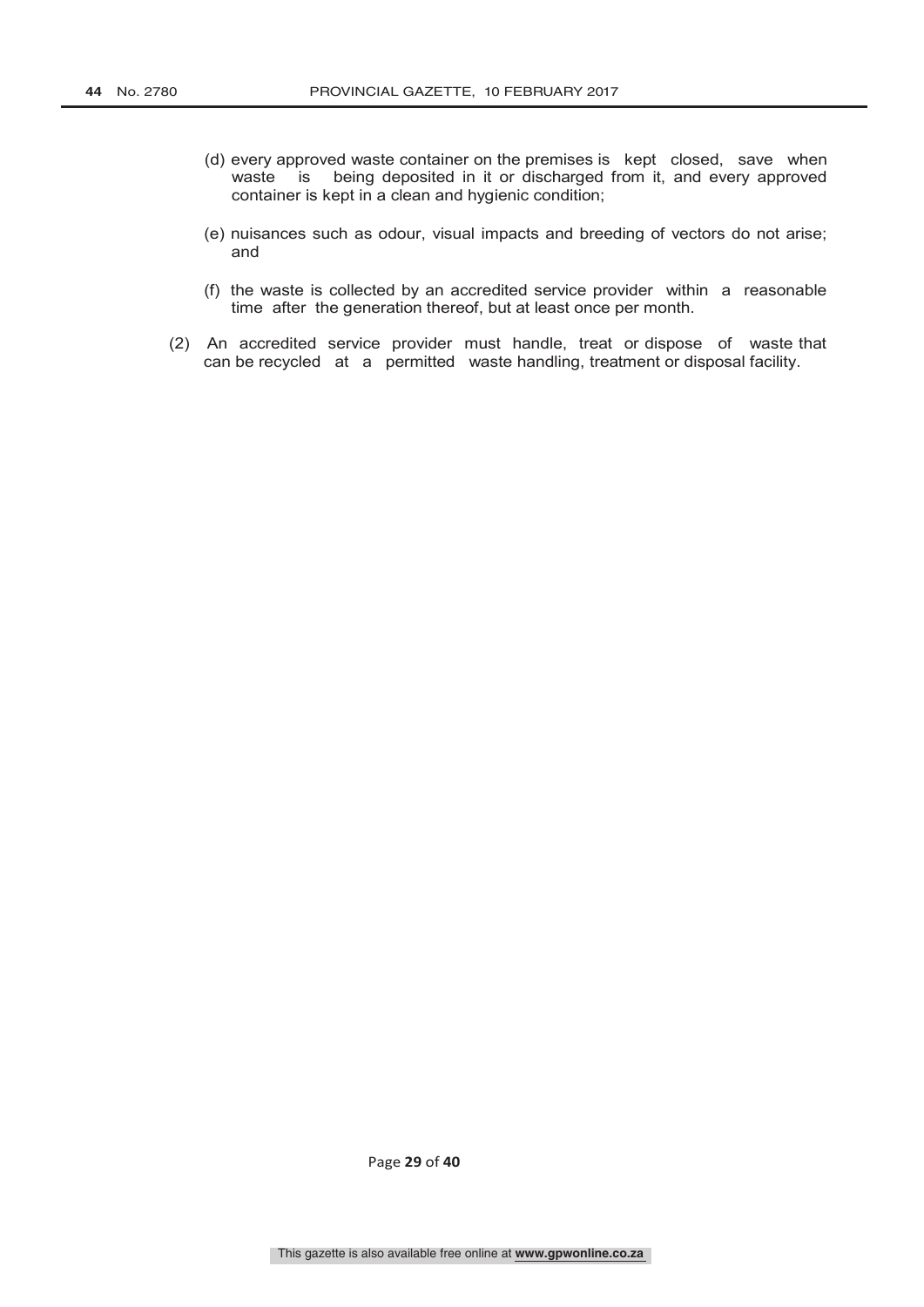#### **TRANSPORTATION, TREATMENT AND DISPOSAL OF WASTE**

#### **26. Transportation of waste**

- (1) No person may:-
	- (a) operate a vehicle for the conveyance of waste upon a public road unless the vehicle has a body of adequate size and construction for the type of waste being transported;
	- (b) fail to maintain a vehicle used for the conveyance of waste in a clean, sanitary and roadworthy condition at all times;
	- (c) fail to cover loose waste on an open vehicle with a tarpaulin or suitable net;
	- (d) cause or permit any waste being transported in or through the Council's jurisdiction to become detached, leak or fall from a vehicle transporting it, except at a waste disposal facility; or
	- (e) transport waste in a manner that would cause nuisance or environmental pollution.
- (2) Subject to the provisions of subsection (1), all transportation of waste must comply with the National Road Traffic Act, 1996 (Act No. 93 of 1996).
- (3) Any person engaged in the transportation of waste must take all reasonable measures to prevent any spillage of waste or littering from a vehicle used to transport waste, and where waste is spilled, immediately clean-up the spilled waste.

#### **27. Disposal of waste**

(1) (a) Waste generated in the Municipality's jurisdiction must be disposed of at a waste disposal facility licensed to accept such waste or recycled or treated at a licensed waste treatment facility.

(b) In disposing of waste, an accredited service provider must comply with the provisions of section 30(2) and with the provisions of any other law regulating the disposal of waste.

- (2) No person may burn waste either in a public or private place, for the purpose of disposing of that waste.
- (3) No person may incinerate waste either in a public or private place, except in an incinerator at a place where the relevant national or Mpumalanga provincial authorities permit such incineration, or at a place designated by the Municipality for that purpose.
- (4) Notwithstanding the provisions of subsection (1), a person may dispose of those forms of recyclable waste specified by the Municipality in a notice in terms of section 30(2) at a designated waste handling facility, but may do so only if all such waste is brought to the facility in a vehicle able to carry a maximum load of one tonne or less.
- Page **30** of **40** (5) The disposal of waste at any waste disposal facility is, in addition to any condition as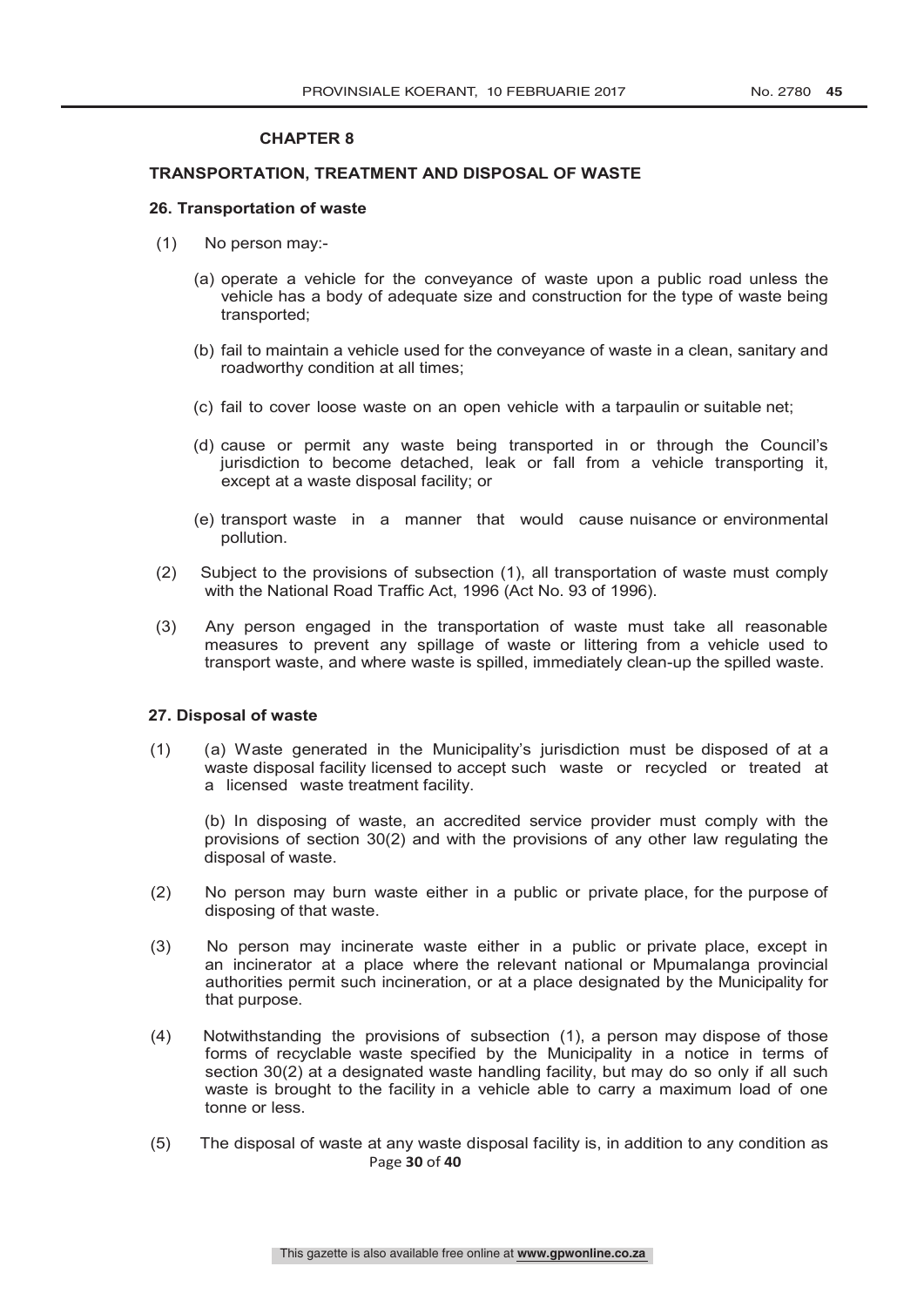set in the waste act or the Norms and Standards of disposal of waste by landfill or subject to such conditions as the Municipality may impose, including the hours of opening and closing, the nature of the waste which may be disposed of, the position in any such waste disposal facility in which the waste may be placed and any other matter which the Municipality considers necessary to ensure the environmentally sound management of waste.

- (6) Every person who enters a waste disposal facility must:-
	- (a) enter a waste disposal facility at an access point determined by the person in charge of the waste disposal facility;
	- (b) at the request of the person in charge of a waste disposal facility, provide the Municipality or that person with any information regarding the composition of the waste disposed of or to be disposed of; and
	- (c) comply with any instruction by the person in charge of the waste disposal facility in respect of access to the actual place where, and the manner in which, waste must be deposited.
- (7) No person may:-
	- (a) bring any liquor or intoxicating or narcotic substance onto a waste disposal facility or enter such facility under the influence of liquor or such substance;
	- (b) enter a waste disposal facility for any purpose other than the disposal of waste in terms of these By-laws, unless authorised to do so by the person in charge of the waste disposal facility or the Municipality and then only at such times and subject to such conditions as the Municipality or such person may impose;
	- (c) dispose of waste at a waste disposal facility where the disposal of the waste concerned is not permitted; or
	- (d) light a fire on a waste disposal facility without the prior written consent of the person in charge of that facility.
- (8) Any person who contravenes subsection (7)(c) is liable for all costs reasonably incurred by the Municipality in removing or otherwise dealing with the waste concerned.
- (9) The person in charge of a waste disposal facility may at any time require a vehicle or a container on a vehicle brought into the waste disposal facility for the purposes of disposing of waste, to be weighed at a weighbridge.
- (10) The person in charge of a waste disposal facility or an authorised official may at a waste disposal facility, inspect the content and nature of waste to be disposed of or processed and may take samples and test any waste found on any vehicle to ascertain its composition.
- (11) Any person contravening any preceding provision of this section, may be refused entry or instructed by the person in charge to leave a waste disposal facility and if such person fails or refuses to comply with such instruction, he or she may be removed from such facility by an authorised official.
- (12) No person may store waste in a manner which may cause pollution or a nuisance.

Page **31** of **40**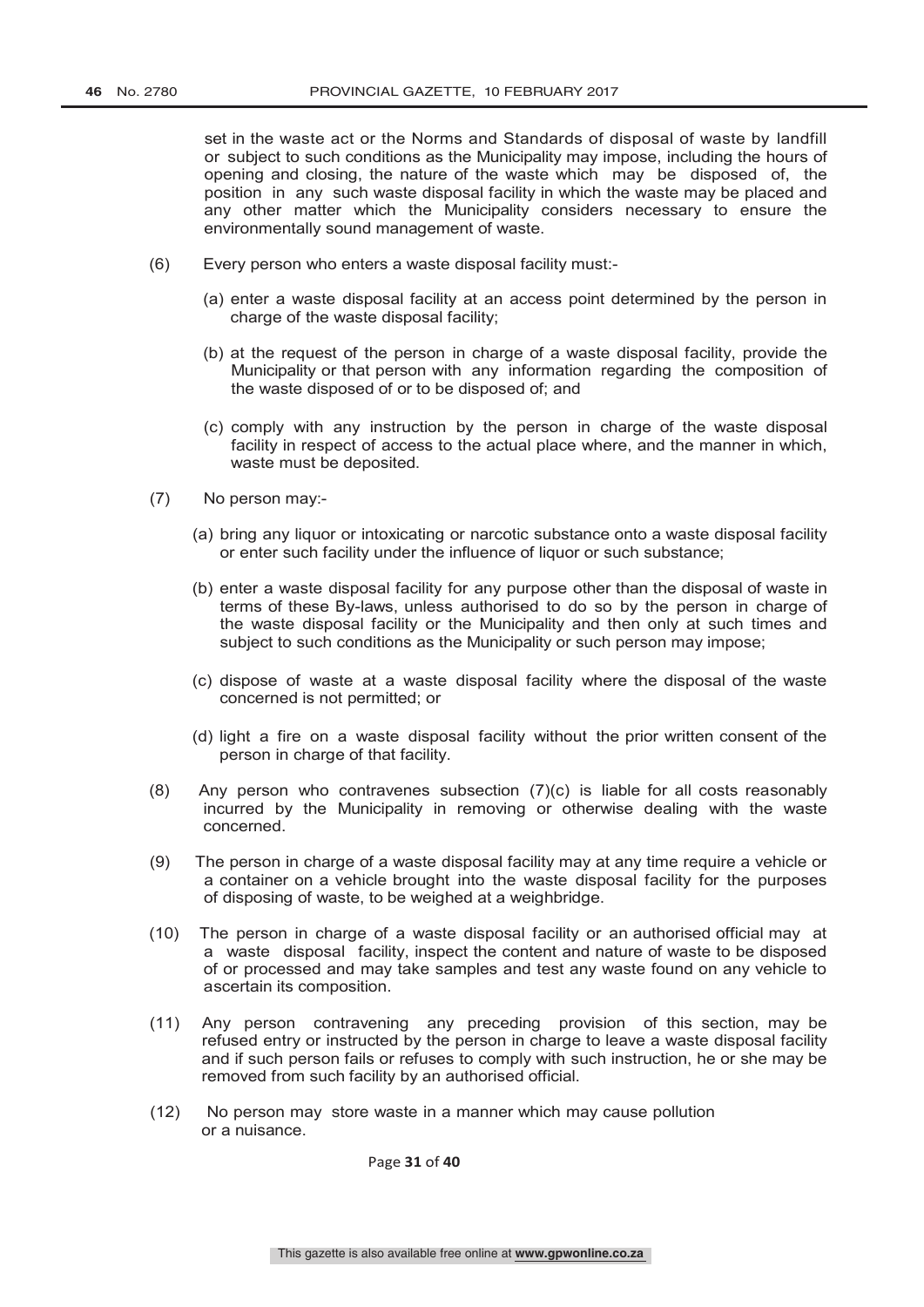#### **LITTERING, DUMPING & ABANDONING OF WASTE**

#### **28. Littering**

(1)A person must not:-

- (a) throw, drop, deposit, spill or in any other way dispose of any waste or waste material in or on any public place or premises, except into a container provided for that purpose or at a disposal site controlled by the Municipality;
- (b) allow any other person under his or her control to commit any of the acts contemplated in paragraph (a), and, for the purpose of this subsection, employers or principals are liable for the acts of their employees or agents, provided that where an employee or agent contravenes the provisions of paragraph (a) he or she is liable as if he or she were the employer or principal.
- (2) A person reasonably suspected by a law enforcement officer of having contravened the provisions of subsection (1) is liable in terms of these by-laws.
- (3) Should a person be convicted of contravening the provisions of this section, he or she must, notwithstanding any penalty imposed on him or her, dispose of the waste as directed by the Municipality or, alternatively, the Municipality may dispose of the waste itself at the expense of that person.

Advertising: -

- (a) a person is not permitted to distribute any flyers, pamphlets, stickers or handbills at street corners, robots, sidewalks, stop streets or any open or public place without the Municipality's prior written consent; and
- (b) a placard or advertisement must not be displayed or placed on any lamp pole, traffic sign pole or fence by a person without the Municipality's prior written consent.

#### **29. Dumping and abandoning**

- (1) A person must not dispose of any waste or waste material at any place or on any premises other than as provided for in terms of these by-laws.
- (2) A person reasonably suspected by a law enforcement officer of having contravened the provisions of subsection (1) is liable in terms of these by-laws.
- (3)(a) Subject to the provisions of any other law, the Municipality has the right to remove and dispose of any abandoned waste or waste material in any way it deems appropriate under the prevailing circumstances.
	- (b) The Municipality is not liable for any damages, costs or claims that arise out of or that are in any way connected to any action taken in terms of paragraph (a).
- (4) Should a person be convicted of contravening the provisions of this section, he or she must, notwithstanding any penalty imposed on him or her, dispose of the abandoned waste or waste material as directed by the Municipality or, alternatively, the Municipality may dispose of the waste or waste material itself at the expense of that person.

Page **32** of **40**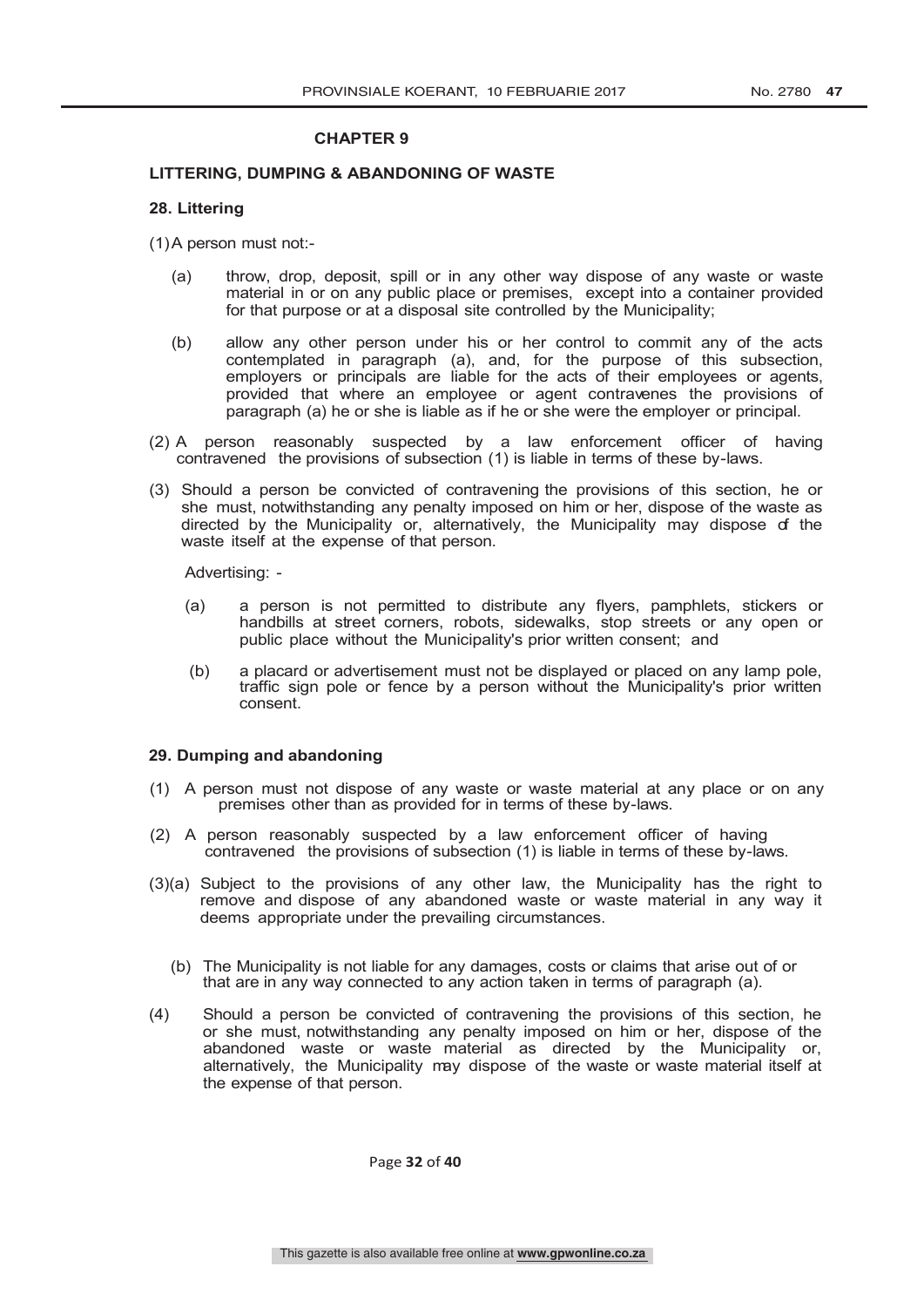#### **30. Liability of person response**

- (1) Where any waste or waste material has been removed and disposed of by the Municipality in terms of section 23(3), the person responsible is liable to pay the Municipality the applicable tariff in respect of the removal and disposal.
- (2) For the purposes of subsection (1) the person responsible is:-
	- (a) the last owner of the waste or waste material before it was removed by the Municipality and includes any person who, at the time of the abandoning of the waste or waste material, was entitled to be in possession of the waste or waste material by virtue of the common law, a hire-purchase agreement or an agreement of lease, unless it can be proved by such a person that he or she was in no way connected to and could not reasonably have known of the abandoning of the waste or waste material;
	- (b) the person who abandoned the waste or waste material at the locality in question, and includes the employer or principal of such a person;
	- (c) the person whose permission was required to abandon the waste or waste material at the locality in question, and includes the employer or principal of such a person; and
	- (d) a person contemplated in section  $6A(1)(c)(i)$  of the Businesses Act, 1991 (Act 71 of 1991), and the Municipality's Street Trading By-laws promulgated in terms of that Act.

#### **31. Prohibited conduct**

(1) No permit holder may:–

- (a) intentionally or negligently operate in contravention of any condition of the accreditation permit;
- (b) intentionally or negligently fail or refuse to give information to an authorized official, when required to do so in terms of these By-laws, or give false or misleading information;
- (c) intentionally or negligently fail to take all reasonable steps to prevent a contravention of these By-laws, by any act or an omission of his or her employee acting in the course and scope of his or her duties, or
- (d) collect or transport any waste except in a properly constructed, watertight vehicle or in a suitable container that prevents spillage of waste, the suitability of the vehicle to be dependent on the waste stream, to be collected or transported, as specified in the National Road Traffic Act, 1996.

#### **32. Exemptions**

(1) The Municipality may, having regard to the main objects of these By-laws contemplated in section 3(1), and its integrated waste management plan, by notice in the Mpumalanga Provincial Gazette, exempt any type of commercial service from any provision of this Chapter to the extent and subject to the terms specified in such notice.

Page **33** of **40**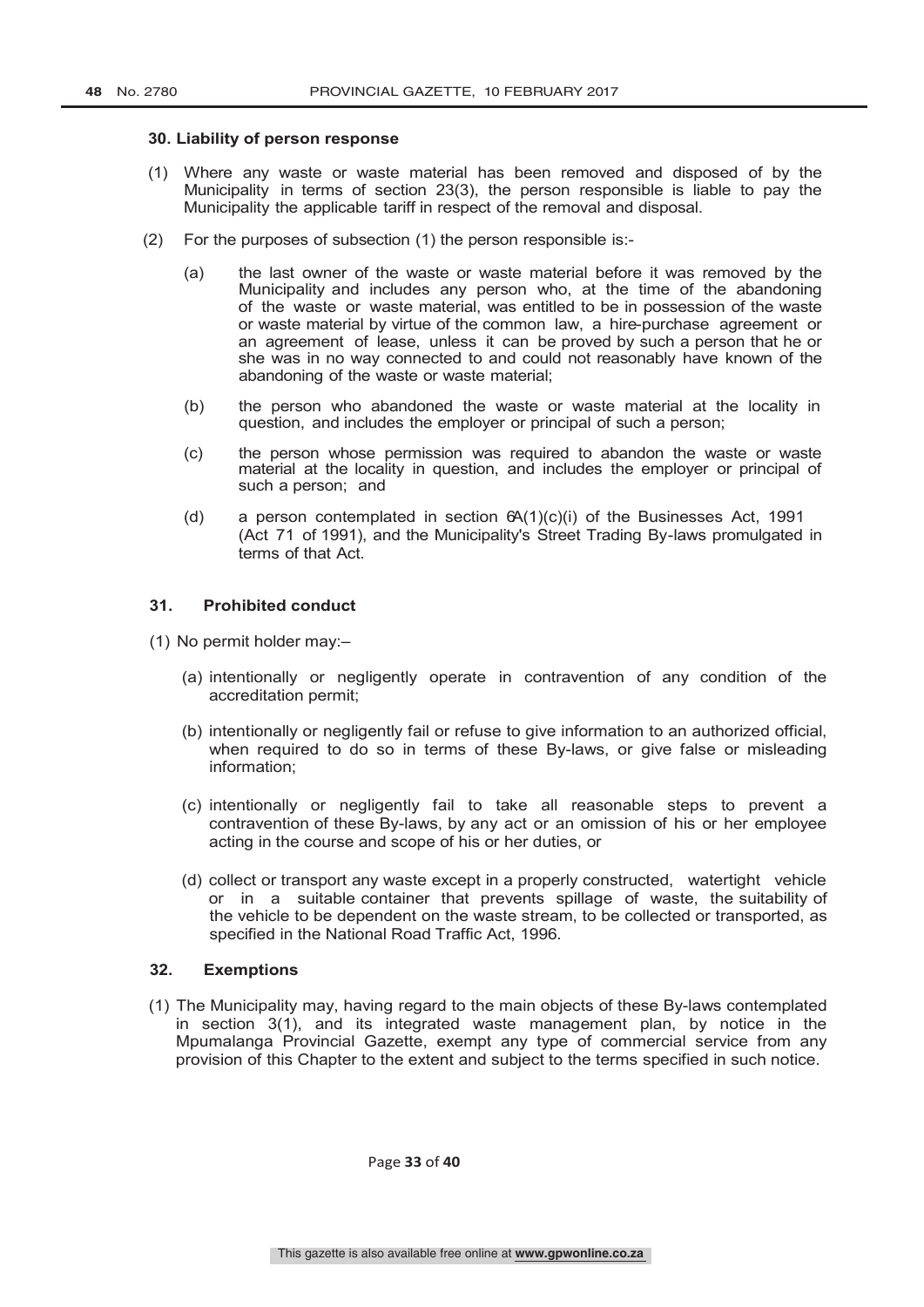# **33. Transitional provisions**

- (1) Any person who is at the commencement of these By- laws lawfully providing a commercial service for which an accreditation permit is required under this Chapter, may continue providing such service provided that within 90 days of such commencement, or such extended period as Municipality may prescribe, such person makes application for an accreditation permit in terms of section 35, failing which such person's right to provide such service lapses.
- (2) If an application is submitted in terms of subsection (1), the applicant may continue to provide the commercial service in respect of which the application has been made until a final decision has been taken in respect of that application.

Page **34** of **40**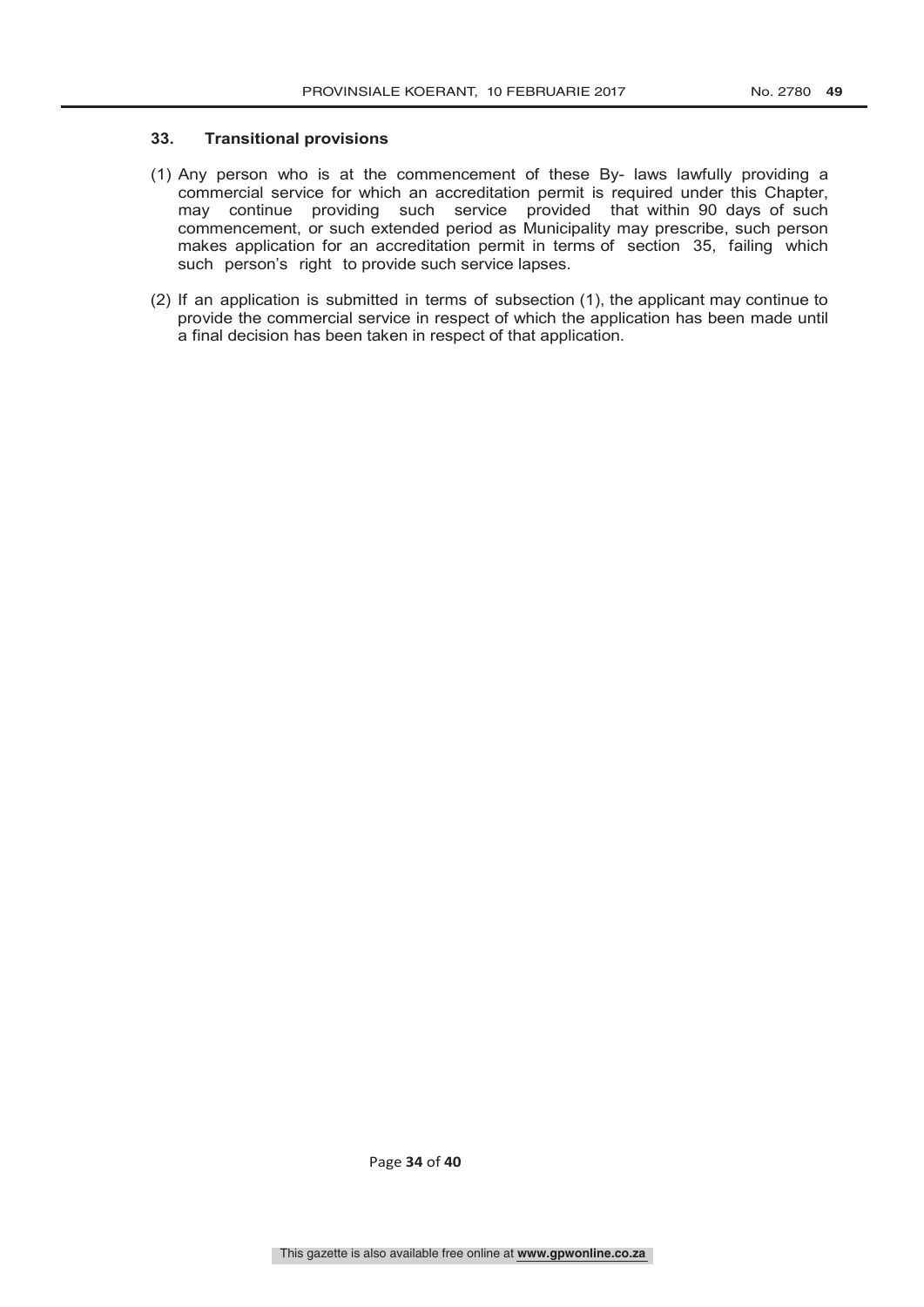#### **AUTHORIZED OFFICIALS**

#### **34. Identification documents**

- (1) An authorised official must, upon appointment, be issued with an identification document by the Municipality which must state the name and powers and function of that official, and include a photograph of the official.
- (2) An authorised official, exercising his powers or performing his functions and duties for the purposes of these By-laws, must present an identification document issued in terms of subsection (1) on demand by a member of the local community.

## **35. Power of authorized officials**

- (1) In addition to the powers, functions and duties an authorised official has by virtue of his appointment as such, an authorised official may, with the consent of the owner or person in charge of a vehicle or other mode of conveyance, search that vehicle or other mode of conveyance found in any place.
- (2) If consent is not obtained in terms of subsection (1), a vehicle or other mode of conveyance may be searched or stopped and searched, only pursuant to a valid written authorisation issued by a justice of the peace as contemplated in sections 3 and 4 of the Justices of the Peace and Commissioners of Oaths Act, 1963 (Act No.16 of 1963).
- (3)(a) If, in the opinion of an authorised official, any search of a vehicle or other mode of conveyance in terms of subsection (1) or (2), gives rise to the reasonable apprehension that the presence of waste in or on such vehicle or other mode of conveyance is a serious and immediate danger to human health or to the environment, the authorised official must instruct the owner or person in control of the vehicle concerned in writing to take the steps specified in that instruction which, in the opinion of such official or officer, are necessary to mitigate harm to human health or damage to the environment.
	- (b) In the event of a refusal or failure to comply with an instruction given in terms of paragraph (a), the authorised official may report the matter to the South African Police Services with a view to seizure of the vehicle concerned in terms of the Criminal Procedure Act, 1977 (Act No. 51 of 1977).
- (4) An authorised official may subject to designation / appointment and authorisations in terms of any applicable law, enter any premises or facility, for the purposes of ascertaining compliance with these By-laws;
- (5) The authorised official with a written authorisation referred to in subsection (4) is allowed to:-
	- (a) inspect any document that a person is required to maintain in terms of any law or that may be relevant to any work or inspection;
	- (b) copy any document referred to in paragraph (b) or if necessary, remove the document in order to copy it;

Page **35** of **40**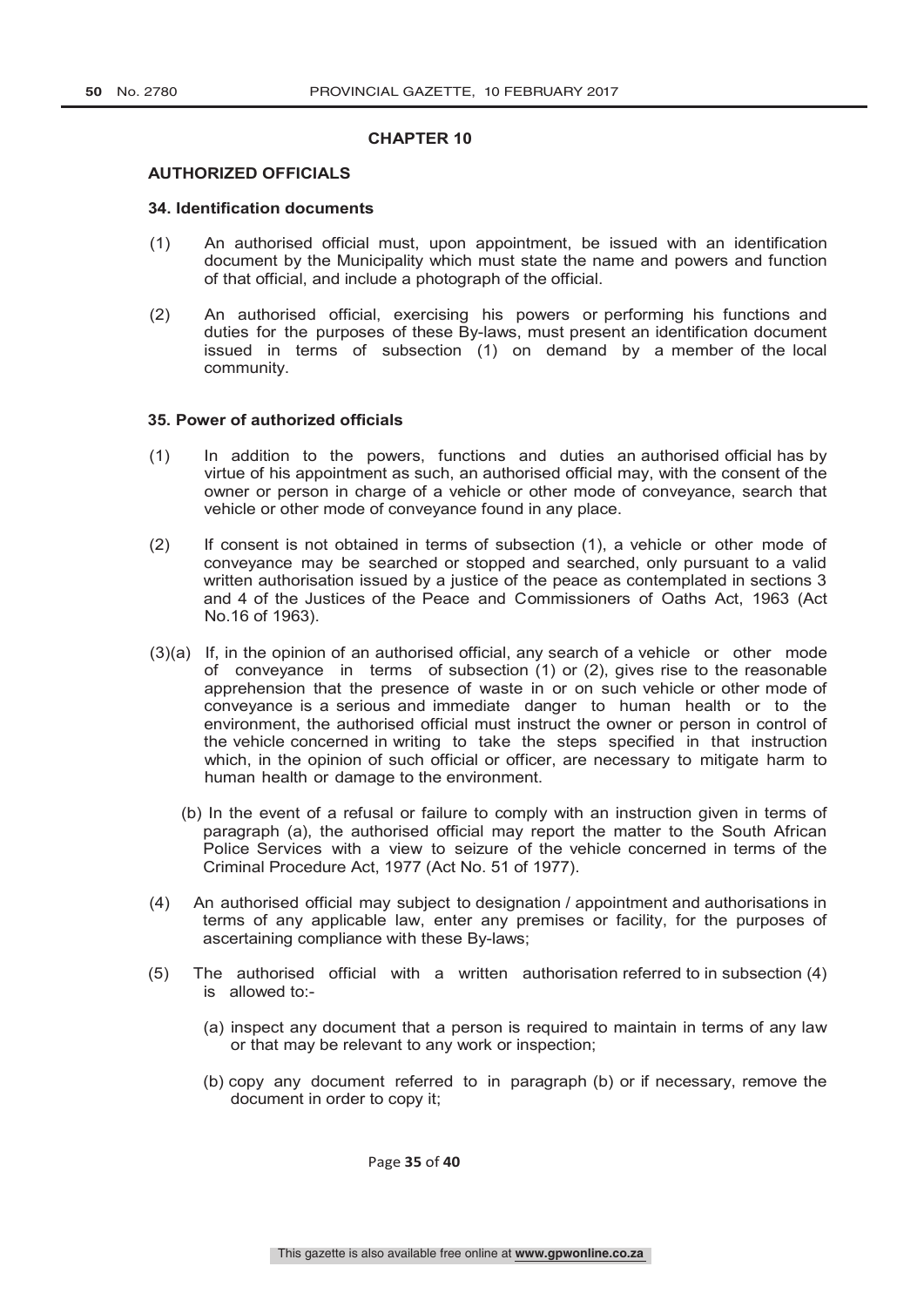- (c) take samples of any substance that is relevant to the work or inspection; and
- (d) take photos or make audio-visual recordings of anything or any person, process, action or condition on or regarding any premises.
- (6) The Environmental Management Inspectors / Environmental Health Officers and Environmental Compliance and Enforcement Officers designated / appointed by the district municipality will have full powers to enforce the by-laws as per their designated or appointments powers and functions.

#### **36. Powers to question**

- (1) For the purposes of administering, implementing and enforcing the provisions of these By-laws, an authorised official may, require a permit holder or any other person to disclose information, either orally or in writing, and either alone or in the presence of a witnesses, on any matter to which these By-laws relate and require that the disclosure be made on oath or affirmation.
- (2) An authorised official may for the purposes of subsection (1) be accompanied by an interpreter and any other person reasonably required to assist that official or officer.

#### **37. Observance of rights**

(1) The exercise by an authorised official of any powers under these By-laws should be undertaken with strict regard to decency; orderliness; and each person's constitutional and human rights and its legislative limitations.

#### **38. Supervision of holders of accreditation permits**

- (1) An authorised official may, inspect every workplace of an accreditation permit holder at least twice a year.
- (2) An accreditation permit holder must allow an authorised official access for the purposes of an inspection in terms of subsection (1).
- (3) If an authorised officer is, after an inspection in terms of subsection (1), of the opinion that an accreditation permit holder is complying with these By-laws, he must, subject to the provisions of subsection (4), issue an accreditation permit holder with a certificate confirming such compliance, in which it must be stated:–
	- (a) the name and residential and postal address of the accreditation permit holder;
	- (b) the address of the premises inspected;
	- (c) the time, date and scope of the inspection; and
	- (d) any remarks which, in the opinion of an authorised official, may be relevant.
- (4) If an accreditation permit holder fails to obtain a certificate confirming compliance at three consecutive inspections, an authorised official may recommend that the Municipality review the accreditation permit concerned and, should there be reasonable grounds, the Municipality may suspend or revoke the accreditation permit.

Page **36** of **40**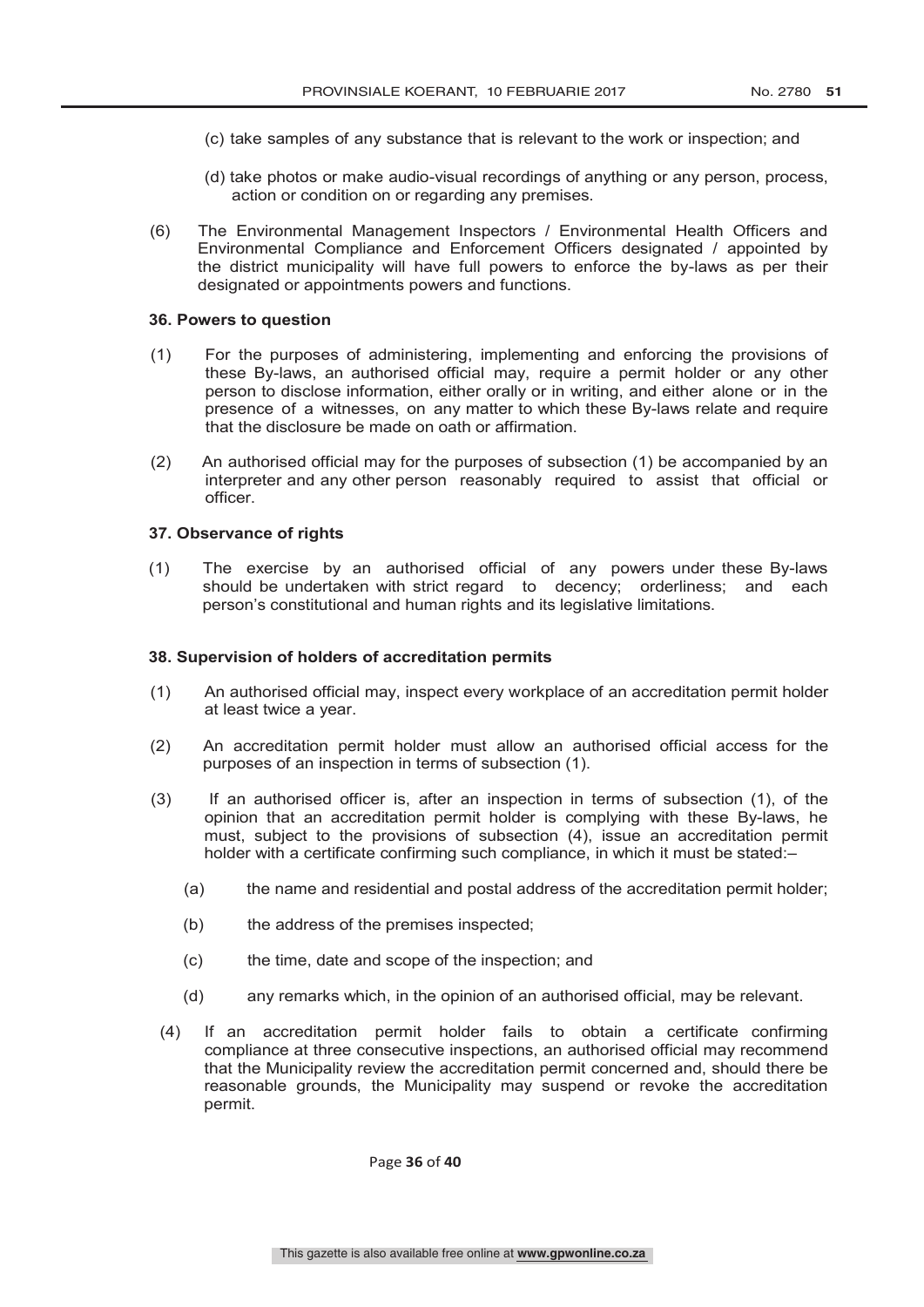(5) An authorised official must keep a register recording each inspection which he or she has undertaken, in terms of subsection (1).

#### **39. Compliance notices**

- (1) If, in the opinion of an authorised official, a person is contravening any provision of these By-laws, that official may in writing issue a compliance notice and serve it on the person concerned.
- (2) An authorised official who is satisfied that the person served with the compliance notice has complied with the terms of the notice may issue a compliance certificate to that effect.
- (3) A compliance notice remains in force until an authorised official has issued a compliance certificate in respect of that notice or an order envisaged in section 40(4) is made.
- (4) A compliance notice must set out:
	- (a) the provision that has not been complied with;
	- (b) details of the nature and extent of non- compliance;
	- (c) any steps that are required to be taken and the period within which those steps must be taken; and
	- (d) any penalty that may be imposed in terms of these By-laws by the competent court or authorised official in the event of non-compliance or failure to comply to the directive or notice.

#### **40. Representation**

- (1) Any person on whom a compliance notice as contemplated in section 39(1) or a directive contemplated in section 47(4) was served, may make representations to the Municipality, by submitting a sworn statement or affirmation to the Municipality, within a period set out in the notice/directive or within 21 days of the service of the compliance notice or the directive.
- (2) Representations or objections against the notice or directive or claim not lodged within a period set out in the notice / directive or 21 days of the service thereof must not be considered, except if the person concerned has shown good cause for condonation and the Municipality condones the late lodging of the representations.
- (3)(a) The Municipality must consider the representations and any response thereto by an authorised official, or any other person, if any, and may conduct any further investigation to verify the relevant facts.
	- (b) If the Municipality conducts a further investigation, the results of such investigation must be made available to the person who made the representations, who must be given an opportunity to respond thereto and the Municipality must consider such response.
- (4)(a) After the Municipality, is satisfied that *inter alia* the requirements of subsection (3) have been satisfied, it must make an order in writing and serve a copy of thereof on the person concerned setting out its findings.

Page **37** of **40**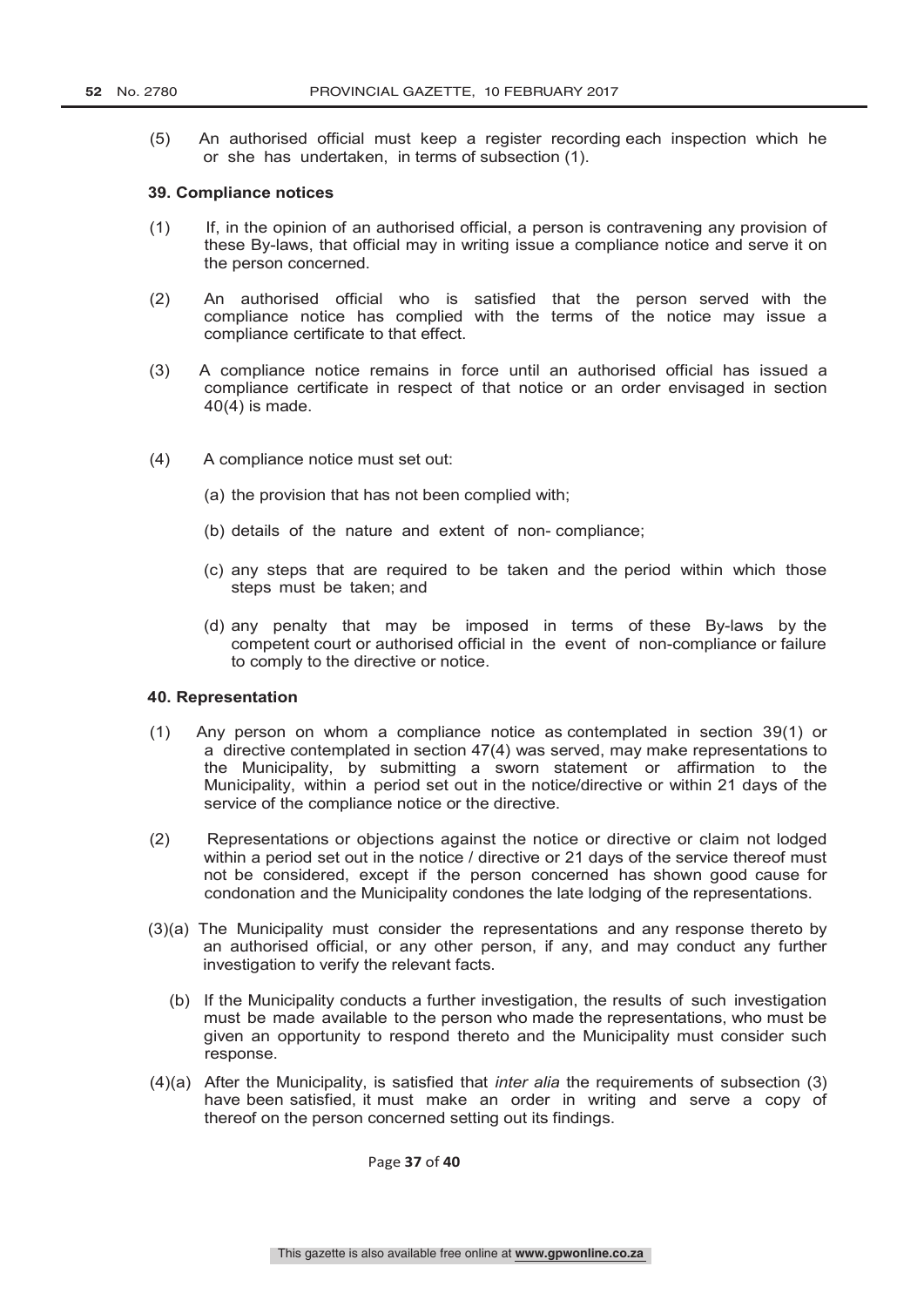(b) Such an order may:–

(i) confirm, alter or set aside in whole or in part, the directive or compliance notice concerned; and

(ii) must, if relevant, specify the period within which the person concerned must comply with the order.

- (5) If a person makes representations in terms of subsection (1), any requirement to comply with the directive or compliance notice concerned, is suspended until an order is made in terms of subsection (4)(b) unless, in the opinion of the Municipality, an environmental emergency has been caused in which event and without derogation from any right that the person concerned may have or acquire to any relief of whatever nature, the person concerned must immediately comply with such directive or notice on being instructed, orally or in writing, by the Municipality to do so.
- (6) If a person fails to comply with such an order in terms of subsection (5), the Municipality may itself cause the environmental emergency to be stopped, reversed or abated and recover any reasonable and necessary expenditure which it has incurred or may incur in taking those steps, from that person.

Page **38** of **40**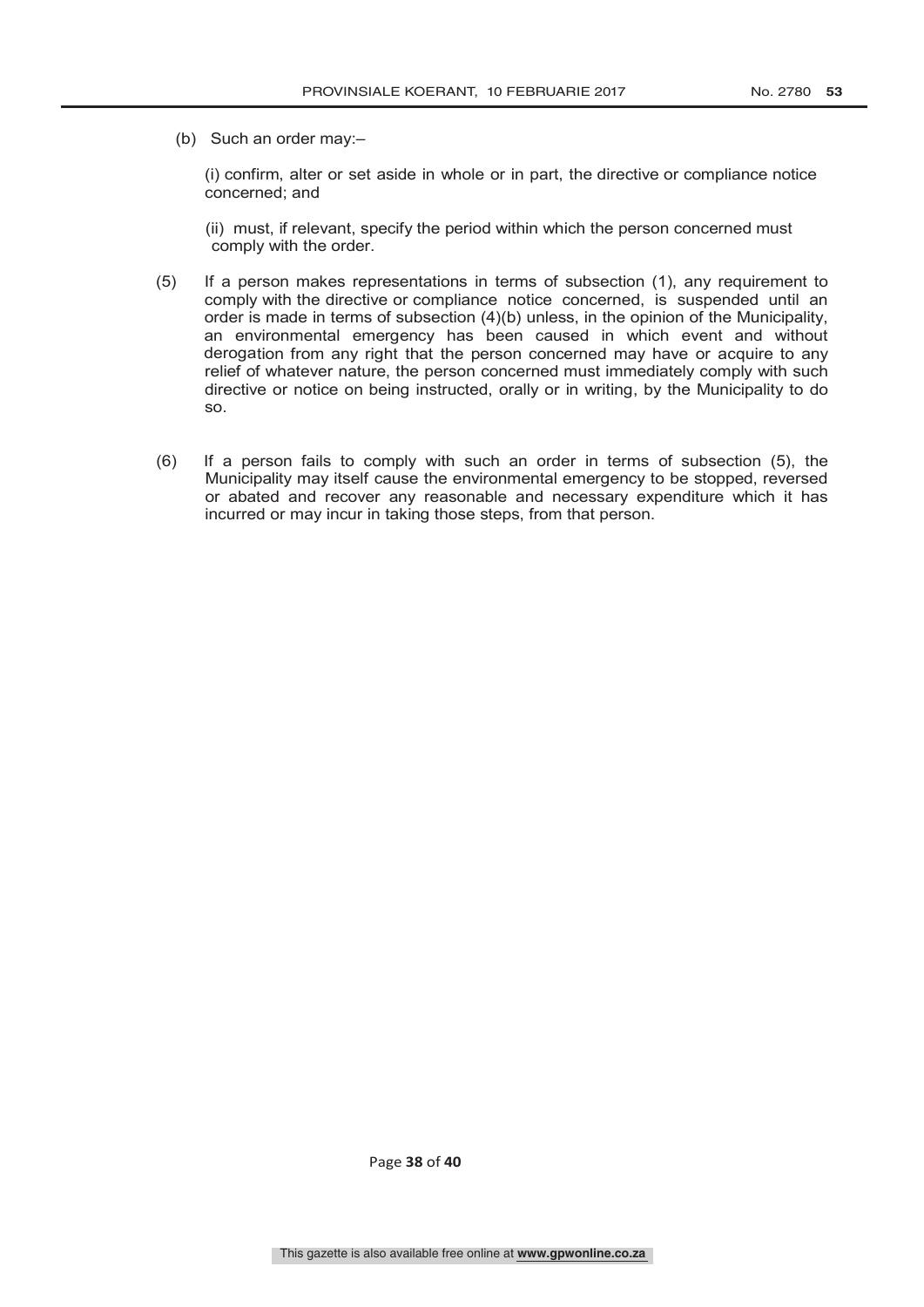#### **MISCELLANEOUS**

#### **41. Ownership**

- (1) The person holding a waste management licence for a waste management activity becomes the owner of all waste the person handles. A person who generates waste is the owner thereof until it is collected by the Municipality or an accredited service provider which then becomes the owner thereof.
- (2) A person who abandons any article/s is liable for any damage which that article/s may cause as well as for the cost of removing that article/s, notwithstanding the fact that such person may no longer be the owner thereof.

#### **42. Serving documents**

- (1) A notice, instruction, order or other document which has to be served for the purposes of these By-laws, is regarded to have been properly served or delivered if:–
	- (a) it has been served on or delivered to the person concerned personally;
	- (b) it has been sent by registered post or speed post to the person concerned at his or her last known address;
	- (c) it has been served on a person apparently not less than 16 years of age and apparently in charge of the premises at the addressee's last known address.

#### **43. Offences and penalties**

- (1) Any person, who:–
	- (a) contravenes or fails to comply with any provisions of these By-laws;
	- (b) fails to comply with any notice, directive or order issued or condition imposed in terms of or for the purposes of these By-laws;
	- (c) fails to comply with any lawful instruction given in terms or for the purposes of these By-laws; or
	- (d) who obstructs or hinders any authorised representative or employee of the Municipality in the execution of his or her duties under these By- laws; is guilty of an offence and liable on conviction to a fine or in default of payment to imprisonment for a period not exceeding 12 months and in the case of a continuing offence, to a further fine not exceeding R2000.00 or in default of payment, to imprisonment not exceeding one day for every day that the offence continues after a written notice has been issued by the Municipality and served on the person concerned requiring the discontinuance of such offence.
- (2) The competent court may in addition to any penalty imposed in terms of subsection (1), order a person to repair the damage, make good the loss, rehabilitate the environment, or determine what measures must be taken by such person and the payment of the expenses incurred in respect thereof or any other costs or damages.

#### **44. Short title**

These By-laws are called the Gert Sibande District Waste By-laws, 2016.

Page **39** of **40**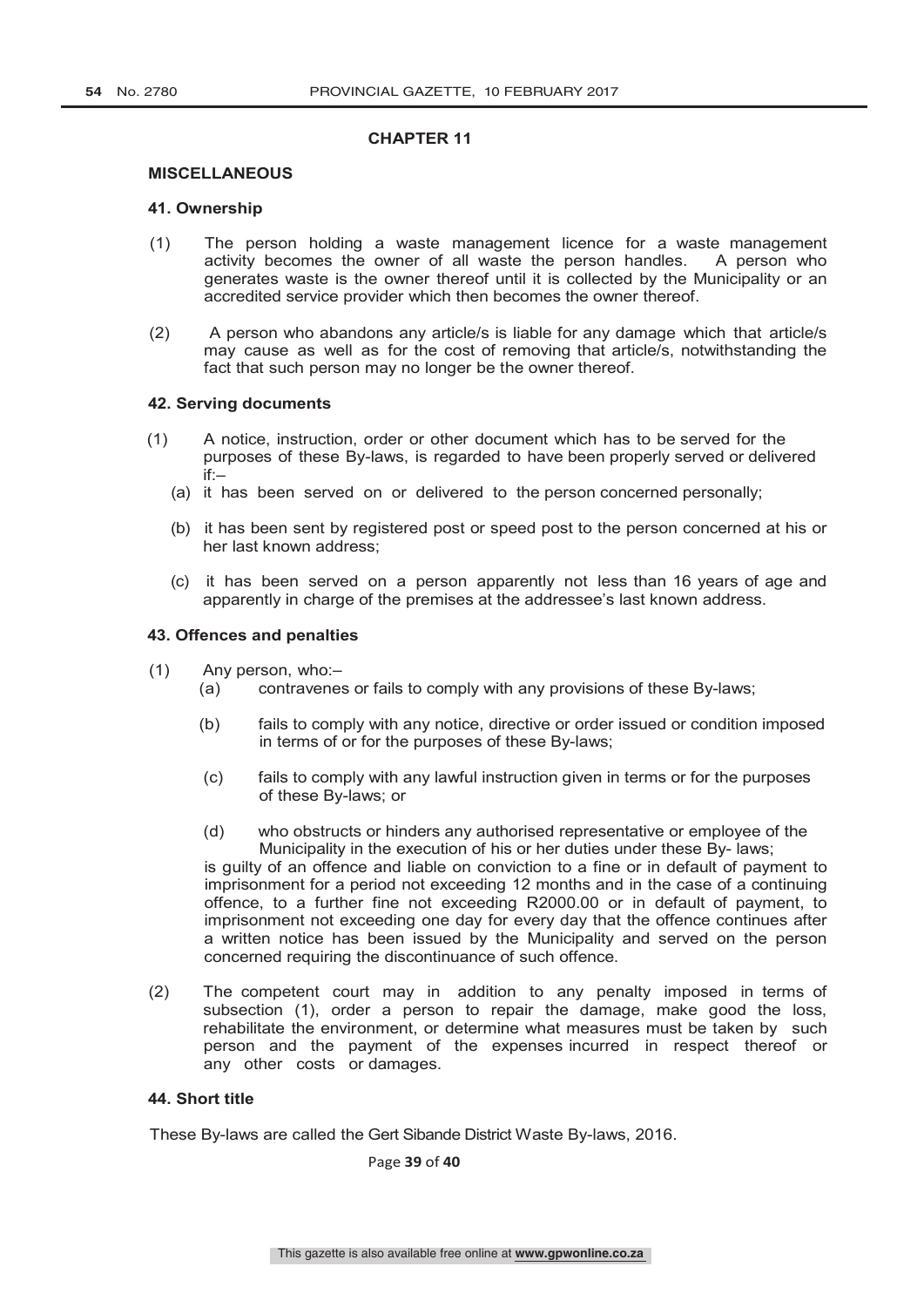# Local Authority Notices • Plaaslike Owerheids Kennisgewings

## **LOCAL AUTHORITY NOTICE 13 OF 2017**

Issued by the Department of Cooperative Governance on 10 April 2014

**RESOLUTION ON LEVYING PROPERTY RATES IN TERMS OF SECTION 1 4 OF THE LOCAL GOVERNMENT: MUNICIPAL PROPERTY RATES ACT, 2004. (ACT NO.6 of 2004).**

Notice No. 21/2016 **DATE: 09 MAY 2016** 

## MUNICIPAL NOTICE NO:21/2016

of

# DR PIXLEY KA ISAKA SEME MUNICIPALITY

# RESOLUTION LEVYING PROPERTY RATES FOR THE FINANCIAL YEAR **1 JULY 2016 TO 30 JUNE 2017**

Notice is hereby given in terms of section 14(1) and (2) of the Local Government: Municipal Property Rates Act, 2004;that the Council resolved by way of council resolution number **A037/2016**, to levy the rates on property reflected in the schedule below with effect from 1 July 2016.

| Category of property                   | amount in the Rand<br>Cent<br>rate<br>determined for the relevant property |
|----------------------------------------|----------------------------------------------------------------------------|
|                                        | category                                                                   |
| Residential property                   | 0.007621                                                                   |
| Business and commercial property       | 0.011431                                                                   |
| Industrial property                    | 0.016695                                                                   |
| Agricultural property                  | 0.00190525                                                                 |
| Mining property                        | 0.022260                                                                   |
| Public service infrastructure property | 0.00190525                                                                 |
| Public benefit organisation property   | 0.00190525                                                                 |
|                                        |                                                                            |
| State owned                            | 0.016695                                                                   |
| All stands without buildings           | 0.011353                                                                   |
| Amajuba Park Shopping Centre           | 0.233730                                                                   |
|                                        |                                                                            |

Full details of the Council resolution and rebates, reductions and exclusions specific to each category of owners of properties or owners of a specific category of properties as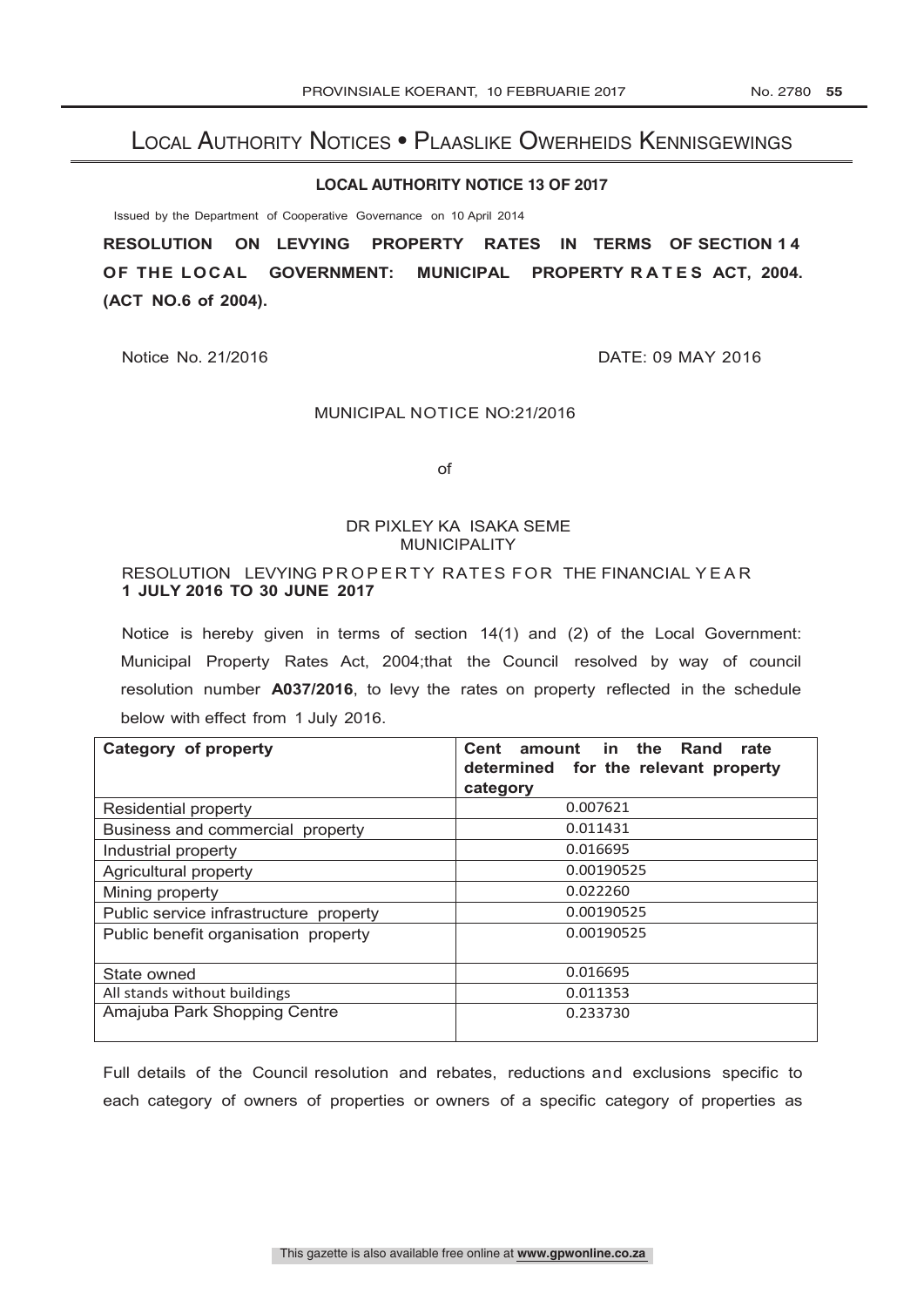Issued by the Department of Cooperative Governance on 10 April 2014

determined through criteria in the municipality's rates policy are available for inspection on the municipality's offices, website (www.rnunicipality.gov.za) and all public libraries.

NAME:

DESIGNATION: MUNICIPAL MANAGER

SIGNATURE:……………………………… DR PIXLEY KA ISAKA SEME MUNICIPALITY

PRIVATE BAG X 9011 VOLKSRUST 2470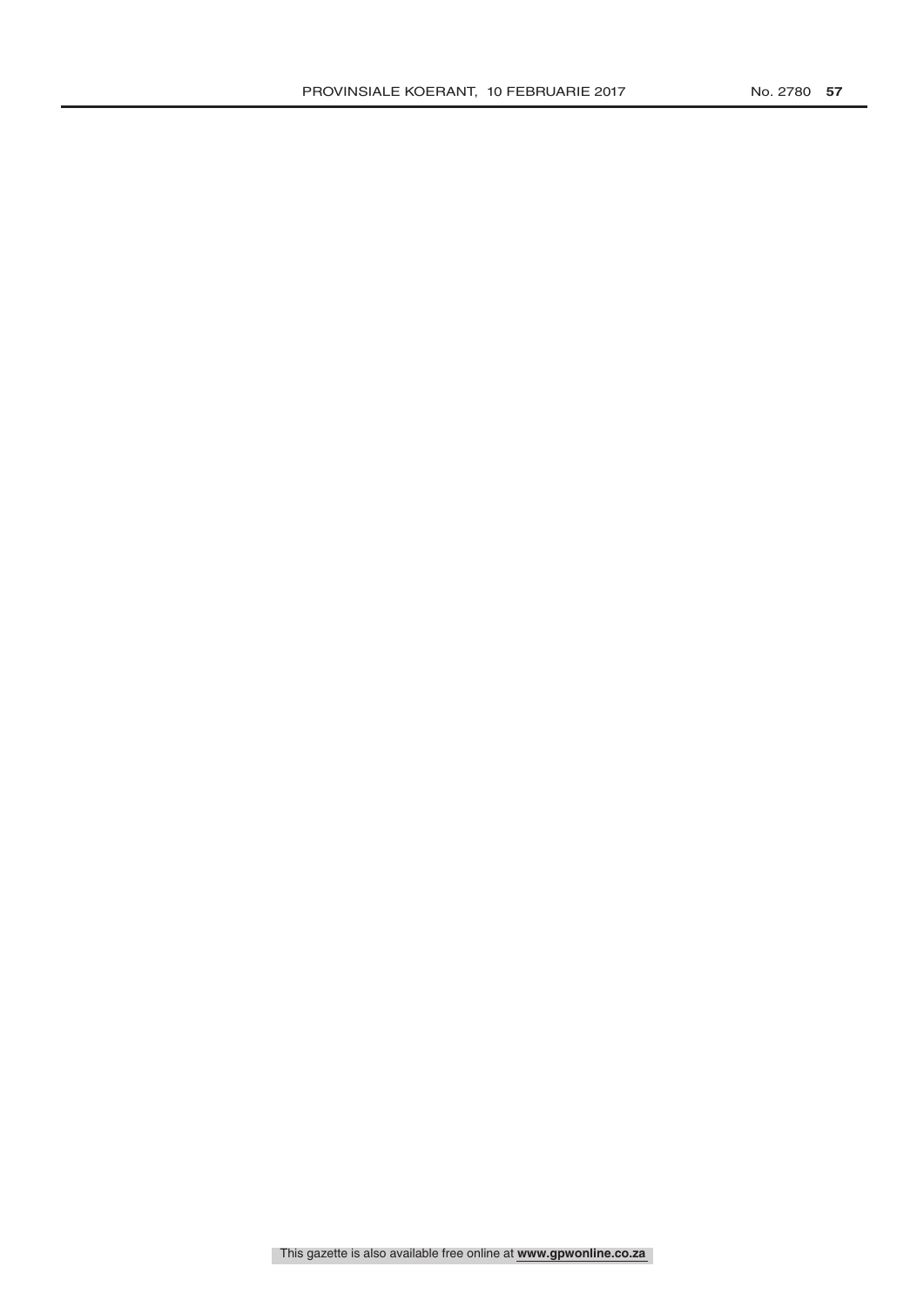This gazette is also available free online at **www.gpwonline.co.za**